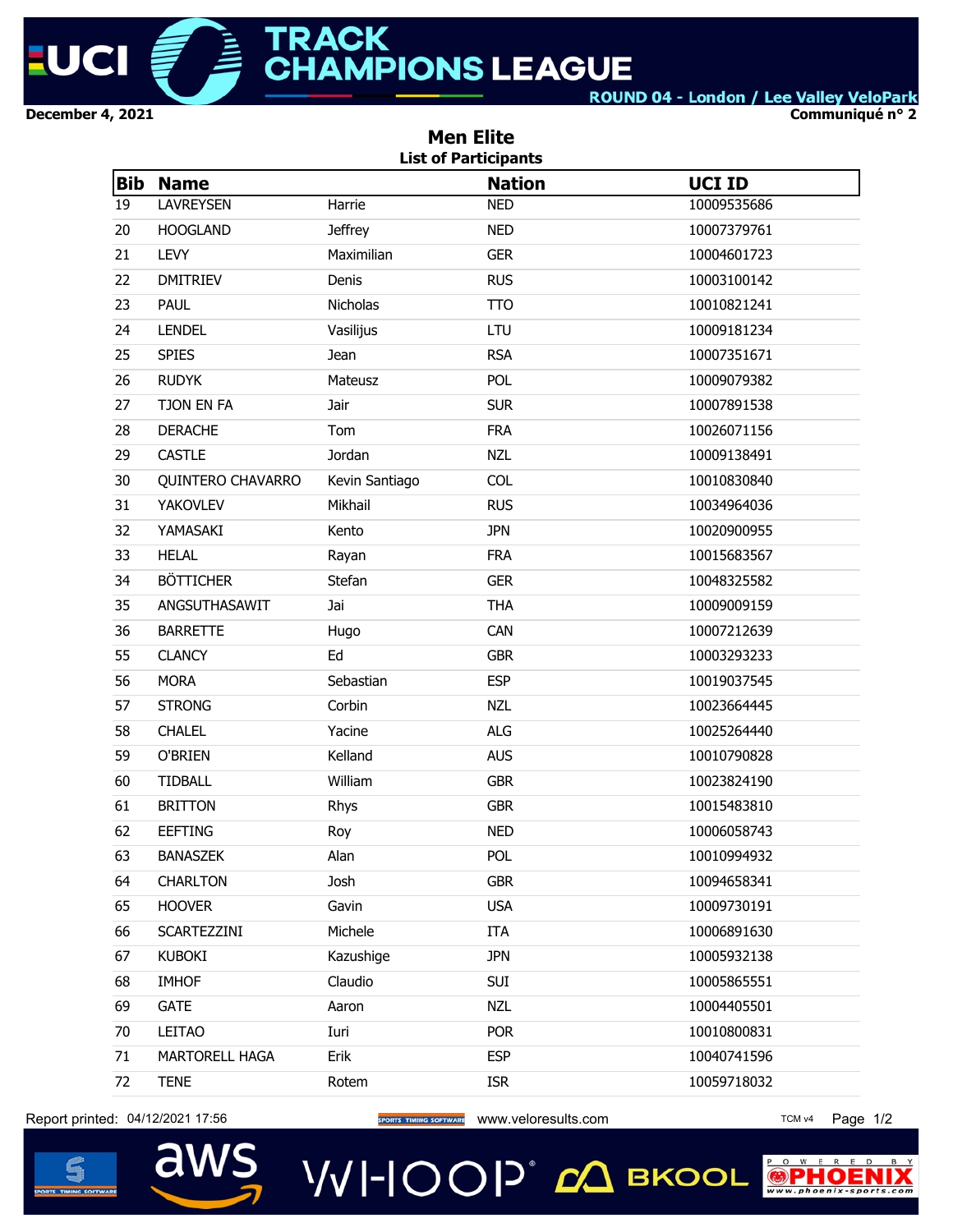

**Communiqué n° 2**

**Men Elite List of Participants**

Communiqué approved by the Secretary of the Commissaires Panel

Report printed: 04/12/2021 17:56 **www.index.com Margins TCM v4 Page 2/2** 

d

**VVI-IOOP** CA BKOOL



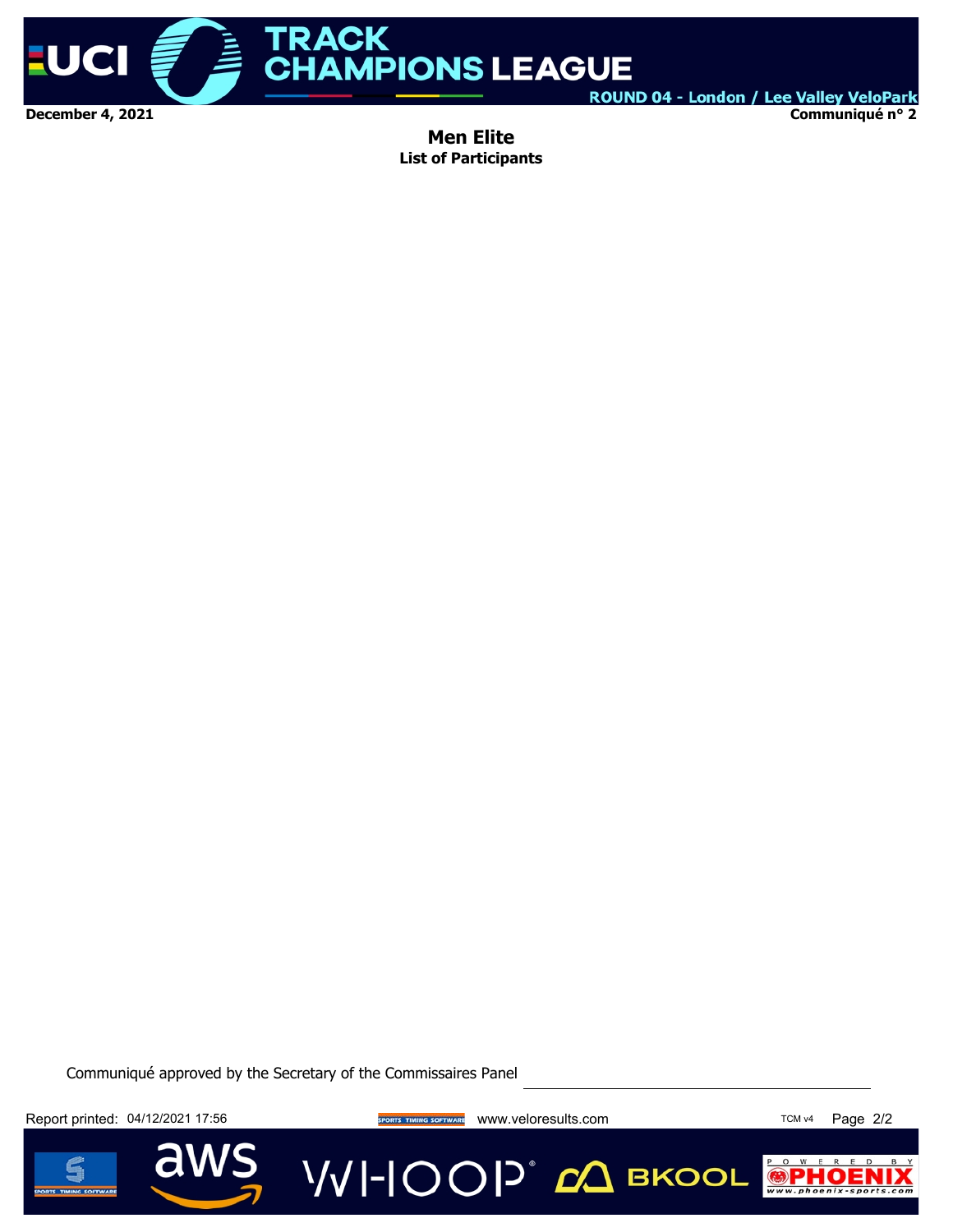

 $P$  O W E R  $\bigcirc$  P

**Communiqué n° 3**

|                | <b>Women Elite</b><br><b>List of Participants</b> |              |               |               |  |  |  |  |
|----------------|---------------------------------------------------|--------------|---------------|---------------|--|--|--|--|
| <b>Bib</b>     | <b>Name</b>                                       |              | <b>Nation</b> | <b>UCI ID</b> |  |  |  |  |
| 1              | <b>MITCHELL</b>                                   | Kelsey       | CAN           | 10075047668   |  |  |  |  |
| $\overline{2}$ | <b>BRASPENNINCX</b>                               | Shanne       | <b>NED</b>    | 10007618524   |  |  |  |  |
| 3              | <b>HINZE</b>                                      | Emma         | <b>GER</b>    | 10010652196   |  |  |  |  |
| $\overline{4}$ | <b>FRIEDRICH</b>                                  | Lea          | <b>GER</b>    | 10015171184   |  |  |  |  |
| 5              | <b>KRUPECKAITE</b>                                | Simona       | LTU           | 10002501368   |  |  |  |  |
| 6              | <b>STARIKOVA</b>                                  | Olena        | <b>UKR</b>    | 10009233370   |  |  |  |  |
| $\overline{7}$ | <b>GROS</b>                                       | Mathilde     | <b>FRA</b>    | 10015528367   |  |  |  |  |
| 8              | <b>GENEST</b>                                     | Lauriane     | CAN           | 10011157206   |  |  |  |  |
| 9              | <b>VECE</b>                                       | Miriam       | <b>ITA</b>    | 10010714137   |  |  |  |  |
| 10             | <b>BAYONA PINEDA</b>                              | Martha       | <b>COL</b>    | 10009040279   |  |  |  |  |
| 11             | <b>OHTA</b>                                       | Riyu         | <b>JPN</b>    | 10020981585   |  |  |  |  |
| 12             | <b>CAPEWELL</b>                                   | Sophie       | <b>GBR</b>    | 10010171442   |  |  |  |  |
| 13             | <b>TYSHCHENKO</b>                                 | Yana         | <b>RUS</b>    | 10034919778   |  |  |  |  |
| 14             | <b>SHMELEVA</b>                                   | Daria        | <b>RUS</b>    | 10007272455   |  |  |  |  |
| 15             | <b>VAN RIESSEN</b>                                | Laurine      | <b>NED</b>    | 10010579448   |  |  |  |  |
| 16             | VOINOVA                                           | Anastasiia   | <b>RUS</b>    | 10007498484   |  |  |  |  |
| 17             | <b>SATO</b>                                       | Mina         | <b>JPN</b>    | 10020784353   |  |  |  |  |
| 18             | <b>VERDUGO</b>                                    | Yuli         | <b>MEX</b>    | 10009727767   |  |  |  |  |
| 37             | ARCHIBALD                                         | Katie        | <b>GBR</b>    | 10008789695   |  |  |  |  |
| 38             | <b>WILD</b>                                       | Kirsten      | <b>NED</b>    | 10002919175   |  |  |  |  |
| 39             | <b>KAJIHARA</b>                                   | Yumi         | <b>JPN</b>    | 10009668658   |  |  |  |  |
| 40             | <b>STENBERG</b>                                   | Anita Yvonne | <b>NOR</b>    | 10008956114   |  |  |  |  |
| 41             | <b>EDMONDSON</b>                                  | Annette      | <b>AUS</b>    | 10006180193   |  |  |  |  |
| 42             | COLES-LYSTER                                      | Maggie       | CAN           | 10010998568   |  |  |  |  |
| 43             | <b>TSERAKH</b>                                    | Hanna        | <b>BLR</b>    | 10010177910   |  |  |  |  |
| 44             | CALVO                                             | Tania        | <b>ESP</b>    | 10006604771   |  |  |  |  |
| 45             | <b>ANDRES</b>                                     | Michelle     | SUI           | 10009445154   |  |  |  |  |
| 46             | <b>BACIKOVA</b>                                   | Alzbeta      | <b>SVK</b>    | 10006065716   |  |  |  |  |
| 47             | <b>KHATUNTSEVA</b>                                | Gulnaz       | <b>RUS</b>    | 10007739974   |  |  |  |  |
| 48             | KAY                                               | Emily        | IRL           | 10008678551   |  |  |  |  |
| 49             | ZANARDI                                           | Silvia       | <b>ITA</b>    | 10030159607   |  |  |  |  |
| 50             | KARASIEWICZ                                       | Karolina     | POL           | 10006902643   |  |  |  |  |
| 51             | <b>MARTINS</b>                                    | Maria        | <b>POR</b>    | 10015577574   |  |  |  |  |
| 52             | <b>BALEISYTE</b>                                  | Olivija      | LTU           | 10010807905   |  |  |  |  |
| 53             | LARRARTE                                          | Eukene       | <b>ESP</b>    | 10011153667   |  |  |  |  |
| 54             | <b>RYAN</b>                                       | Kendall      | <b>USA</b>    | 10006655392   |  |  |  |  |
|                |                                                   |              |               |               |  |  |  |  |

**VVI-IOOP** ДВКООL

Report printed: 04/12/2021 17:56 **www.uppersecommunes sorrware** www.veloresults.com TCM v4 Page 1/2

aws

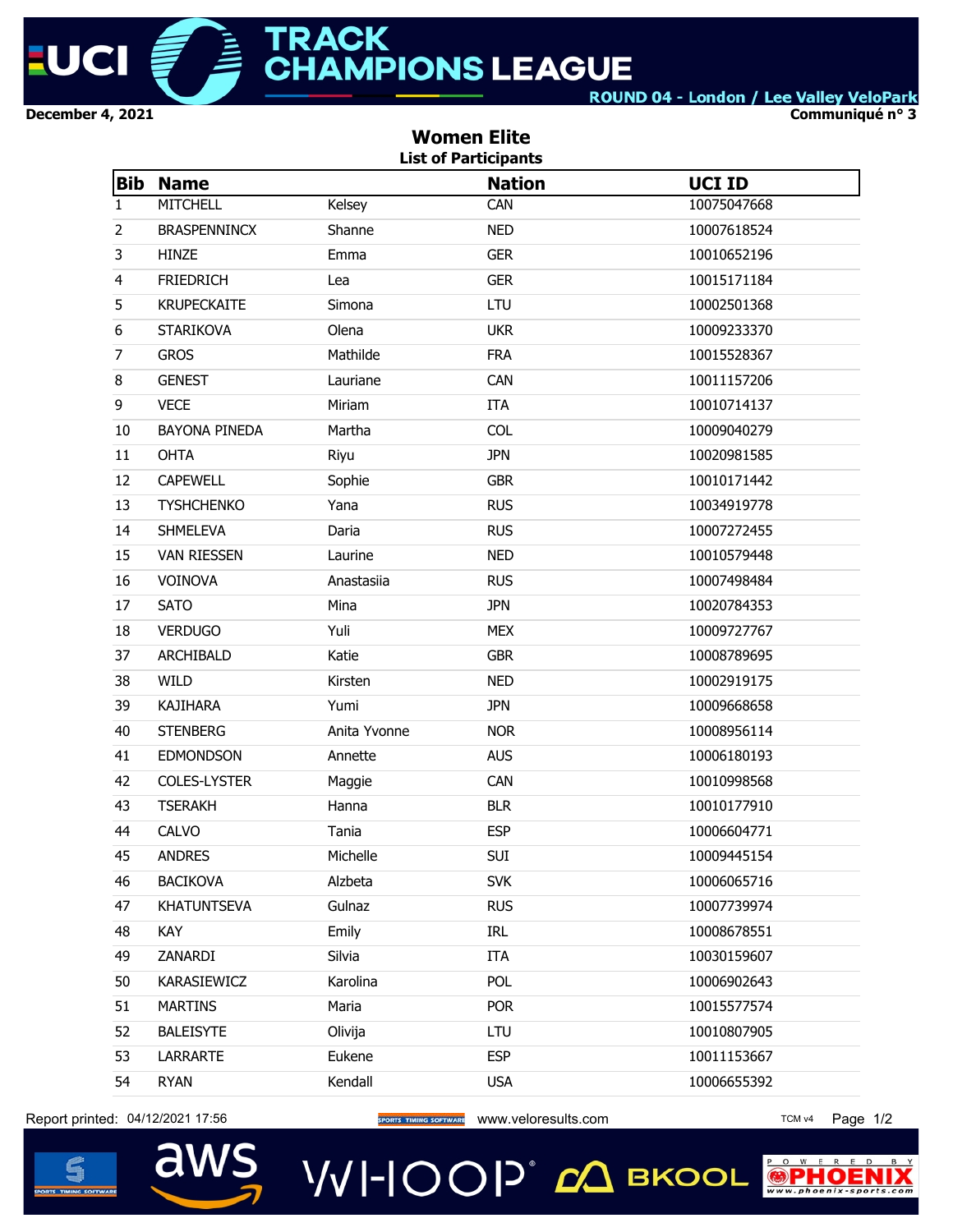

**Communiqué n° 3**

**Women Elite List of Participants**

Communiqué approved by the Secretary of the Commissaires Panel

Report printed: 04/12/2021 17:56 **www.index.com Margins TCM v4 Page 2/2** 

d



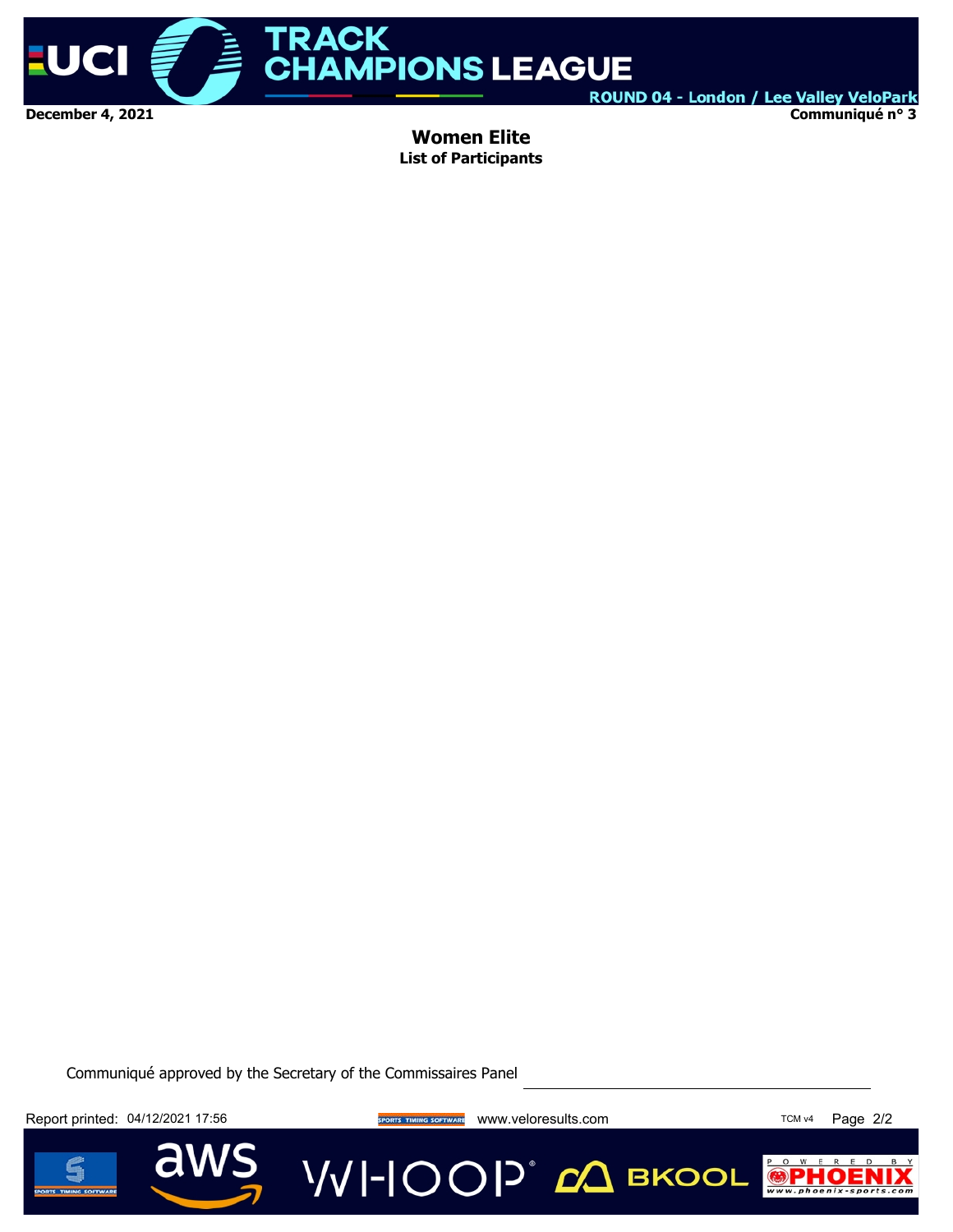

**Communiqué n° 4**

### **Schedule**

| <b>Start</b>       | Event                               | <b>Notes</b>             |  |  |  |  |  |
|--------------------|-------------------------------------|--------------------------|--|--|--|--|--|
| 19:00:00           | <b>START</b>                        |                          |  |  |  |  |  |
| Event 1            | <b>WOMEN'S SPRINT - First Round</b> | 6 heats of 3 riders      |  |  |  |  |  |
| Event 2            | <b>MEN'S KEIRIN - First Round</b>   | 3 heats of 6 riders      |  |  |  |  |  |
| <b>TV AD BREAK</b> |                                     |                          |  |  |  |  |  |
| Event 3            | <b>MEN'S SCRATCH</b>                | 20 laps                  |  |  |  |  |  |
| Event 4            | <b>WOMEN'S SPRINT - Semi-Finals</b> | 2 heats of 3 riders      |  |  |  |  |  |
| Event 5            | <b>MEN'S KEIRIN - Final</b>         | Final - 6 riders         |  |  |  |  |  |
|                    | TV AD BREAK                         |                          |  |  |  |  |  |
| Event 6            | <b>WOMEN'S SCRATCH</b>              | 20 laps                  |  |  |  |  |  |
| Event 7            | <b>WOMEN'S SPRINT - Final</b>       | Final - 2 riders         |  |  |  |  |  |
| Event 8            | <b>MEN'S SPRINT - First Round</b>   | 6 heats of 3 riders      |  |  |  |  |  |
|                    | <b>TV AD BREAK</b>                  |                          |  |  |  |  |  |
| Event 9            | <b>MEN'S ELIMINATION</b>            | Elimination every 2 laps |  |  |  |  |  |
| Event 10           | <b>WOMEN'S KEIRIN - First Round</b> | 3 heats of 6 riders      |  |  |  |  |  |
| Event 11           | <b>MEN'S SPRINT - Semi-Finals</b>   | 2 heats of 3 riders      |  |  |  |  |  |
|                    | TV AD BREAK                         |                          |  |  |  |  |  |
| Event 12           | <b>WOMEN'S ELIMINATION</b>          | Elimination every 2 laps |  |  |  |  |  |
| Event 13           | <b>WOMEN'S KEIRIN - Final</b>       | Final - 6 riders         |  |  |  |  |  |
| Event 14           | <b>MEN'S SPRINT - Final</b>         | Final - 2 riders         |  |  |  |  |  |
| 22:10:00           | <b>FINISH</b>                       |                          |  |  |  |  |  |

aws WHOOP COBROOL

TCT v2 Page 1/1

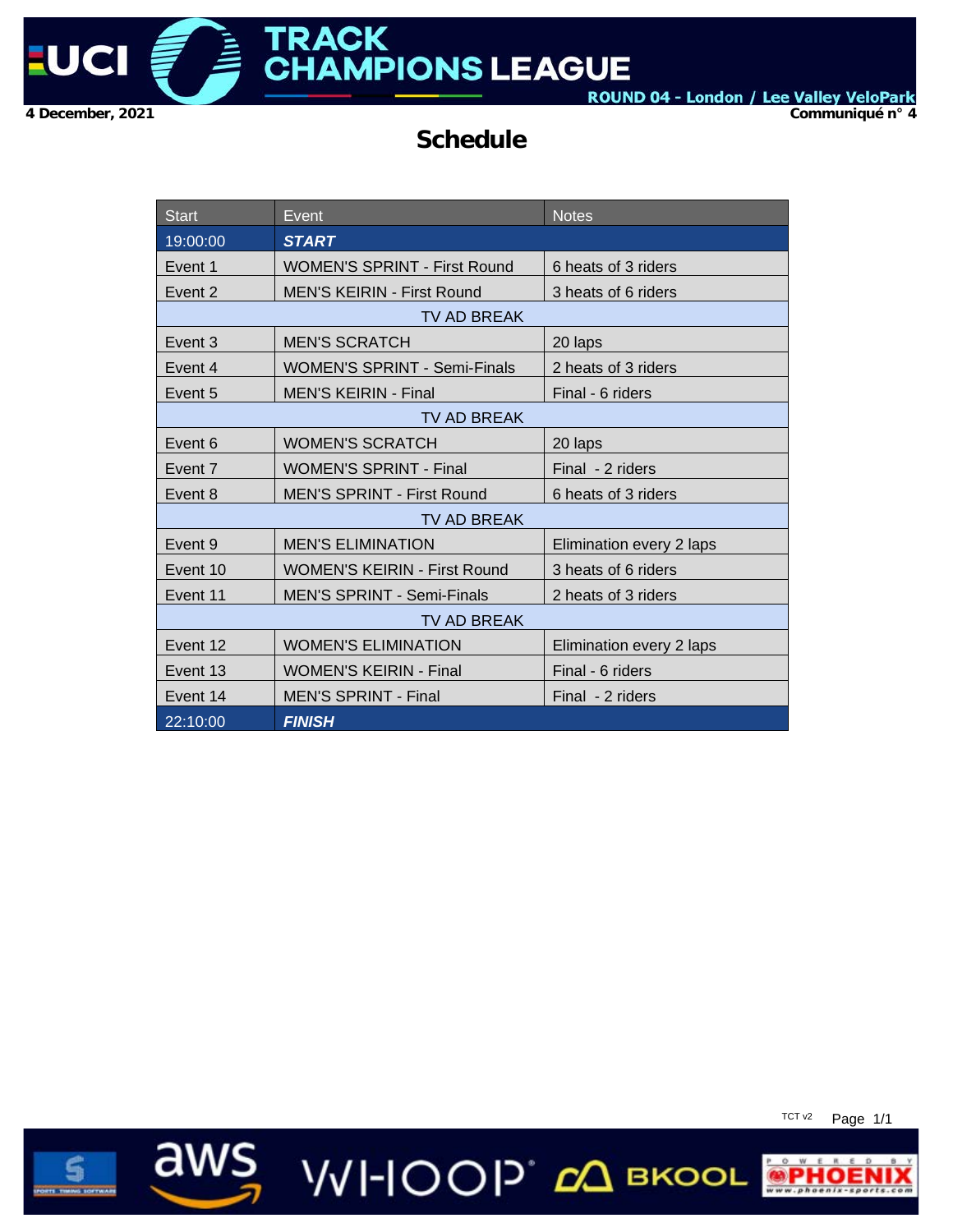

### **TRACK HAMPIONS LEAGUE**

ROUND 04 - London / Lee Valley VeloPark

**Communiqué n° 5**

#### **League Women's Sprint**

**Results / Résultats**

Results / Résultats

| Rank No.       |                | <b>Name</b>            | <b>UCIID</b> | Team                | Round 1        | Round 2      | Round 3      | Round 4 | <b>Total Points</b> |
|----------------|----------------|------------------------|--------------|---------------------|----------------|--------------|--------------|---------|---------------------|
| $\mathbf{1}$   | 3              | Emma HINZE             | 10010652196  | <b>GERMANY</b>      | 37             | 37           | 21           | 33      | 128                 |
| $\overline{2}$ | 4              | Lea FRIEDRICH          | 10015171184  | <b>GERMANY</b>      | 30             | 26           | 37           | 25      | 118                 |
| 3              |                | Kelsey MITCHELL        | 10075047668  | <b>CANADA</b>       | 35             | 15           | 18           | 34      | 102                 |
| $\overline{4}$ | 10             | Martha BAYONA PINEDA   | 10009040279  | <b>COLOMBIA</b>     | 22             | 14           | 26           | 24      | 86                  |
| 5              | 6              | Olena STARIKOVA        | 10009233370  | <b>UKRAINE</b>      | 11             | 17           | 23           | 33      | 84                  |
| 6              | $\overline{7}$ | Mathilde GROS          | 10015528367  | <b>FRANCE</b>       | 16             | 18           | 23           | 10      | 67                  |
| 7              | 5              | Simona KRUPECKAITE     | 10002501368  | LITHUANIA           | 9              | 14           | 21           | 16      | 60                  |
| 8              | 13             | Yana TYSHCHENKO        | 10034919778  | <b>RUSSIA</b>       | 15             | 16           | 23           | 6       | 60                  |
| 9              | 8              | <b>Lauriane GENEST</b> | 10011157206  | <b>CANADA</b>       | 13             | 23           | 8            | 9       | 53                  |
| 10             | 9              | Miriam VECE            | 10010714137  | <b>ITALY</b>        | 19             | 3            | 16           | 14      | 52                  |
| 11             | 17             | Mina SATO              | 10020784353  | <b>JAPAN</b>        | 6              | 16           | 13           | 12      | 47                  |
| 12             | 18             | Yuli VERDUGO           | 10009727767  | MEXICO              | 6              | 11           | 12           | 14      | 43                  |
| 13             | 11             | Riyu OHTA              | 10020981585  | <b>JAPAN</b>        | $\overline{7}$ | 10           | 8            | 12      | 37                  |
| 14             | 2              | Shanne BRASPENNINCX    | 10007618524  | <b>NETHERLAND</b>   | 18             | 16           | $\Omega$     | 0       | 34                  |
| 15             | 12             | Sophie CAPEWELL        | 10010171442  | <b>GREAT BRITAI</b> | $\mathbf{1}$   | 3            | 8            | 11      | 23                  |
| 16             | 16             | Anastasija VOINOVA     | 10007498484  | <b>RUSSIA</b>       | $\overline{7}$ | 8            | 3            | 5       | 23                  |
| 17             | 15             | Laurine VAN RIESSEN    | 10010579448  | <b>NETHERLAND</b>   | 5              | 15           | $\mathbf{0}$ | 0       | 20                  |
| 18             | 14             | Daria SHMELEVA         | 10007272455  | <b>RUSSIA</b>       | 5              | $\mathbf{0}$ | 3            | 4       | 12                  |

Notes:

Communiqué approved by the Secretary of the Commissaires Panel

Report printed: 04/12/2021 22:04 **Wave States of THAIRS SOFTWARE** WWW.Veloresults.com TCM 4 TCL v1 Page 1/1

VVI-IOOP® сД вкооц

 $R$ 

 $\bullet$ 

P O W E

©PI

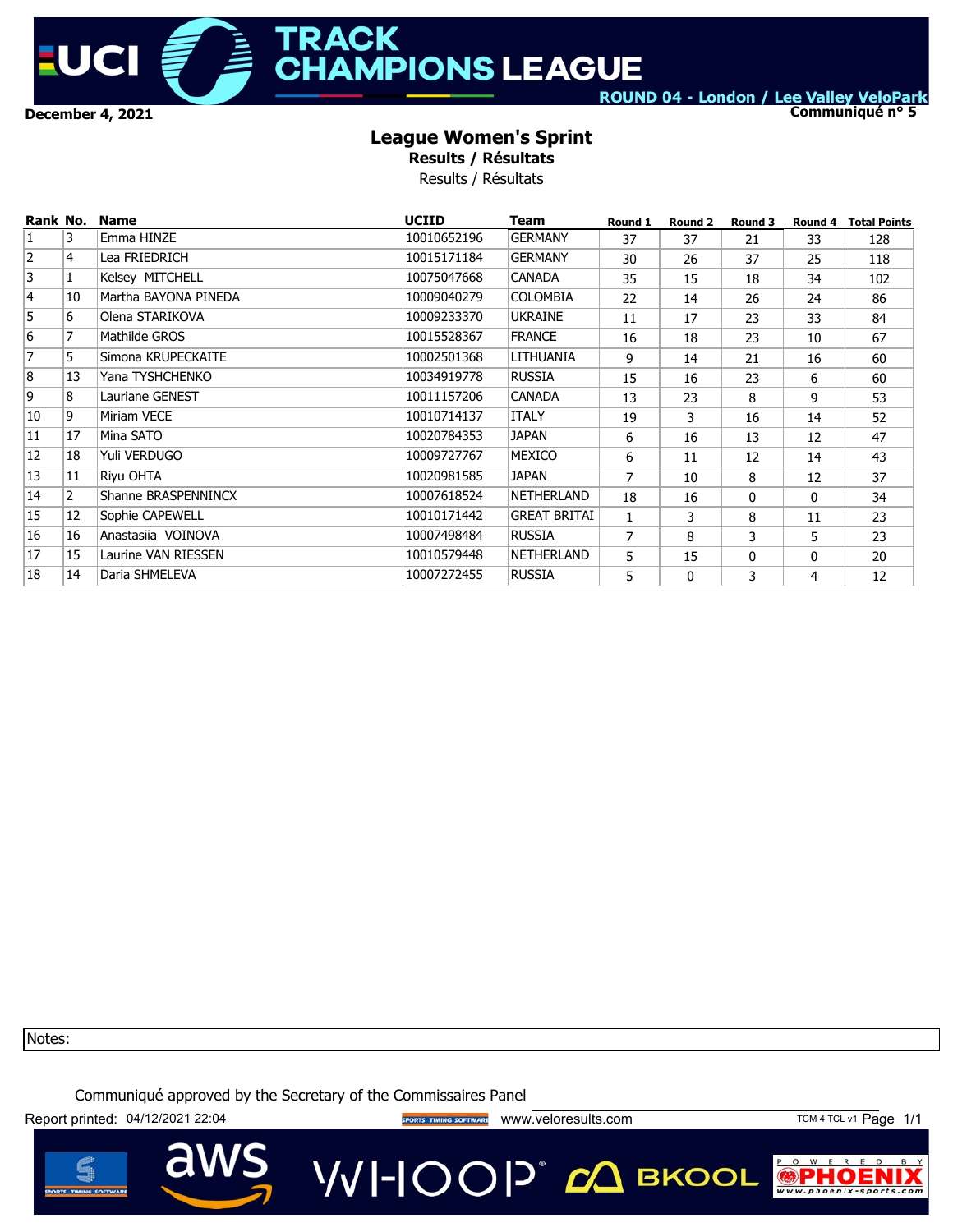December 4, 2021 Communiqué n° 6

IJ

### **RACK MPIONS LEAGUE**

ROUND 04 - London / Lee Valley VeloPark

#### League Men's Sprint

Results / Résultats

Results / Résultats

| Rank No.       |    | <b>Name</b>                      | <b>UCIID</b> | Team               | Round 1        | Round 2        | Round 3      | Round 4      | <b>Total Points</b> |
|----------------|----|----------------------------------|--------------|--------------------|----------------|----------------|--------------|--------------|---------------------|
| $\mathbf{1}$   | 19 | Harrie LAVREYSEN                 | 10009535686  | <b>NETHERLANDS</b> | 37             | 40             | 33           | 37           | 147                 |
| 2              | 34 | Stefan BÖTTICHER                 | 10048325582  | <b>GERMANY</b>     | 33             | 26             | 37           | 37           | 133                 |
| 3              | 31 | Mikhail YAKOVLEV                 | 10034964036  | <b>RUSSIA</b>      | 18             | 16             | 18           | 20           | 72                  |
| 4              | 24 | Vasilijus LENDEL                 | 10009181234  | LITHUANIA          | 13             | 19             | 32           | 8            | 72                  |
| 5              | 27 | Jair TJON EN FA                  | 10007891538  | <b>SURINAME</b>    | 9              | 8              | 28           | 26           | 71                  |
| 6              | 23 | Nicholas PAUL                    | 10010821241  | TRINIDAD AND       | 24             | 17             | 15           | 15           | 71                  |
| $\overline{7}$ | 30 | Kevin Santiago QUINTERO CHAVARRO | 10010830840  | <b>COLOMBIA</b>    | 16             | 15             | 8            | 23           | 62                  |
| 8              | 33 | Rayan HELAL                      | 10015683567  | <b>FRANCE</b>      | 14             | 14             | 15           | 17           | 60                  |
| 9              | 22 | Denis DMITRIEV                   | 10003100142  | <b>RUSSIA</b>      | 6              | 24             | 10           | 8            | 48                  |
| 10             | 35 | Jai ANGSUTHASAWIT                | 10009009159  | THAILAND           | $\overline{2}$ | 17             | 10           | 18           | 47                  |
| 11             | 20 | Jeffrey HOOGLAND                 | 10007379761  | <b>NETHERLANDS</b> | 30             | 17             | $\Omega$     | $\mathbf{0}$ | 47                  |
| 12             | 21 | Maximilian LEVY                  | 10004601723  | <b>GERMANY</b>     | 6              | $\overline{2}$ | 19           | 17           | 44                  |
| 13             | 26 | Mateusz RUDYK                    | 10009079382  | <b>POLAND</b>      | 10             | 14             | 4            | 16           | 44                  |
| 14             | 36 | Hugo BARRETTE                    | 10007212639  | <b>CANADA</b>      | 11             | 9              | 9            | 12           | 41                  |
| 15             | 28 | Tom DERACHE                      | 10026071156  | <b>FRANCE</b>      | 12             | 6              | 18           | 4            | 40                  |
| 16             | 29 | Jordan CASTLE                    | 10009138491  | <b>NEW ZEALAND</b> | 4              | 11             | 5            |              | 21                  |
| 17             | 32 | Kento YAMASAKI                   | 10020900955  | JAPAN              | 11             | 4              | $\mathbf{0}$ | 3            | 18                  |
| 18             | 25 | Jean SPIES                       | 10007351671  | SOUTH AFRICA       | 6              | 3              |              | 0            | 10                  |
| Notes:         |    |                                  |              |                    |                |                |              |              |                     |

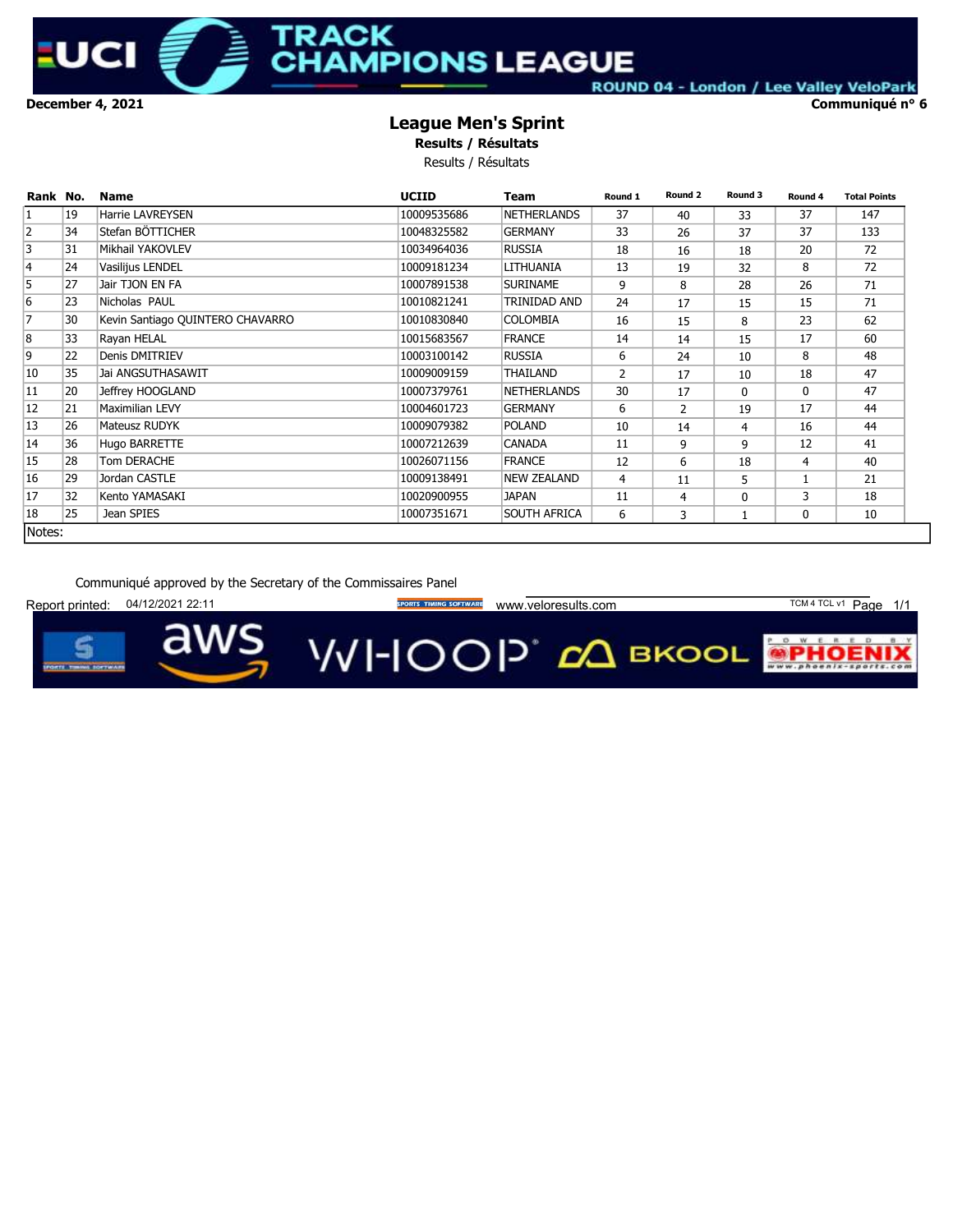

### **TRACK AMPIONS LEAGUE**

ROUND 04 - London / Lee Valley VeloPark

**Communiqué n° 7**

### **League Women's Endurance**

**Results / Résultats**

Results / Résultats

| Rank No.       |    | <b>Name</b>           | <b>UCIID</b> | Team                | Round 1 | Round 2 | Round 3 | Round 4      | <b>Total Points</b> |
|----------------|----|-----------------------|--------------|---------------------|---------|---------|---------|--------------|---------------------|
| $\mathbf{1}$   | 37 | Katie ARCHIBALD       | 10008789695  | <b>GREAT BRITAI</b> | 33      | 40      | 35      | 37           | 145                 |
| $\overline{2}$ | 38 | Kirsten WILD          | 10002919175  | NETHERLAND          | 25      | 10      | 37      | 28           | 100                 |
| 3              | 41 | Annette EDMONDSON     | 10006180193  | <b>AUSTRALIA</b>    | 23      | 24      | 26      | 24           | 97                  |
| 4              | 42 | Maggie COLES-LYSTER   | 10010998568  | <b>CANADA</b>       | 30      | 30      | 10      | 24           | 94                  |
| 5              | 39 | Yumi KAJIHARA         | 10009668658  | <b>JAPAN</b>        | 13      | 15      | 20      | 33           | 81                  |
| 6              | 40 | Anita Yvonne STENBERG | 10008956114  | <b>NORWAY</b>       | 22      | 28      | 16      | 9            | 75                  |
| 7              | 52 | Olivija BALEISYTE     | 10010807905  | LITHUANIA           | 28      | 16      | 19      | 11           | 74                  |
| 8              | 51 | Maria MARTINS         | 10015577574  | <b>PORTUGAL</b>     | 13      | 13      | 17      | 25           | 68                  |
| 9              | 49 | Silvia ZANARDI        | 10030159607  | <b>ITALY</b>        | 11      | 21      | 19      | 10           | 61                  |
| 10             | 48 | Emily KAY             | 10008678551  | <b>IRELAND</b>      | 9       | 13      | 12      | 18           | 52                  |
| 11             | 43 | Hanna TSERAKH         | 10010177910  | <b>BELARUS</b>      | 22      | 0       | 7       | 11           | 40                  |
| 12             | 44 | Tania CALVO           | 10006604771  | <b>SPAIN</b>        | 9       | 9       | 10      | 7            | 35                  |
| 13             | 45 | Michelle ANDRES       | 10009445154  | SWITZERLAND         | 6       | 9       | 6       | 10           | 31                  |
| 14             | 53 | Eukene LARRARTE       | 10011153667  | <b>SPAIN</b>        | 4       | 6       | 8       | 5            | 23                  |
| 15             | 50 | Karolina KARASIEWICZ  | 10006902643  | <b>POLAND</b>       | 4       | 7       | 9       | $\mathbf{1}$ | 21                  |
| 16             | 54 | Kendall RYAN          | 10006655392  | <b>USA</b>          | 6       | 12      |         | 0            | 19                  |
| 17             | 47 | Gulnaz KHATUNTSEVA    | 10007739974  | <b>RUSSIA</b>       | 0       | 6       | 6       | 6            | 18                  |
| 18             | 46 | Alzbeta BACIKOVA      | 10006065716  | <b>SLOVAKIA</b>     | 4       | 3       | 4       | 3            | 14                  |

Notes:

Communiqué approved by the Secretary of the Commissaires Panel

Report printed: 04/12/2021 21:56 **www.provestage and the second and vertical vertical vertical vertical vertical** www.veloresults.com **TCM 4 TCL v1 Page 1/1** 

 $\mathbb{R}$ 

 $P$  0 W

 $\odot$ 



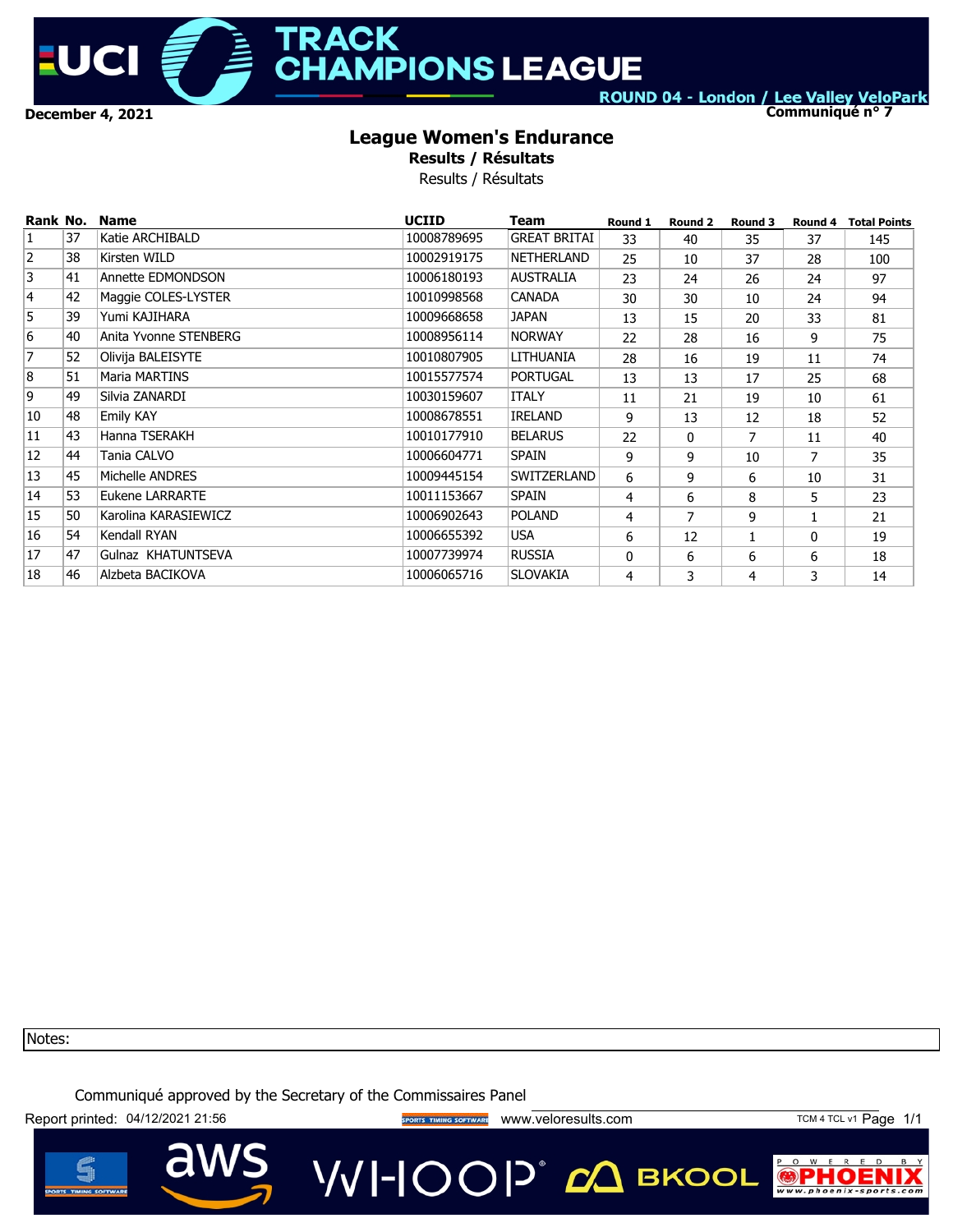**December 4, 2021**

U)

### RACK **AMPIONS LEAGUE**

ROUND 04 - London / Lee Valley VeloPark

#### **League Men's Endurance**

**Communiqué n° 8 A**

**Results / Résultats** Results / Résultats

| Rank No.        |    | <b>Name</b>         | <b>UCIID</b> | Team                 | Round 1        | Round 2        | Round 3        | Round 4        | <b>Total Points</b> |
|-----------------|----|---------------------|--------------|----------------------|----------------|----------------|----------------|----------------|---------------------|
|                 | 65 | Gavin HOOVER        | 10009730191  | <b>USA</b>           | 27             | 26             | 31             | 23             | 107                 |
| 2               | 56 | Sebastian MORA      | 10019037545  | <b>SPAIN</b>         | 19             | 40             | 30             | 13             | 102                 |
| 3               | 57 | Corbin STRONG       | 10023664445  | NEW ZEALAND          | 40             | 17             | 11             | 25             | 93                  |
| 5               | 70 | <b>Iuri LEITAO</b>  | 10010800831  | PORTUGAL             | 30             | 14             | 12             | 28             | 84                  |
| 4               | 69 | Aaron GATE          | 10004405501  | <b>NEW ZEALAND</b>   | 20             | 21             | 13             | 30             | 84                  |
| 6               | 59 | Kelland O'BRIEN     | 10010790828  | <b>AUSTRALIA</b>     | 12             | 28             | 17             | 17             | 74                  |
|                 | 61 | Rhys BRITTON        | 10015483810  | <b>GREAT BRITAIN</b> | 16             | 22             | 21             | 15             | 74                  |
| 8               | 62 | <b>Roy EEFTING</b>  | 10006058743  | <b>NETHERLANDS</b>   | 20             | 9              | $\overline{7}$ | 35             | 71                  |
| 9               | 66 | Michele SCARTEZZINI | 10006891630  | <b>ITALY</b>         | $\overline{7}$ | 23             | 17             | 15             | 62                  |
| 10              | 63 | Alan BANASZEK       | 10010994932  | <b>POLAND</b>        | 16             | 11             | 21             | 8              | 56                  |
| 11              | 68 | Kazushige KUBOKI    | 10005932138  | <b>JAPAN</b>         | 16             | 16             | 17             | 2              | 51                  |
| 12              | 67 | Claudio IMHOF       | 10005865551  | SWITZERLAND          | $\Omega$       | 14             | 31             | 6              | 51                  |
| 13              | 71 | Erik MARTORELL HAGA | 10040741596  | <b>SPAIN</b>         | 15             | $\overline{2}$ | 14             | 6              | 37                  |
| 14              | 64 | Jules HESTERS       | 10010771226  | <b>BELGIUM</b>       | $\overline{7}$ | 10             | 0              | $\mathbf 0$    | 17                  |
| 15              | 55 | <b>Ed CLANCY</b>    | 10003293233  | <b>GREAT BRITAIN</b> | $\mathbf{1}$   | 5              | 3              | $\overline{7}$ | 16                  |
| 16              | 72 | Rotem TENE          | 10059718032  | <b>ISRAEL</b>        | 5              | 4              | 0              | 4              | 13                  |
| 17              | 58 | Yacine CHALEL       | 10025264440  | ALGERIA              | 6              | 0              | 2              | 5              | 13                  |
| 18              | 60 | <b>Tuur DENS</b>    | 10016387021  | <b>BELGIUM</b>       | 5              | 0              | 0              | 0              | 5                   |
| <b>ALCOHOL:</b> |    |                     |              |                      |                |                |                |                |                     |

Notes:

Communiqué approved by the Secretary of the Commissaires Panel

04/12/2021 21:11

REPORTS TIMING SOFTWARE WWW.Veloresults.com TCM 4 TCL v1 Page 1/1

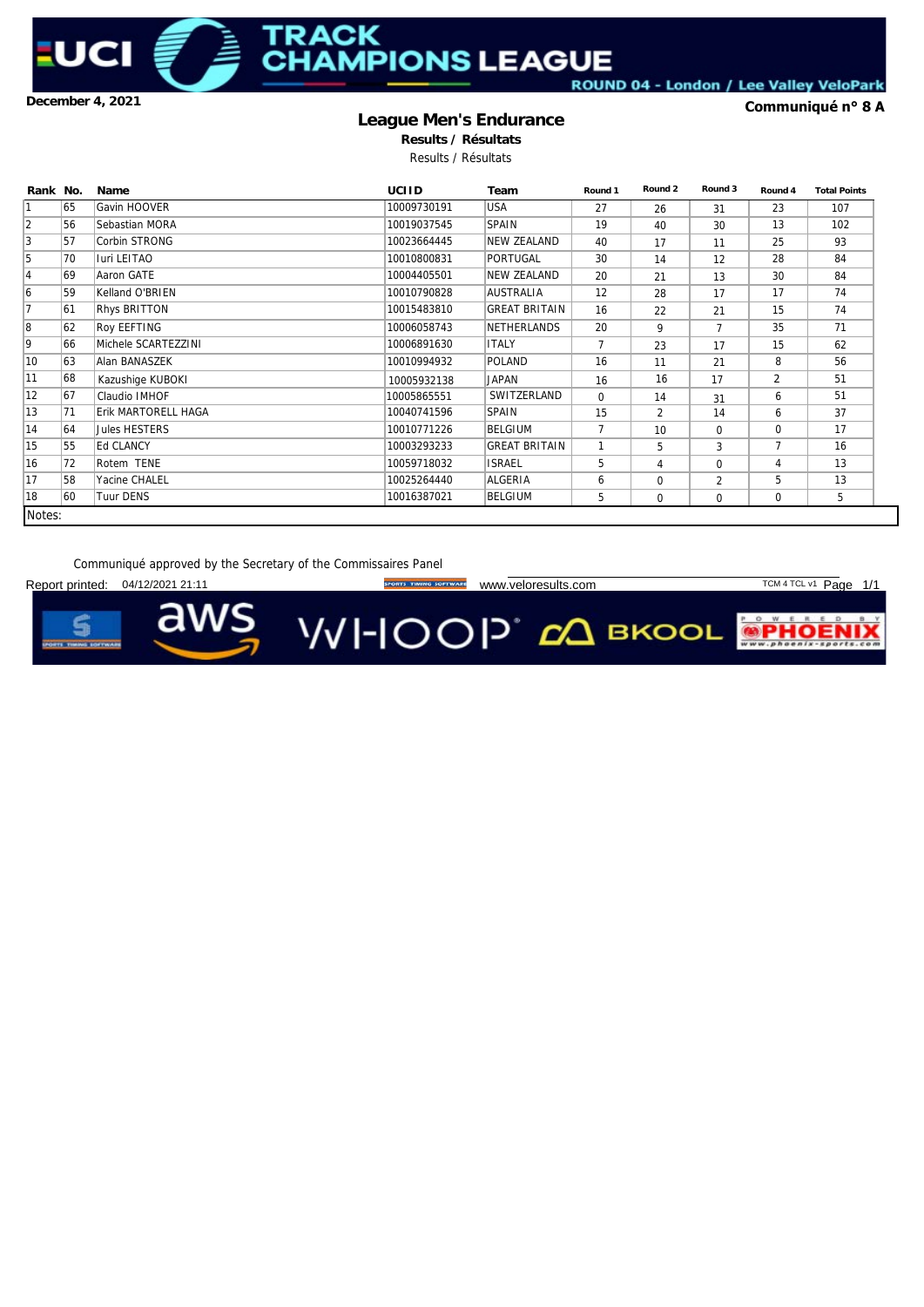

**Communiqué n° 9**

### **Women's Sprint**

### **Start List / Liste de départ**

| <b>First Round Heat 6</b> | <b>Bib</b>   | <b>Name</b>               | <b>Team</b>          |
|---------------------------|--------------|---------------------------|----------------------|
|                           | 6            | STARIKOVA Olena           | <b>UKRAINE</b>       |
|                           | 13           | <b>TYSHCHENKO Yana</b>    | <b>RUSSIA</b>        |
|                           | 18           | VERDUGO Yuli              | MEXICO               |
|                           |              |                           |                      |
| <b>First Round Heat 5</b> | <b>Bib</b>   | <b>Name</b>               | <b>Team</b>          |
|                           | 7            | <b>GROS Mathilde</b>      | <b>FRANCE</b>        |
|                           | 8            | <b>GENEST Lauriane</b>    | <b>CANADA</b>        |
|                           | 11           | <b>OHTA Riyu</b>          | <b>JAPAN</b>         |
| <b>First Round Heat 4</b> | <b>Bib</b>   | <b>Name</b>               | <b>Team</b>          |
|                           | 5            | <b>KRUPECKAITE Simona</b> | LITHUANIA            |
|                           | 10           | BAYONA PINEDA Martha      | COLOMBIA             |
|                           |              |                           |                      |
| <b>First Round Heat 3</b> | <b>Bib</b>   | <b>Name</b>               | <b>Team</b>          |
|                           | $\mathbf{1}$ | MITCHELL Kelsey           | <b>CANADA</b>        |
|                           | 9            | <b>VECE Miriam</b>        | <b>ITALY</b>         |
|                           | 16           | <b>VOINOVA Anastasija</b> | <b>RUSSIA</b>        |
| <b>First Round Heat 2</b> | <b>Bib</b>   | <b>Name</b>               | <b>Team</b>          |
|                           | 4            | <b>FRIEDRICH Lea</b>      | <b>GERMANY</b>       |
|                           | 12           | <b>CAPEWELL Sophie</b>    | <b>GREAT BRITAIN</b> |
|                           | 17           | <b>SATO Mina</b>          | <b>JAPAN</b>         |
| <b>First Round Heat 1</b> | <b>Bib</b>   | <b>Name</b>               | <b>Team</b>          |
|                           | 3            | <b>HINZE Emma</b>         | <b>GERMANY</b>       |
|                           | 14           | SHMELEVA Daria            | <b>RUSSIA</b>        |
|                           |              |                           |                      |

**VVI-IOOP** ДВКООL

Communiqué approved by the Secretary of the Commissaires Panel

Report printed: 04/12/2021 11:00

d



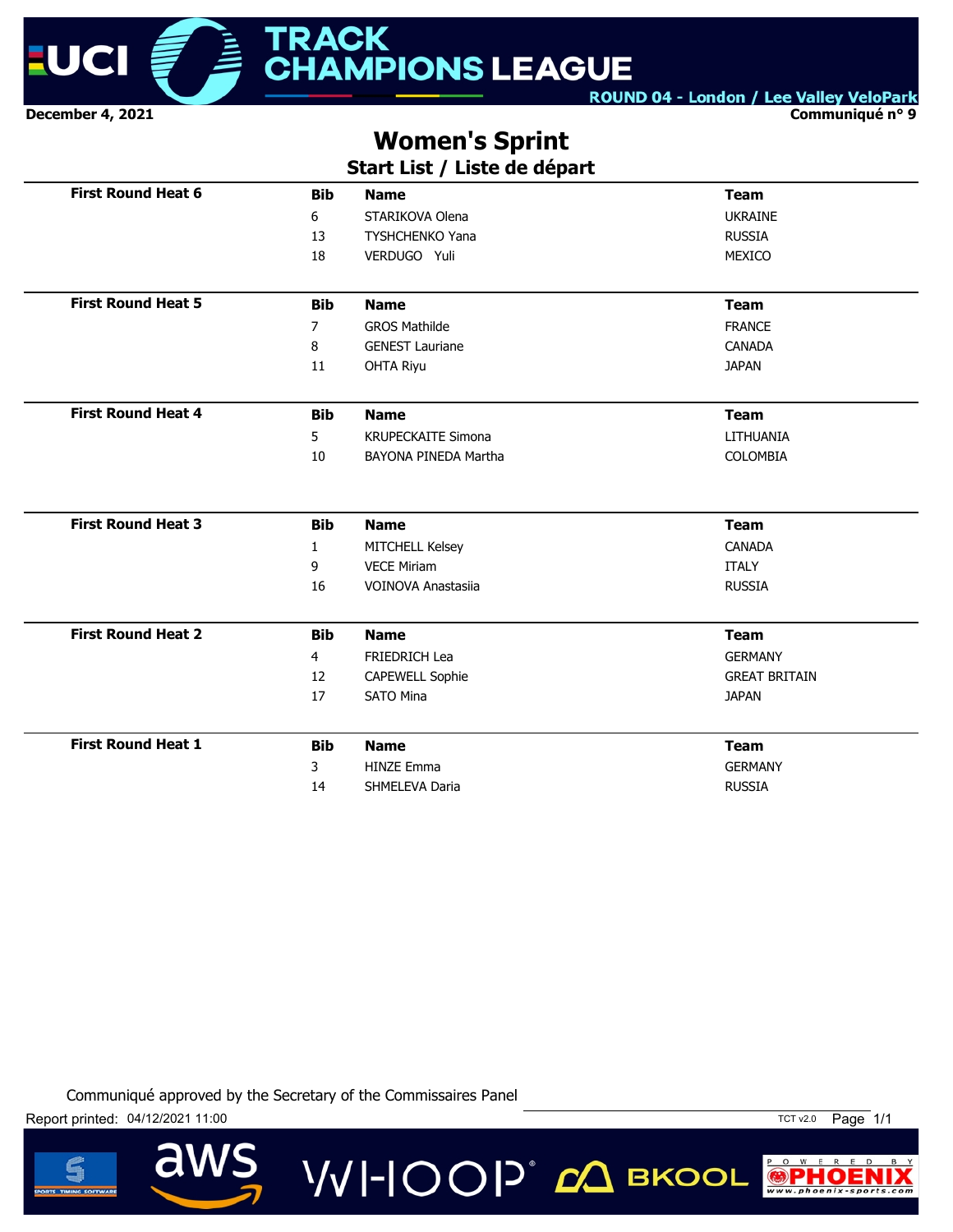

**Communiqué n° 10**

### **Women's Sprint**

**Results / Résultats**

| <b>First Round Heat 6</b> |                         |                           |                      |       |           |                   |
|---------------------------|-------------------------|---------------------------|----------------------|-------|-----------|-------------------|
| Rank                      | <b>Bib</b>              | <b>Name</b>               | <b>Team</b>          |       |           |                   |
| 1                         | 6                       | <b>STARIKOVA Olena</b>    | <b>UKRAINE</b>       | Time: | 11.029    | Speed: 65.282km/h |
| $\overline{2}$            | 18                      | VERDUGO Yuli              | <b>MEXICO</b>        |       | $+0.109$  |                   |
| 3                         | 13                      | <b>TYSHCHENKO Yana</b>    | <b>RUSSIA</b>        |       | $+0.177$  |                   |
|                           |                         |                           |                      |       |           |                   |
| <b>First Round Heat 5</b> |                         |                           |                      |       |           |                   |
| Rank                      | <b>Bib</b>              | <b>Name</b>               | <b>Team</b>          |       |           |                   |
| 1                         | $\overline{\mathbf{z}}$ | <b>GROS Mathilde</b>      | <b>FRANCE</b>        | Time: | 11.337    | Speed: 63.508km/h |
| $\overline{2}$            | 8                       | <b>GENEST Lauriane</b>    | <b>CANADA</b>        |       | $+0.083$  |                   |
| 3                         | 11                      | <b>OHTA Riyu</b>          | <b>JAPAN</b>         |       | $+0.194$  |                   |
|                           |                         |                           |                      |       |           |                   |
| <b>First Round Heat 4</b> |                         |                           |                      |       |           |                   |
| Rank                      | <b>Bib</b>              | <b>Name</b>               | <b>Team</b>          |       |           |                   |
| 1                         | 5                       | <b>KRUPECKAITE Simona</b> | <b>LITHUANIA</b>     | Time: | 11.359    | Speed: 63.385km/h |
| $\overline{2}$            | 10                      | BAYONA PINEDA Martha      | <b>COLOMBIA</b>      |       | $+0.061$  |                   |
| 3                         |                         |                           |                      |       | $\ddot{}$ |                   |
|                           |                         |                           |                      |       |           |                   |
| <b>First Round Heat 3</b> |                         |                           |                      |       |           |                   |
| <b>Rank</b>               | <b>Bib</b>              | <b>Name</b>               | <b>Team</b>          |       |           |                   |
| 1                         | $\mathbf{1}$            | <b>MITCHELL Kelsey</b>    | <b>CANADA</b>        | Time: | 11.237    | Speed: 64.074km/h |
| $\overline{2}$            | 9                       | <b>VECE Miriam</b>        | <b>ITALY</b>         |       | $+0.099$  |                   |
| 3                         | 16                      | <b>VOINOVA Anastasiia</b> | <b>RUSSIA</b>        |       | $+0.236$  |                   |
|                           |                         |                           |                      |       |           |                   |
| <b>First Round Heat 2</b> |                         |                           |                      |       |           |                   |
| Rank                      | <b>Bib</b>              | <b>Name</b>               | <b>Team</b>          |       |           |                   |
| 1                         | 4                       | <b>FRIEDRICH Lea</b>      | <b>GERMANY</b>       | Time: | 11.306    | Speed: 63.683km/h |
| $\overline{2}$            | 12                      | <b>CAPEWELL Sophie</b>    | <b>GREAT BRITAIN</b> |       | $+0.112$  |                   |
| 3                         | 17                      | <b>SATO Mina</b>          | <b>JAPAN</b>         |       | $+0.262$  |                   |
|                           |                         |                           |                      |       |           |                   |
| <b>First Round Heat 1</b> |                         |                           |                      |       |           |                   |
| <b>Rank</b>               | <b>Bib</b>              | <b>Name</b>               | <b>Team</b>          |       |           |                   |
| 1                         | $\overline{\mathbf{3}}$ | <b>HINZE Emma</b>         | <b>GERMANY</b>       | Time: | 11.101    | Speed: 64.859km/h |
| 2                         | 14                      | SHMELEVA Daria            | <b>RUSSIA</b>        |       | $+0.819$  |                   |
| 3                         |                         |                           |                      |       | $\ddot{}$ |                   |
|                           |                         |                           |                      |       |           |                   |

**VVI-IOOP** CA BKOOL

Communiqué approved by the Secretary of the Commissaires Panel

Report printed: 04/12/2021 19:25 TCT v2.0 Page 1/1

a



 $P$  O W E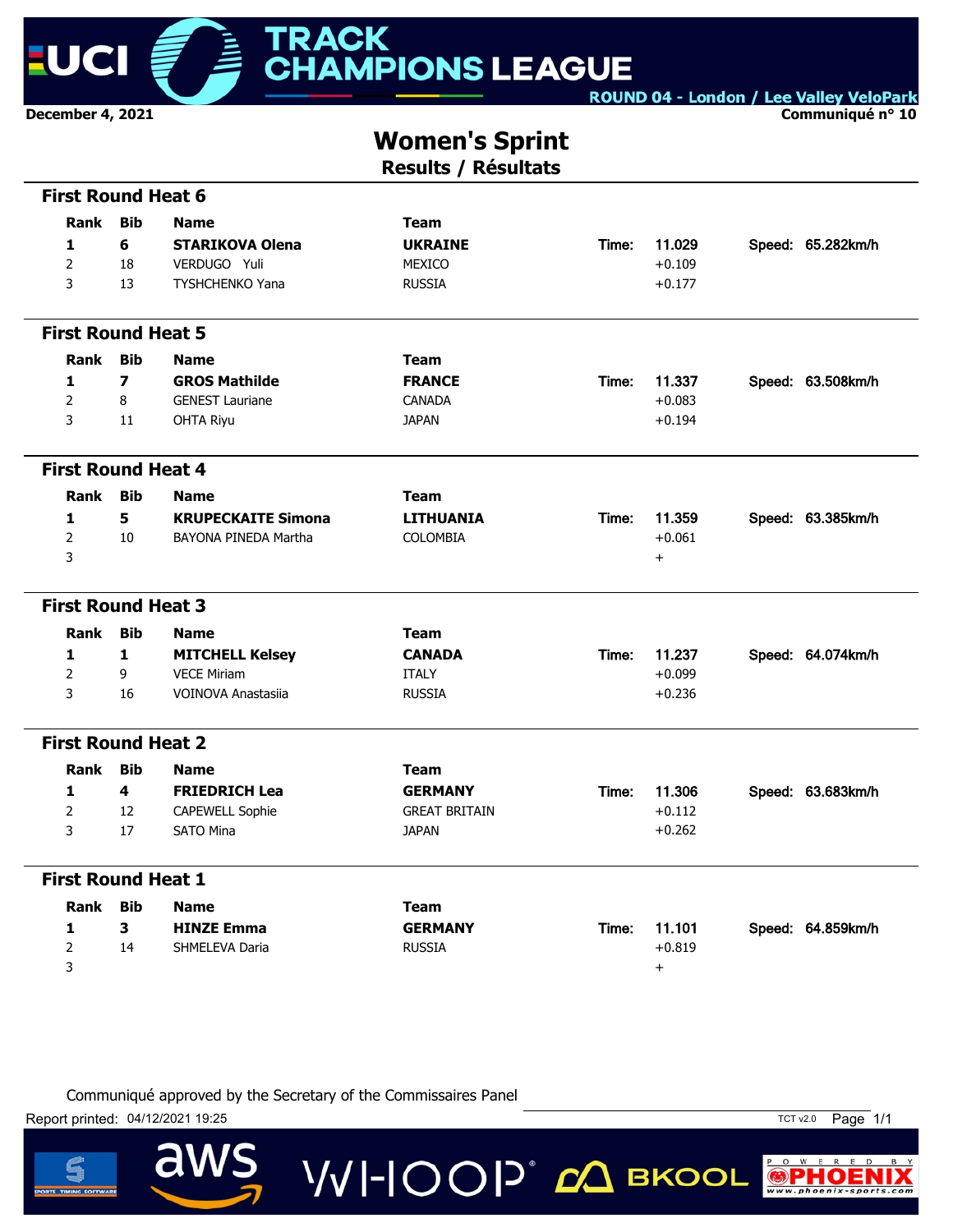

**Communiqué n° 11**

### **Women's Sprint**

### **Start List / Liste de départ**

| <b>Semi-Finals Heat 1</b> | <b>Bib</b> | <b>Name</b>               | <b>Team</b>    |
|---------------------------|------------|---------------------------|----------------|
|                           | 3          | <b>HINZE Emma</b>         | <b>GERMANY</b> |
|                           | 5          | <b>KRUPECKAITE Simona</b> | LITHUANIA      |
|                           | 6          | STARIKOVA Olena           | <b>UKRAINE</b> |
|                           |            |                           |                |
| <b>Semi-Finals Heat 2</b> | <b>Bib</b> | <b>Name</b>               | <b>Team</b>    |
|                           |            | MITCHELL Kelsey           | <b>CANADA</b>  |
|                           | 4          | <b>FRIEDRICH Lea</b>      | <b>GERMANY</b> |
|                           | 7          | <b>GROS Mathilde</b>      | <b>FRANCE</b>  |

**VVI-IOOP** ДВКООL





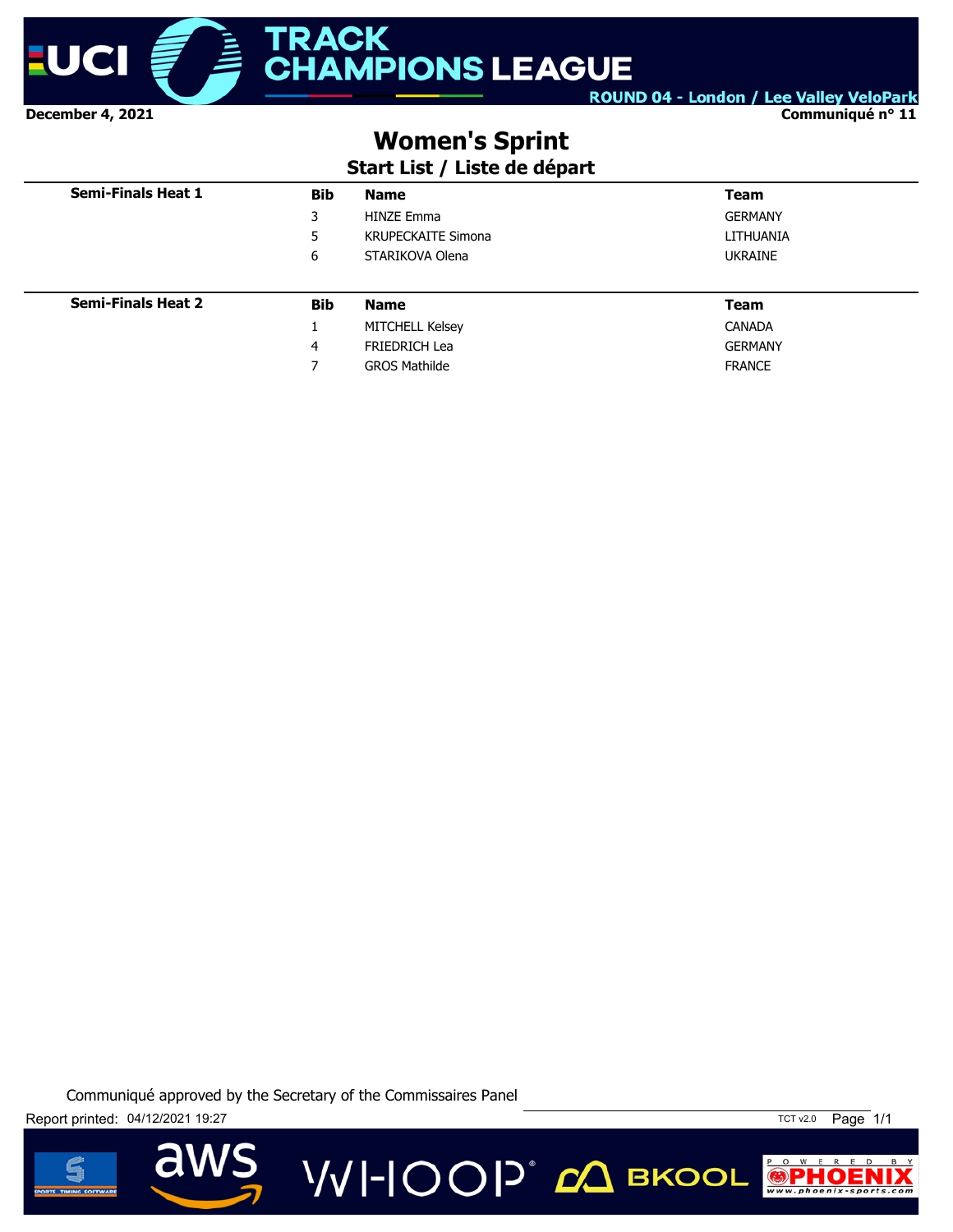

 **Semi-Finals Heat 1**

ROUND 04 - London / Lee Valley VeloPark

**Communiqué n° 12**

## **Women's Sprint**

**Results / Résultats**

| <b>Rank</b>               | <b>Bib</b> | <b>Name</b>               | <b>Team</b>    |       |          |  |                   |  |  |
|---------------------------|------------|---------------------------|----------------|-------|----------|--|-------------------|--|--|
| 1                         | 3          | <b>HINZE Emma</b>         | <b>GERMANY</b> | Time: | 11.143   |  | Speed: 64.614km/h |  |  |
| 2                         | 6          | STARIKOVA Olena           | <b>UKRAINE</b> |       | $+0.024$ |  |                   |  |  |
| 3                         | 5          | <b>KRUPECKAITE Simona</b> | LITHUANIA      |       | $+0.167$ |  |                   |  |  |
|                           |            |                           |                |       |          |  |                   |  |  |
| <b>Semi-Finals Heat 2</b> |            |                           |                |       |          |  |                   |  |  |
|                           |            |                           |                |       |          |  |                   |  |  |
| Rank                      | <b>Bib</b> | <b>Name</b>               | Team           |       |          |  |                   |  |  |
| 1                         | 1          | <b>MITCHELL Kelsey</b>    | <b>CANADA</b>  | Time: | 11.266   |  | Speed: 63.909km/h |  |  |
| $\overline{2}$            | 4          | <b>FRIEDRICH Lea</b>      | <b>GERMANY</b> |       | $+0.011$ |  |                   |  |  |

**VVI-IOOP** CA BKOOL





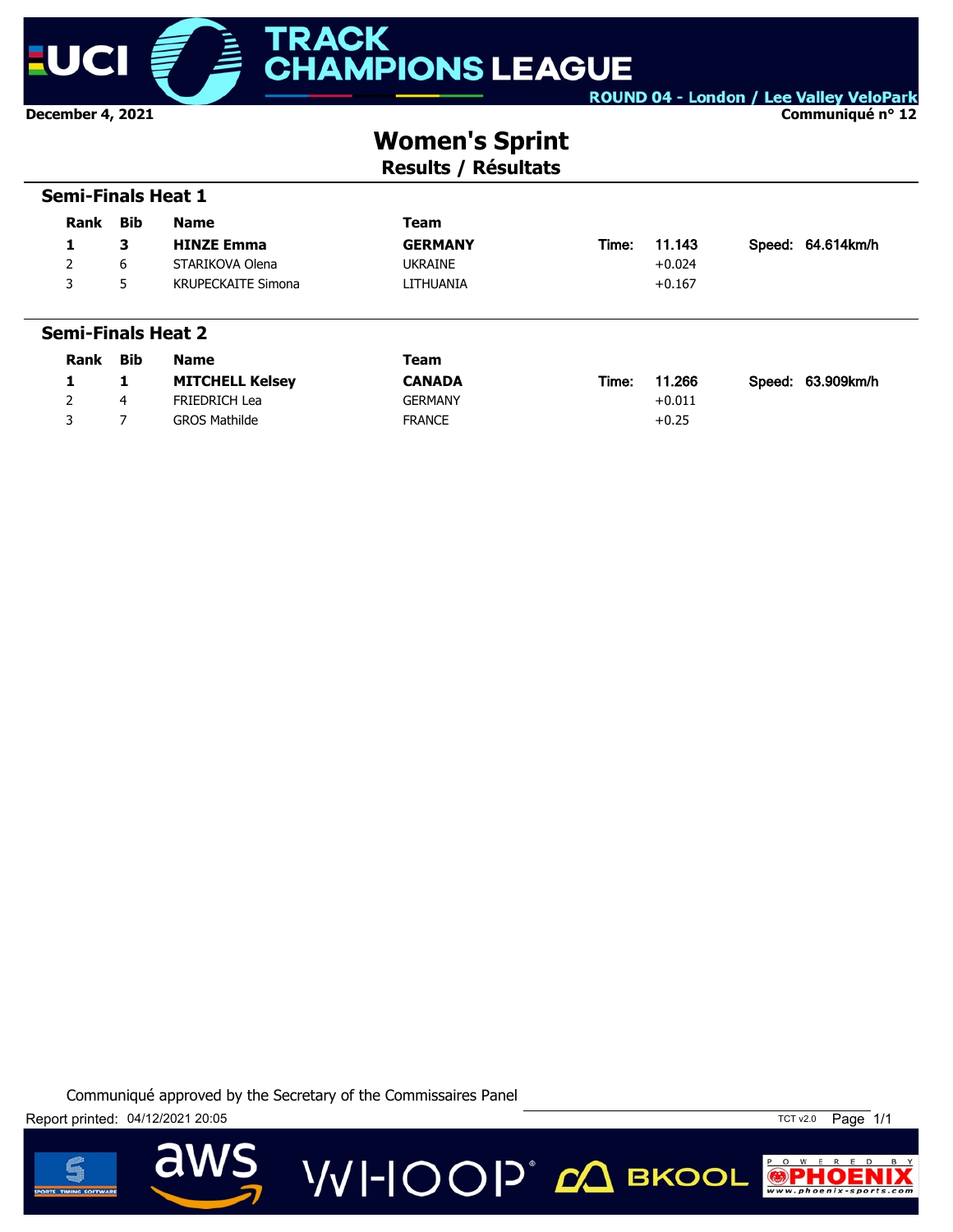

#### **Communiqué n° 13**

### **Women's Sprint**

**Start List / Liste de départ**

**VVI-IOOP** ДВКООL

| Final | <b>Bib</b> | <b>Name</b>       | <b>Team</b>    |
|-------|------------|-------------------|----------------|
|       | ۰          | <b>HINZE Emma</b> | <b>GERMANY</b> |
|       | ۰          | MITCHELL Kelsey   | <b>CANADA</b>  |

Communiqué approved by the Secretary of the Commissaires Panel

Report printed: 04/12/2021 20:07 **TCT v2** Page 1/1



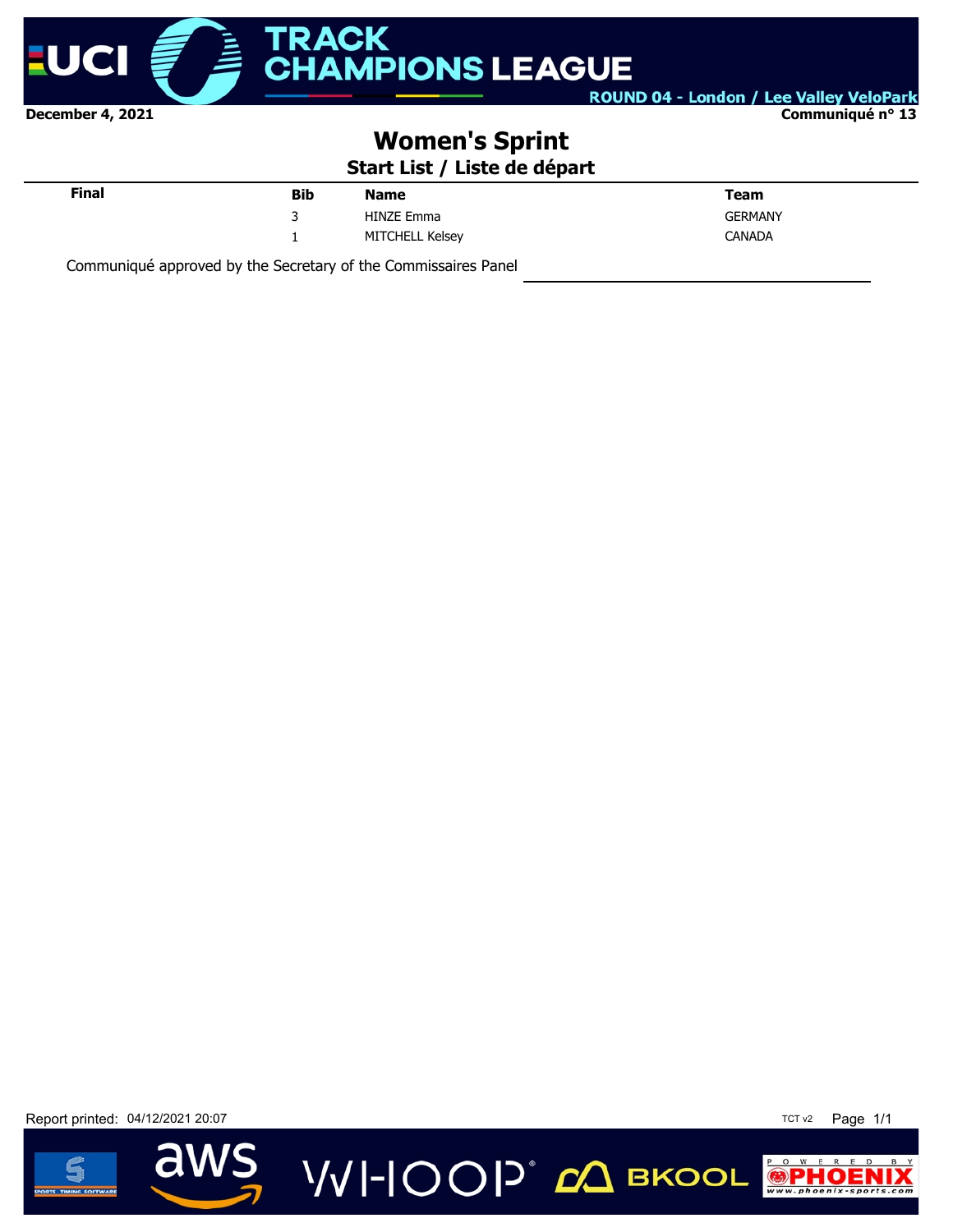

**Communiqué n° 14**

### **Women's Sprint**

**Results / Résultats**

|              |     | <b>Rank Bib</b> | <b>Name</b>       | Team           |              |                   |
|--------------|-----|-----------------|-------------------|----------------|--------------|-------------------|
| <b>Final</b> |     |                 |                   |                |              |                   |
|              | 1.  | 3               | <b>HINZE Emma</b> | <b>GERMANY</b> | Time: 11.204 | Speed: 64.262km/h |
|              | 2 1 |                 | MITCHELL Kelsey   | <b>CANADA</b>  | $+0.019$     |                   |

**VVI-IOOP** ДВКООL

Communiqué approved by the Secretary of the Commissaires Panel

Report printed: 04/12/2021 20:33

 $\overline{\mathbf{d}}$ 



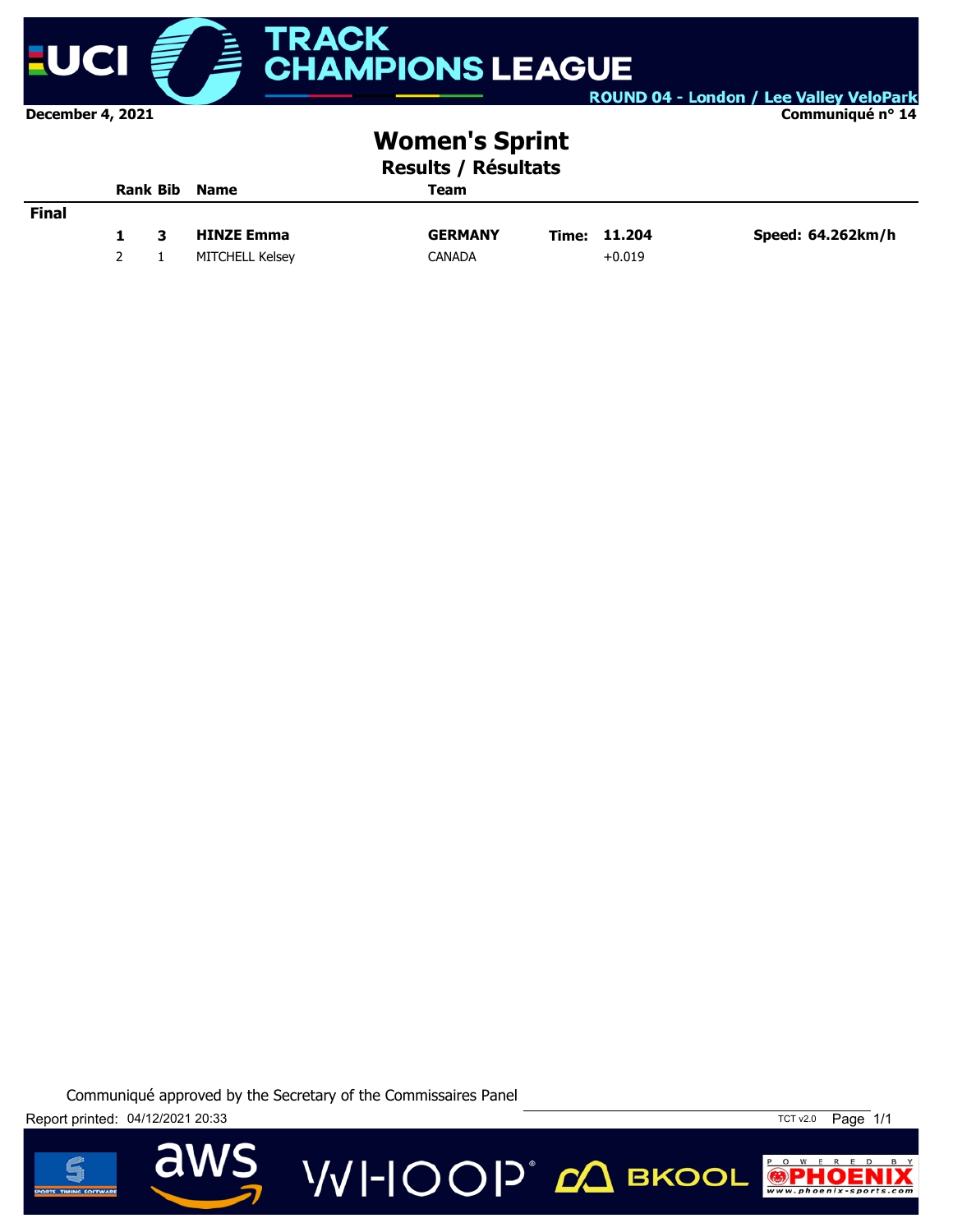

**Communiqué n° 15**

#### **Women's Keirin - First Round Start List / Liste de départ**

|     |                      |            | Race distance: 5 laps |                      |
|-----|----------------------|------------|-----------------------|----------------------|
|     |                      |            | Heat 1                |                      |
| No. | <b>Rider</b>         |            | <b>Nation</b>         | <b>Team</b>          |
| 3   | <b>HINZE</b>         | Emma       | <b>GER</b>            | <b>GERMANY</b>       |
| 6   | <b>STARIKOVA</b>     | Olena      | <b>UKR</b>            | <b>UKRAINE</b>       |
| 13  | <b>TYSHCHENKO</b>    | Yana       | <b>RUS</b>            | <b>RUSSIA</b>        |
| 14  | <b>SHMELEVA</b>      | Daria      | <b>RUS</b>            | <b>RUSSIA</b>        |
| 18  | <b>VERDUGO</b>       | Yuli       | <b>MEX</b>            | MEXICO               |
|     |                      |            | Heat 2                |                      |
| No. | <b>Rider</b>         |            | <b>Nation</b>         | Team                 |
| 4   | <b>FRIEDRICH</b>     | Lea        | <b>GER</b>            | <b>GERMANY</b>       |
| 7   | <b>GROS</b>          | Mathilde   | <b>FRA</b>            | <b>FRANCE</b>        |
| 8   | <b>GENEST</b>        | Lauriane   | <b>CAN</b>            | <b>CANADA</b>        |
| 11  | <b>OHTA</b>          | Riyu       | <b>JPN</b>            | <b>JAPAN</b>         |
| 12  | <b>CAPEWELL</b>      | Sophie     | <b>GBR</b>            | <b>GREAT BRITAIN</b> |
| 17  | <b>SATO</b>          | Mina       | <b>JPN</b>            | <b>JAPAN</b>         |
|     |                      |            | Heat 3                |                      |
| No. | <b>Rider</b>         |            | <b>Nation</b>         | <b>Team</b>          |
| 1   | MITCHELL             | Kelsey     | CAN                   | <b>CANADA</b>        |
| 5   | <b>KRUPECKAITE</b>   | Simona     | LTU                   | LITHUANIA            |
| 9   | <b>VECE</b>          | Miriam     | ITA                   | <b>ITALY</b>         |
| 10  | <b>BAYONA PINEDA</b> | Martha     | <b>COL</b>            | <b>COLOMBIA</b>      |
| 16  | <b>VOINOVA</b>       | Anastasiia | <b>RUS</b>            | <b>RUSSIA</b>        |





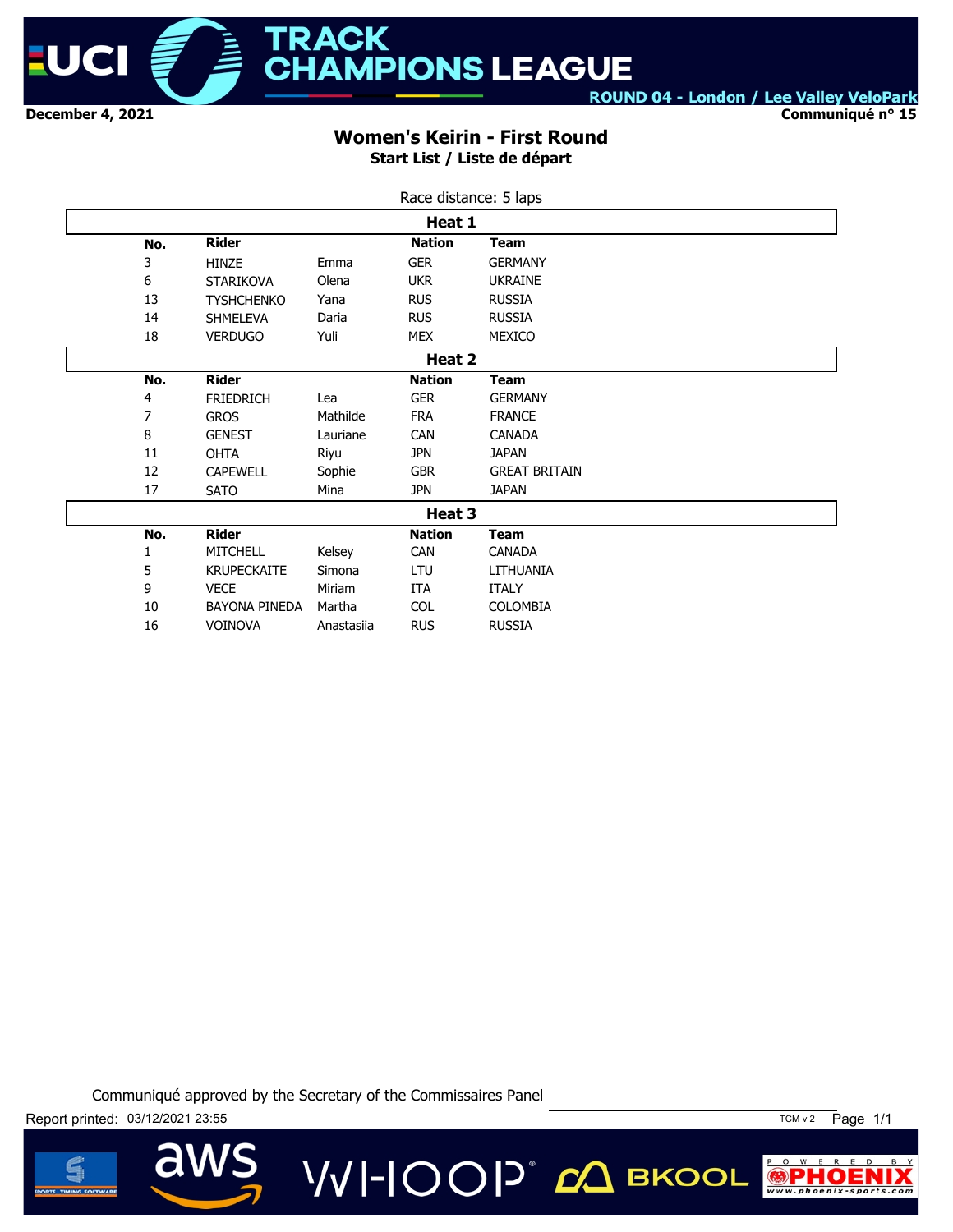

**Communiqué n° 16**

#### **Women's Keirin - First Round Results / Résultats**

|        | Rank | No. | <b>Rider</b>              | <b>Nation</b> | <b>Team</b>          | Time / Diff  |                              |
|--------|------|-----|---------------------------|---------------|----------------------|--------------|------------------------------|
| Heat 1 |      |     |                           |               |                      |              |                              |
|        |      | 3   | <b>HINZE Emma</b>         | <b>GER</b>    | <b>GERMANY</b>       |              | Time:11.362 Speed:63.364km/h |
|        | 2    | 6   | STARIKOVA Olena           | <b>UKR</b>    | <b>UKRAINE</b>       | $+0.001$     |                              |
|        | 3    | 18  | VERDUGO Yuli              | MEX           | <b>MEXICO</b>        | $+0.174$     |                              |
|        | 4    | 14  | <b>SHMELEVA Daria</b>     | <b>RUS</b>    | <b>RUSSIA</b>        | $+0.383$     |                              |
|        | 5    | 13  | TYSHCHENKO Yana           | <b>RUS</b>    | <b>RUSSIA</b>        | $+0.534$     |                              |
| Heat 2 |      |     |                           |               |                      |              |                              |
|        |      | 17  | <b>SATO Mina</b>          | <b>JPN</b>    | <b>JAPAN</b>         | Time: 11.287 | Speed:63.788km/h             |
|        | 2    | 4   | <b>FRIEDRICH Lea</b>      | <b>GER</b>    | <b>GERMANY</b>       | $+0.077$     |                              |
|        | 3    | 11  | <b>OHTA Riyu</b>          | <b>JPN</b>    | <b>JAPAN</b>         | $+0.086$     |                              |
|        | 4    | 12  | <b>CAPEWELL Sophie</b>    | <b>GBR</b>    | <b>GREAT BRITAIN</b> | $+0.307$     |                              |
|        | 5    | 8   | <b>GENEST Lauriane</b>    | <b>CAN</b>    | <b>CANADA</b>        | $+0.594$     |                              |
|        | 6    |     | <b>GROS Mathilde</b>      | <b>FRA</b>    | <b>FRANCE</b>        | $+0.699$     |                              |
| Heat 3 |      |     |                           |               |                      |              |                              |
|        |      | 1   | <b>MITCHELL Kelsey</b>    | <b>CAN</b>    | CANADA               | Time: 11.287 | Speed:63.788km/h             |
|        | 2    | 10  | BAYONA PINEDA Martha      | <b>COL</b>    | <b>COLOMBIA</b>      | $+0.036$     |                              |
|        | 3    | 9   | <b>VECE Miriam</b>        | <b>ITA</b>    | <b>ITALY</b>         | $+0.200$     |                              |
|        | 4    | 5   | <b>KRUPECKAITE Simona</b> | LTU           | LITHUANIA            | $+0.322$     |                              |
|        | 5    | 16  | VOINOVA Anastasija        | <b>RUS</b>    | <b>RUSSIA</b>        | $+0.406$     |                              |

Communiqué approved by the Secretary of the Commissaires Panel



 $\overline{\mathbf{d}}$ 



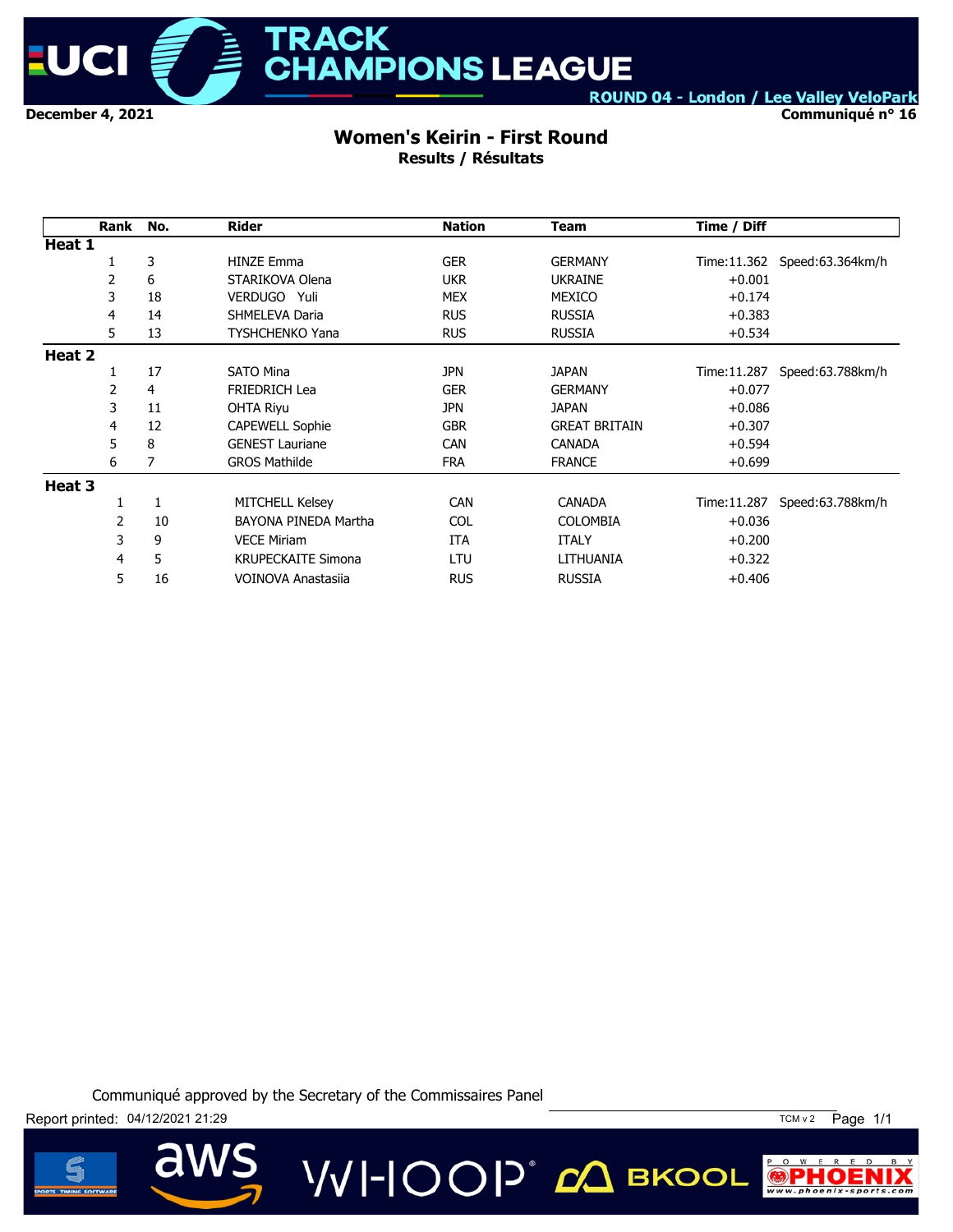

**Communiqué n° 17**

### **Women's Keirin - Final Start List / Liste de départ**

| Race distance: 5 laps |
|-----------------------|
| Heat 1                |

| Heat 1 |                      |        |               |                 |  |  |  |
|--------|----------------------|--------|---------------|-----------------|--|--|--|
| No.    | <b>Rider</b>         |        | <b>Nation</b> | Team            |  |  |  |
| ┻      | <b>MITCHELL</b>      | Kelsey | <b>CAN</b>    | <b>CANADA</b>   |  |  |  |
| 3      | HINZE                | Emma   | <b>GER</b>    | <b>GERMANY</b>  |  |  |  |
| 4      | <b>FRIEDRICH</b>     | Lea    | <b>GER</b>    | <b>GERMANY</b>  |  |  |  |
| 6      | <b>STARIKOVA</b>     | Olena  | <b>UKR</b>    | <b>UKRAINE</b>  |  |  |  |
| 10     | <b>BAYONA PINEDA</b> | Martha | <b>COL</b>    | <b>COLOMBIA</b> |  |  |  |
| 17     | <b>SATO</b>          | Mina   | <b>JPN</b>    | <b>JAPAN</b>    |  |  |  |
|        |                      |        |               |                 |  |  |  |





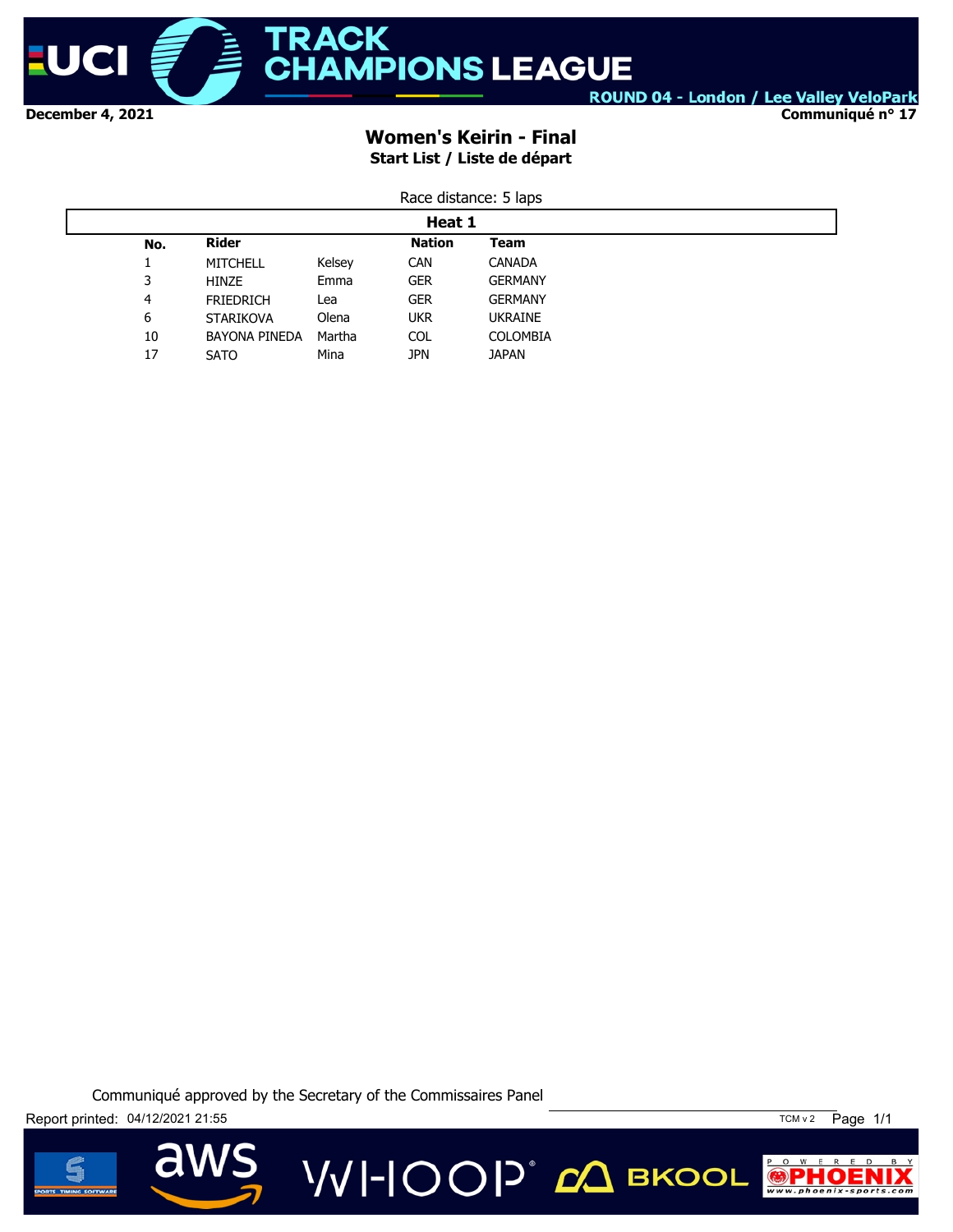

**Communiqué n° 18**

#### **Women's Keirin - Final Results / Résultats**

|        | Rank No. |    | Rider                | <b>Nation</b> | Team            | Time / Diff                  |
|--------|----------|----|----------------------|---------------|-----------------|------------------------------|
| Heat 1 |          |    |                      |               |                 |                              |
|        |          | 6  | STARIKOVA Olena      | ukr           | <b>UKRAINE</b>  | Time:11.517 Speed:62.513km/h |
|        | 2        |    | MITCHELL Kelsey      | <b>CAN</b>    | <b>CANADA</b>   | $+0.039$                     |
|        | 3        | 10 | BAYONA PINEDA Martha | <b>COL</b>    | <b>COLOMBIA</b> | $+0.101$                     |
|        | 4        |    | <b>HINZE Emma</b>    | GER           | <b>GERMANY</b>  | $+0.429$                     |
|        | 5        | 17 | <b>SATO Mina</b>     | <b>JPN</b>    | <b>JAPAN</b>    | $+0.562$                     |
|        | 6        | 4  | <b>FRIEDRICH Lea</b> | GER           | <b>GERMANY</b>  | $+0.753$                     |

Communiqué approved by the Secretary of the Commissaires Panel

Report printed: 04/12/2021 22:05 TCM v 2 Page 1/1



 $P$  O W E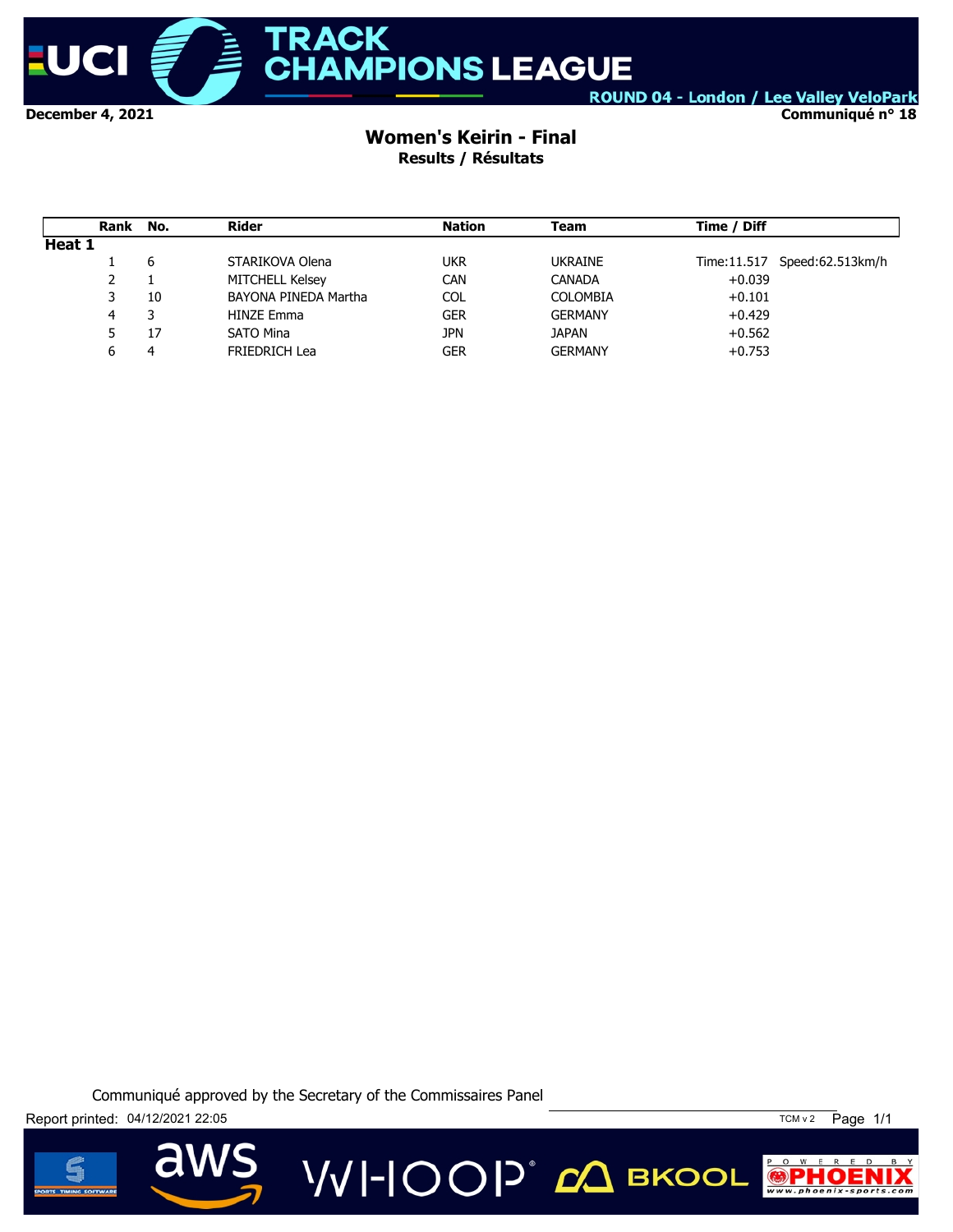

**Communiqué n° 19**

### **Men's Sprint**

### **Start List / Liste de départ**

| <b>First Round Heat 1</b> | <b>Bib</b> | <b>Name</b>                      | <b>Team</b>         |
|---------------------------|------------|----------------------------------|---------------------|
|                           | 19         | <b>LAVREYSEN Harrie</b>          | <b>NETHERLANDS</b>  |
|                           | 25         | SPIES Jean                       | SOUTH AFRICA        |
|                           | 36         | <b>BARRETTE Hugo</b>             | <b>CANADA</b>       |
| <b>First Round Heat 2</b> | <b>Bib</b> | <b>Name</b>                      | <b>Team</b>         |
|                           | 32         | YAMASAKI Kento                   | <b>JAPAN</b>        |
|                           | 34         | BÖTTICHER Stefan                 | <b>GERMANY</b>      |
|                           | 35         | ANGSUTHASAWIT Jai                | <b>THAILAND</b>     |
| <b>First Round Heat 3</b> | <b>Bib</b> | <b>Name</b>                      | <b>Team</b>         |
|                           | 24         | LENDEL Vasilijus                 | LITHUANIA           |
|                           | 27         | TJON EN FA Jair                  | <b>SURINAME</b>     |
|                           | 28         | <b>DERACHE Tom</b>               | <b>FRANCE</b>       |
| <b>First Round Heat 4</b> | <b>Bib</b> | <b>Name</b>                      | <b>Team</b>         |
|                           | 23         | <b>PAUL Nicholas</b>             | TRINIDAD AND TOBAGO |
|                           | 29         | CASTLE Jordan                    | <b>NEW ZEALAND</b>  |
|                           | 30         | QUINTERO CHAVARRO Kevin Santiago | <b>COLOMBIA</b>     |
| <b>First Round Heat 5</b> |            |                                  |                     |
|                           | <b>Bib</b> | <b>Name</b>                      | <b>Team</b>         |
|                           | 21         | <b>LEVY Maximilian</b>           | <b>GERMANY</b>      |
|                           | 22         | <b>DMITRIEV Denis</b>            | <b>RUSSIA</b>       |
|                           | 31         | YAKOVLEV Mikhail                 | <b>RUSSIA</b>       |
| <b>First Round Heat 6</b> | <b>Bib</b> | <b>Name</b>                      | <b>Team</b>         |
|                           | 20         | HOOGLAND Jeffrey                 | <b>NETHERLANDS</b>  |
|                           | 26         | <b>RUDYK Mateusz</b>             | <b>POLAND</b>       |

VVI-IOOP® *d*Q вкооц

Communiqué approved by the Secretary of the Commissaires Panel



 $\overline{\mathbf{d}}$ 

Report printed: 03/12/2021 23:32 TCT v2.0 Page 1/1

 $P$  0  $W$  E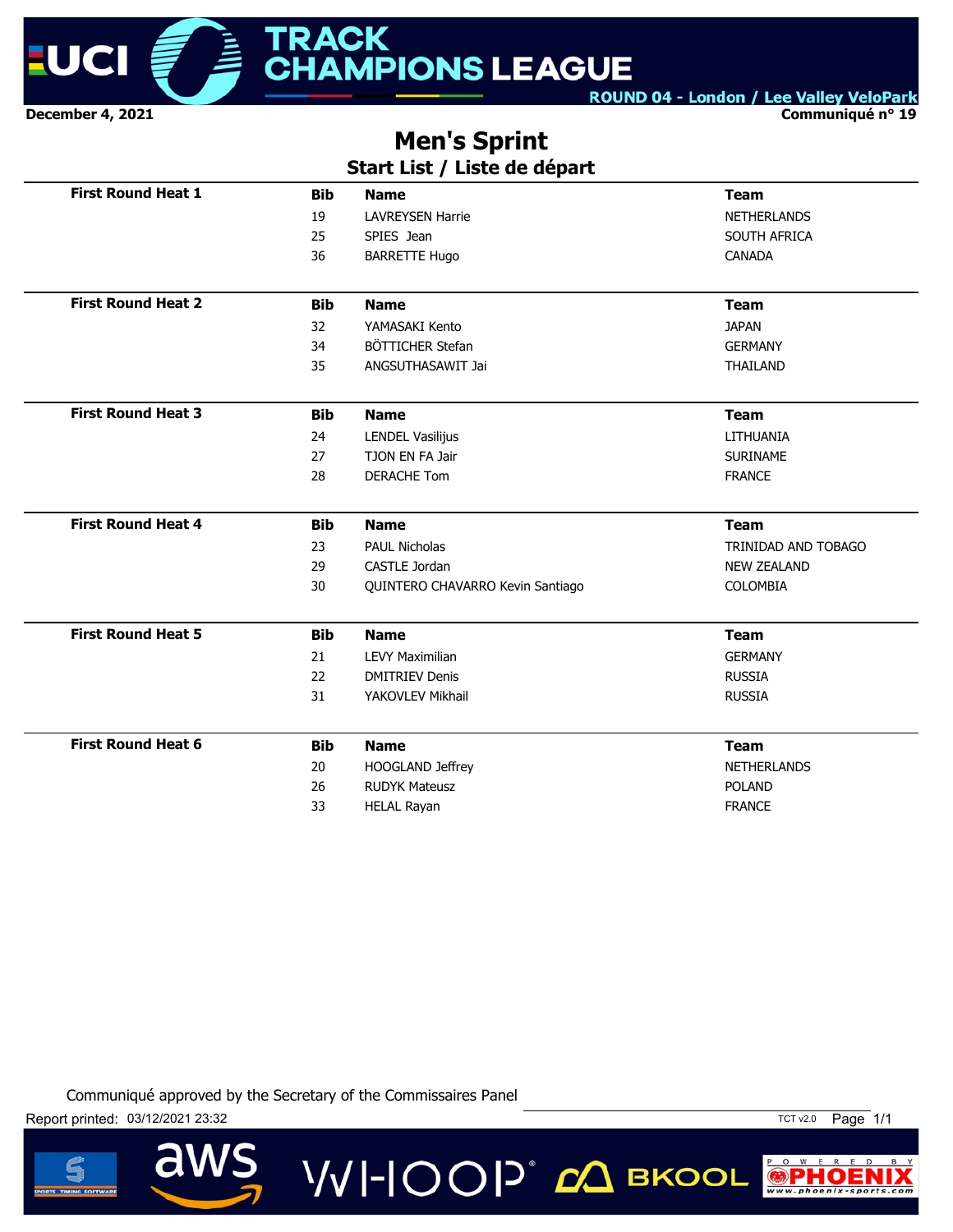

**Communiqué n° 20**

### **Men's Sprint Results / Résultats**

| <b>First Round Heat 1</b> |            |                                           |                            |       |          |                   |
|---------------------------|------------|-------------------------------------------|----------------------------|-------|----------|-------------------|
| Rank                      | <b>Bib</b> | <b>Name</b>                               | <b>Team</b>                |       |          |                   |
| 1                         | 19         | <b>LAVREYSEN Harrie</b>                   | <b>NETHERLANDS</b>         | Time: | 10.112   | Speed: 71.202km/h |
| $\overline{2}$            | 36         | <b>BARRETTE Hugo</b>                      | <b>CANADA</b>              |       | $+0.109$ |                   |
| 3                         | 25         | SPIES Jean                                | SOUTH AFRICA               |       | $+1.109$ |                   |
|                           |            |                                           |                            |       |          |                   |
| <b>First Round Heat 2</b> |            |                                           |                            |       |          |                   |
| Rank                      | <b>Bib</b> | <b>Name</b>                               | <b>Team</b>                |       |          |                   |
| 1                         | 34         | <b>BÖTTICHER Stefan</b>                   | <b>GERMANY</b>             | Time: | 10.292   | Speed: 69.957km/h |
| $\overline{2}$            | 35         | ANGSUTHASAWIT Jai                         | <b>THAILAND</b>            |       | $+0.046$ |                   |
| 3                         | 32         | YAMASAKI Kento                            | <b>JAPAN</b>               |       | $+1.156$ |                   |
|                           |            |                                           |                            |       |          |                   |
| <b>First Round Heat 3</b> |            |                                           |                            |       |          |                   |
| Rank                      | <b>Bib</b> | <b>Name</b>                               | <b>Team</b>                |       |          |                   |
| 1                         | 27         | <b>TJON EN FA Jair</b>                    | <b>SURINAME</b>            | Time: | 10.510   | Speed: 68.506km/h |
| $\overline{2}$            | 24         | <b>LENDEL Vasilijus</b>                   | LITHUANIA                  |       | $+0.076$ |                   |
| 3                         | 28         | <b>DERACHE Tom</b>                        | <b>FRANCE</b>              |       | $+0.124$ |                   |
|                           |            |                                           |                            |       |          |                   |
| <b>First Round Heat 4</b> |            |                                           |                            |       |          |                   |
| Rank                      | <b>Bib</b> | <b>Name</b>                               | <b>Team</b>                |       |          |                   |
| 1                         | 23         | <b>PAUL Nicholas</b>                      | <b>TRINIDAD AND TOBAGO</b> | Time: | 10.746   | Speed: 67.001km/h |
| $\overline{2}$            | 30         | QUINTERO CHAVARRO Kevin Santiago COLOMBIA |                            |       | $+0.055$ |                   |
| 3                         | 29         | <b>CASTLE Jordan</b>                      | <b>NEW ZEALAND</b>         |       | $+0.341$ |                   |
| <b>First Round Heat 5</b> |            |                                           |                            |       |          |                   |
|                           |            |                                           |                            |       |          |                   |
| <b>Rank</b>               | <b>Bib</b> | <b>Name</b>                               | <b>Team</b>                |       |          |                   |
| 1                         | 31         | <b>YAKOVLEV Mikhail</b>                   | <b>RUSSIA</b>              | Time: | 10.302   | Speed: 69.889km/h |
| $\overline{2}$            | 21         | <b>LEVY Maximilian</b>                    | <b>GERMANY</b>             |       | $+0.058$ |                   |
| 3                         | 22         | <b>DMITRIEV Denis</b>                     | <b>RUSSIA</b>              |       | $+0.127$ |                   |
| <b>First Round Heat 6</b> |            |                                           |                            |       |          |                   |
| <b>Rank</b>               | <b>Bib</b> | <b>Name</b>                               | <b>Team</b>                |       |          |                   |
| 1                         | 33         | <b>HELAL Rayan</b>                        | <b>FRANCE</b>              | Time: | 10.349   | Speed: 69.571km/h |
| $\overline{2}$            | 26         | <b>RUDYK Mateusz</b>                      | <b>POLAND</b>              |       | $+0.076$ |                   |
|                           |            |                                           |                            |       |          |                   |

**VVI-IOOP** Двкоог

Communiqué approved by the Secretary of the Commissaires Panel

Report printed: 04/12/2021 20:57 TCT v2.0 Page 1/1

 $\overline{\mathbf{d}}$ 



 $P$  O W E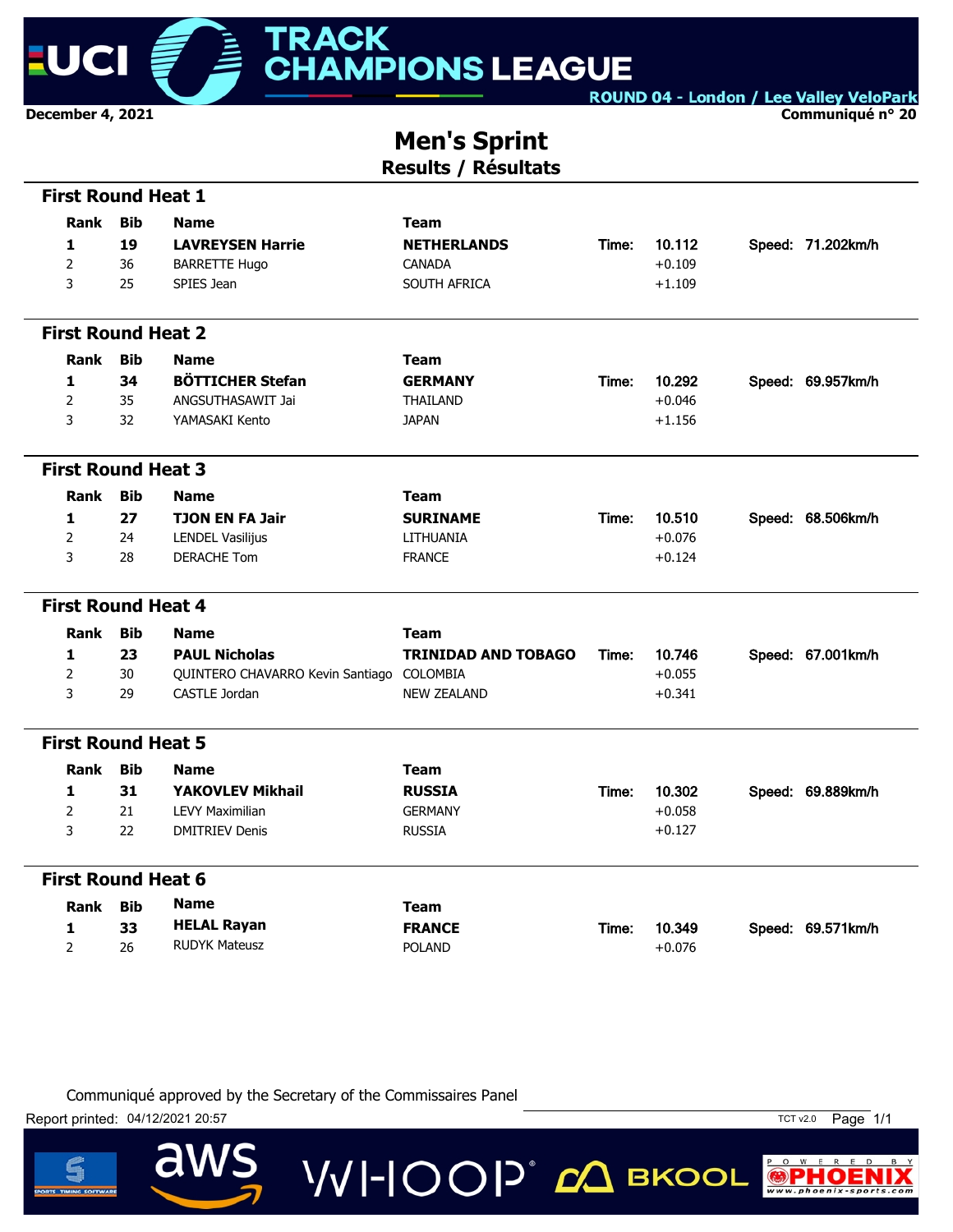

**Communiqué n° 21**

### **Men's Sprint**

### **Start List / Liste de départ**

| <b>Semi-Finals Heat 1</b> | <b>Bib</b> | <b>Name</b>             | <b>Team</b>         |
|---------------------------|------------|-------------------------|---------------------|
|                           | 19         | <b>LAVREYSEN Harrie</b> | <b>NETHERLANDS</b>  |
|                           | 23         | <b>PAUL Nicholas</b>    | TRINIDAD AND TOBAGO |
|                           | 33         | <b>HELAL Rayan</b>      | <b>FRANCE</b>       |
|                           |            |                         |                     |
| <b>Semi-Finals Heat 2</b> | <b>Bib</b> | <b>Name</b>             | <b>Team</b>         |
|                           | 27         | TJON EN FA Jair         | <b>SURINAME</b>     |
|                           | 31         | YAKOVLEV Mikhail        | <b>RUSSIA</b>       |
|                           | 34         | BÖTTICHER Stefan        | <b>GERMANY</b>      |

**VVI-IOOP** ДВКООL





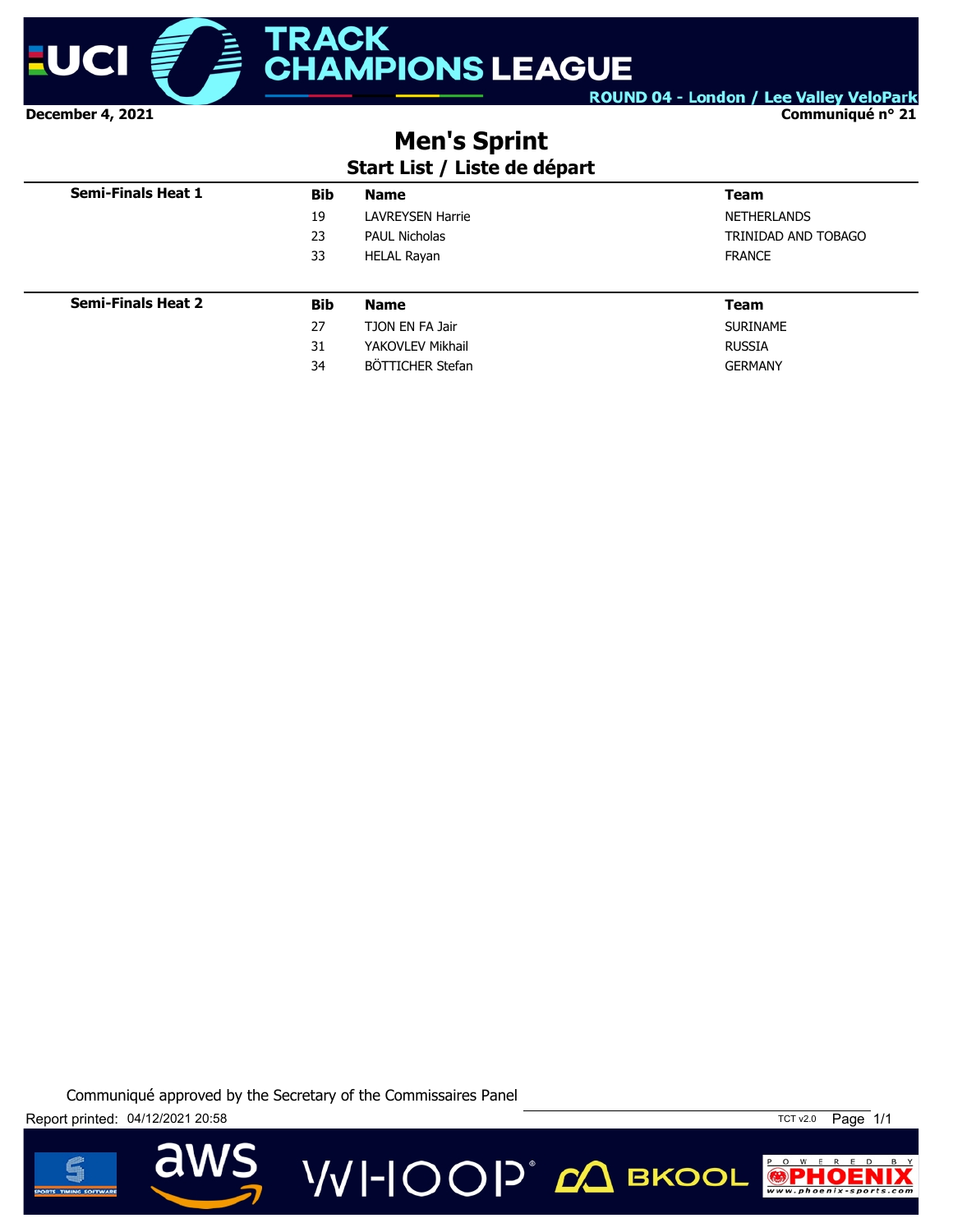

**Communiqué n° 22**

### **Men's Sprint Results / Résultats**

|      | <b>Semi-Finals Heat 1</b> |                         |                     |       |          |  |                   |  |  |
|------|---------------------------|-------------------------|---------------------|-------|----------|--|-------------------|--|--|
| Rank | Bib                       | <b>Name</b>             | Team                |       |          |  |                   |  |  |
| 1    | 19                        | <b>LAVREYSEN Harrie</b> | <b>NETHERLANDS</b>  | Time: | 10.035   |  | Speed: 71.748km/h |  |  |
| 2    | 23                        | <b>PAUL Nicholas</b>    | TRINIDAD AND TOBAGO |       | $+0.092$ |  |                   |  |  |
| 3    | 33                        | HELAL Rayan             | <b>FRANCE</b>       |       | $+0.094$ |  |                   |  |  |
|      |                           |                         |                     |       |          |  |                   |  |  |
|      | <b>Semi-Finals Heat 2</b> |                         |                     |       |          |  |                   |  |  |

| Rank | Bib | Name                    | Team            |       |          |                   |
|------|-----|-------------------------|-----------------|-------|----------|-------------------|
|      | 34  | <b>BÖTTICHER Stefan</b> | <b>GERMANY</b>  | Time: | 09.987   | Speed: 72.093km/h |
|      | 31  | YAKOVLEV Mikhail        | <b>RUSSIA</b>   |       | $+0.026$ |                   |
|      | 27  | TJON EN FA Jair         | <b>SURINAME</b> |       | $+0.087$ |                   |





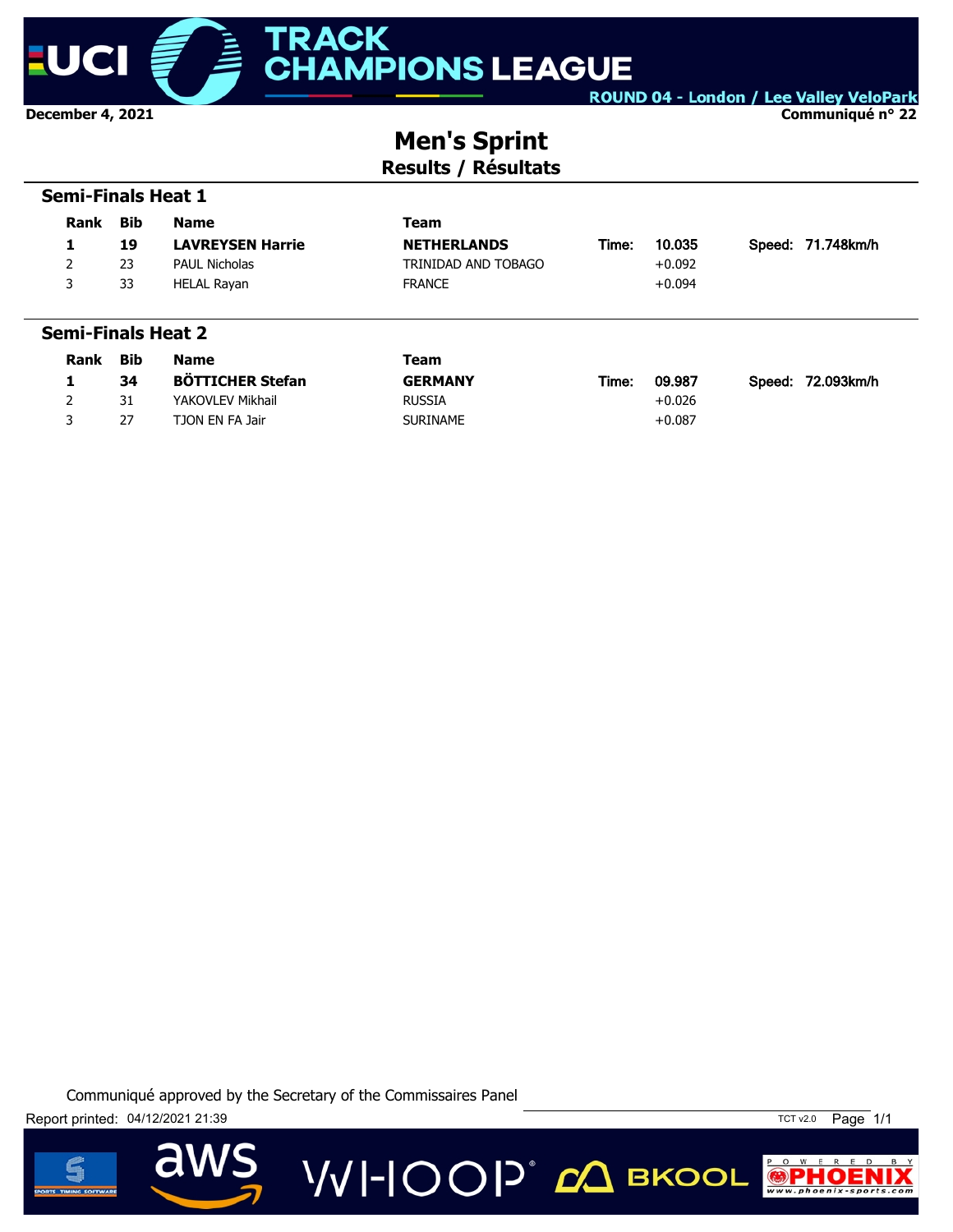

**Communiqué n° 23**

### **Men's Sprint**

### **Start List / Liste de départ**

VVI-IOOP<sup>®</sup> с вкоог

| Final | <b>Bib</b> | <b>Name</b>             | Team               |  |
|-------|------------|-------------------------|--------------------|--|
|       | 19<br>--   | <b>LAVREYSEN Harrie</b> | <b>NETHERLANDS</b> |  |
|       | 34         | BÖTTICHER Stefan        | <b>GERMANY</b>     |  |
|       |            |                         |                    |  |

Communiqué approved by the Secretary of the Commissaires Panel

Report printed: 04/12/2021 21:40



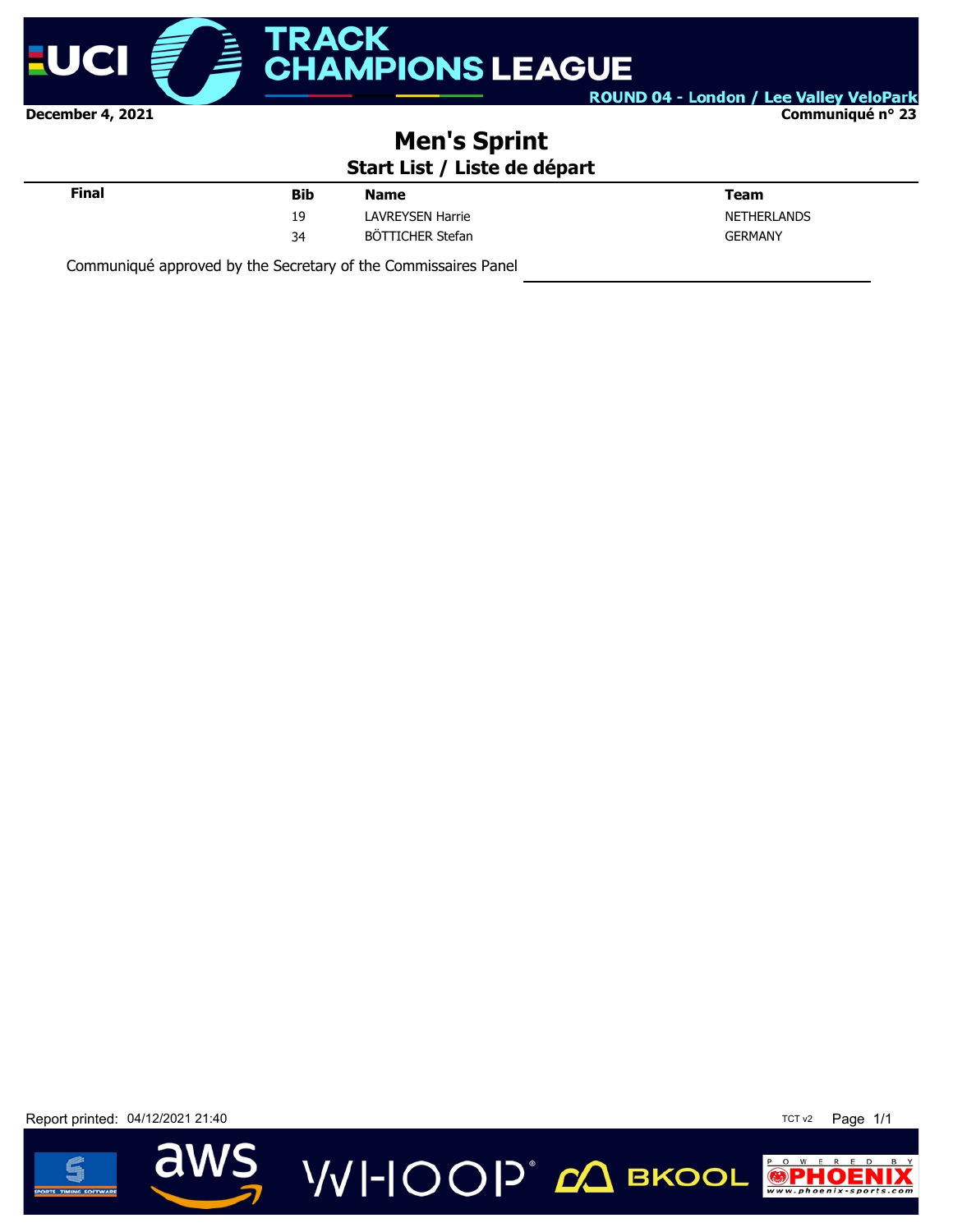

**Communiqué n° 23**

### **Women's Sprint**

**Start List / Liste de départ**

| Final | <b>Bib</b> | <b>Name</b>     | Team           |
|-------|------------|-----------------|----------------|
|       |            | MITCHELL Kelsey | <b>CANADA</b>  |
|       | 3          | HINZE Emma      | <b>GERMANY</b> |
|       |            |                 |                |

Communiqué approved by the Secretary of the Commissaires Panel

Report printed: 04/12/2021 20:08 TCT v2 Page 1/1



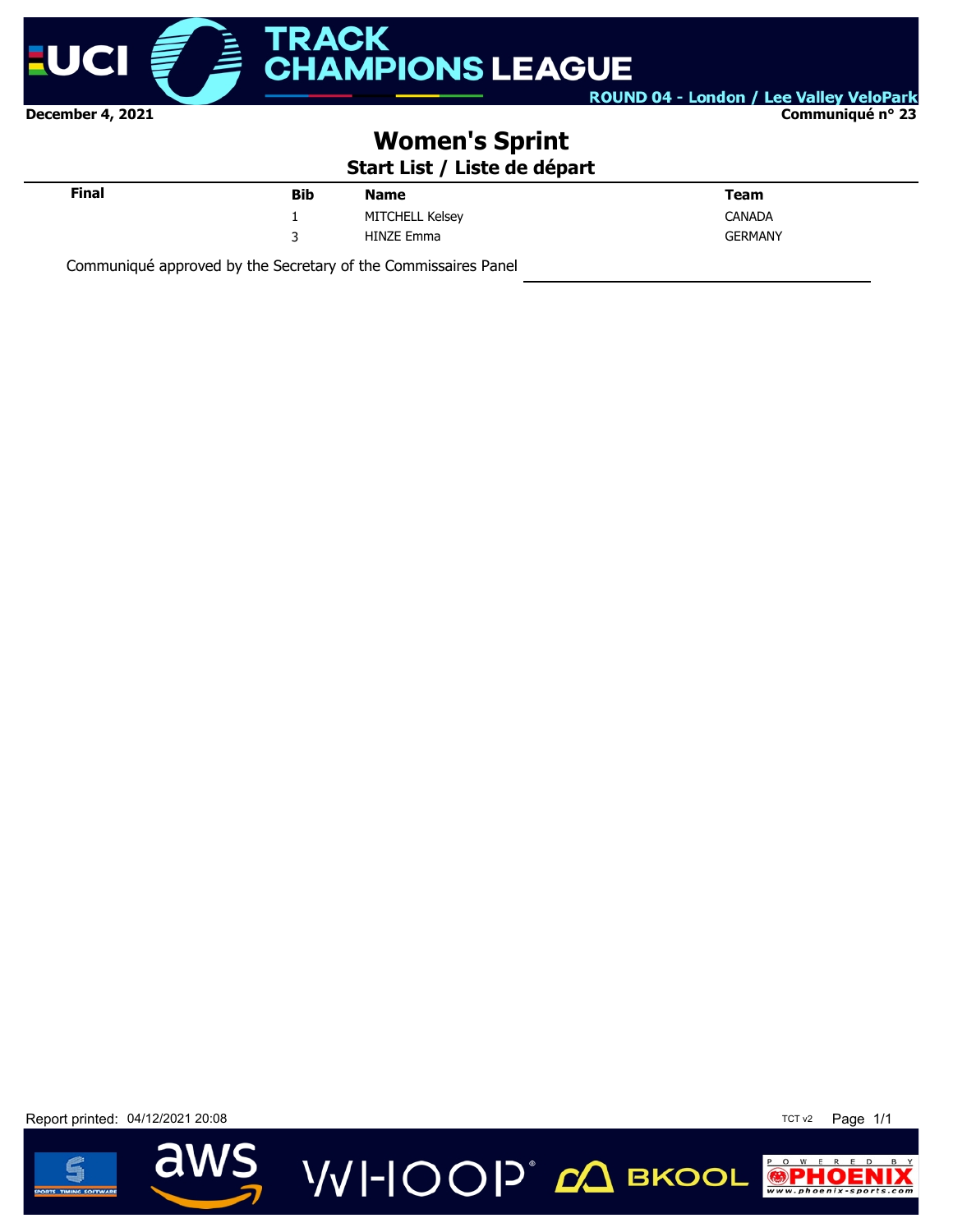

#### **Communiqué n° 24**

### **Men's Sprint**

| Results / Résultats |
|---------------------|
|                     |

|              | Rank Bib Name |    |                         | Team                            |          |                   |  |  |
|--------------|---------------|----|-------------------------|---------------------------------|----------|-------------------|--|--|
| <b>Final</b> |               |    |                         |                                 |          |                   |  |  |
|              |               | 19 | <b>LAVREYSEN Harrie</b> | <b>NETHERLANDS Time: 10.119</b> |          | Speed: 71.153km/h |  |  |
|              |               | 34 | BÖTTICHER Stefan        | <b>GERMANY</b>                  | $+0.043$ |                   |  |  |

**VVI-IOOP** CA BKOOL





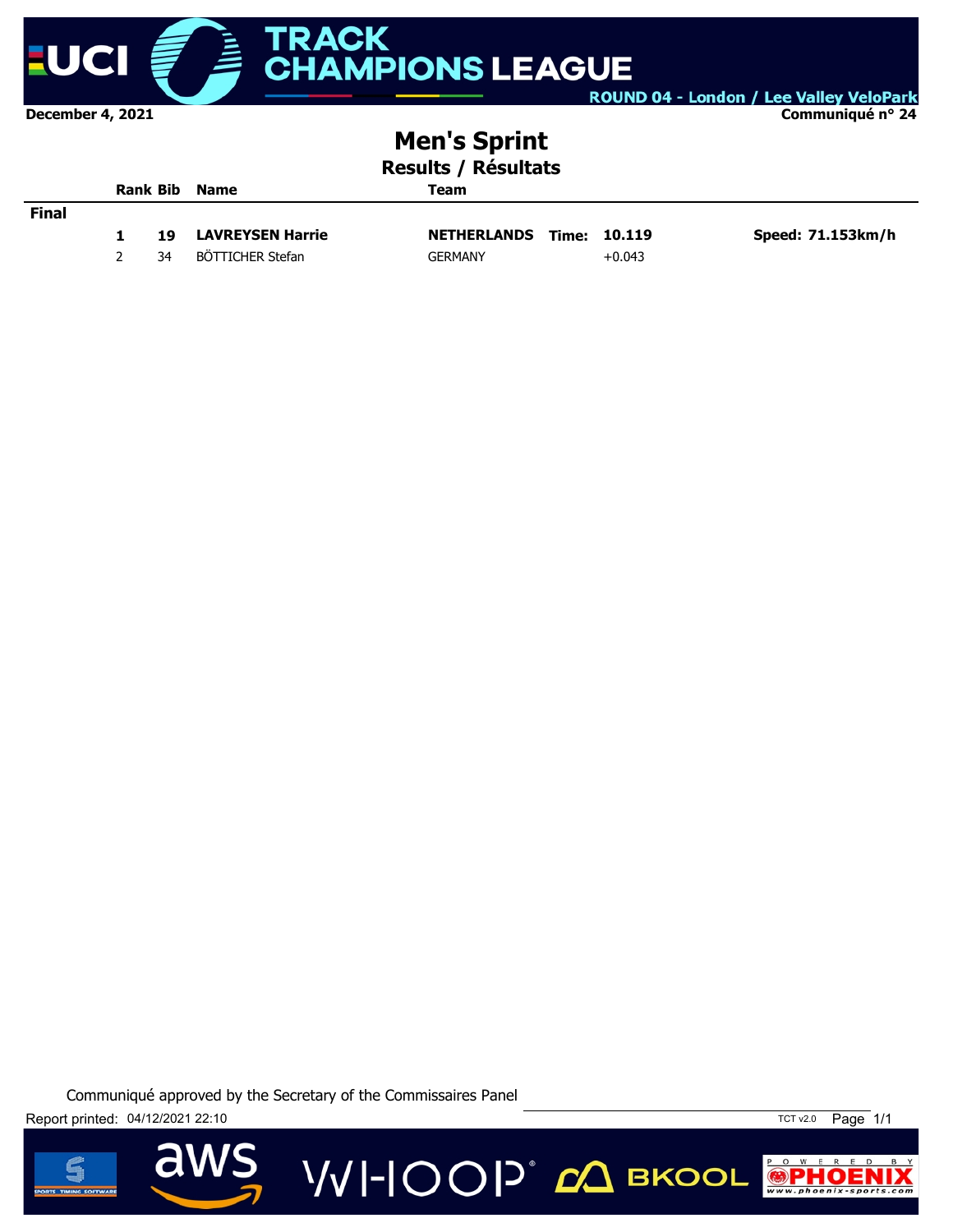

**Communiqué n° 25**

#### **Men's Keirin - First Round Start List / Liste de départ**

| Race distance: 5 laps |                                    |                 |               |                     |  |  |  |  |
|-----------------------|------------------------------------|-----------------|---------------|---------------------|--|--|--|--|
| Heat 1                |                                    |                 |               |                     |  |  |  |  |
| No.                   | <b>Rider</b>                       |                 | <b>Nation</b> | <b>Team</b>         |  |  |  |  |
| 19                    | <b>LAVREYSEN</b>                   | Harrie          | <b>NED</b>    | <b>NETHERLANDS</b>  |  |  |  |  |
| 25                    | <b>SPIES</b>                       | <b>Jean</b>     | <b>RSA</b>    | SOUTH AFRICA        |  |  |  |  |
| 26                    | <b>RUDYK</b>                       | <b>Mateusz</b>  | <b>POL</b>    | <b>POLAND</b>       |  |  |  |  |
| 33                    | <b>HELAL</b>                       | Rayan           | <b>FRA</b>    | <b>FRANCE</b>       |  |  |  |  |
| 36                    | <b>BARRETTE</b>                    | Hugo            | <b>CAN</b>    | <b>CANADA</b>       |  |  |  |  |
|                       |                                    |                 | Heat 2        |                     |  |  |  |  |
| No.                   | <b>Rider</b>                       |                 | <b>Nation</b> | <b>Team</b>         |  |  |  |  |
| 21                    | <b>LEVY</b>                        | Maximilian      | <b>GER</b>    | <b>GERMANY</b>      |  |  |  |  |
| 22                    | <b>DMITRIEV</b>                    | Denis           | <b>RUS</b>    | <b>RUSSIA</b>       |  |  |  |  |
| 31                    | <b>YAKOVLEV</b>                    | Mikhail         | <b>RUS</b>    | <b>RUSSIA</b>       |  |  |  |  |
| 32                    | YAMASAKI                           | Kento           | <b>JPN</b>    | <b>JAPAN</b>        |  |  |  |  |
| 34                    | <b>BÖTTICHER</b>                   | Stefan          | <b>GER</b>    | <b>GERMANY</b>      |  |  |  |  |
| 35                    | ANGSUTHASAWIT                      | Jai             | <b>THA</b>    | <b>THAILAND</b>     |  |  |  |  |
|                       |                                    |                 | Heat 3        |                     |  |  |  |  |
| No.                   | <b>Rider</b>                       |                 | <b>Nation</b> | <b>Team</b>         |  |  |  |  |
| 23                    | PAUL                               | <b>Nicholas</b> | <b>TTO</b>    | TRINIDAD AND TOBAGO |  |  |  |  |
| 24                    | <b>LENDEL</b>                      | Vasilijus       | LTU           | LITHUANIA           |  |  |  |  |
| 27                    | <b>TJON EN FA</b>                  | Jair            | <b>SUR</b>    | <b>SURINAME</b>     |  |  |  |  |
| 28                    | <b>DERACHE</b>                     | Tom             | <b>FRA</b>    | <b>FRANCE</b>       |  |  |  |  |
| 29                    | <b>CASTLE</b>                      | Jordan          | <b>NZL</b>    | <b>NEW ZEALAND</b>  |  |  |  |  |
| 30                    | <b>OUINTERO</b><br><b>CHAVARRO</b> | Kevin Santiago  | <b>COL</b>    | <b>COLOMBIA</b>     |  |  |  |  |

Communiqué approved by the Secretary of the Commissaires Panel

VVI-IOOP® *с*Д вкооц



d



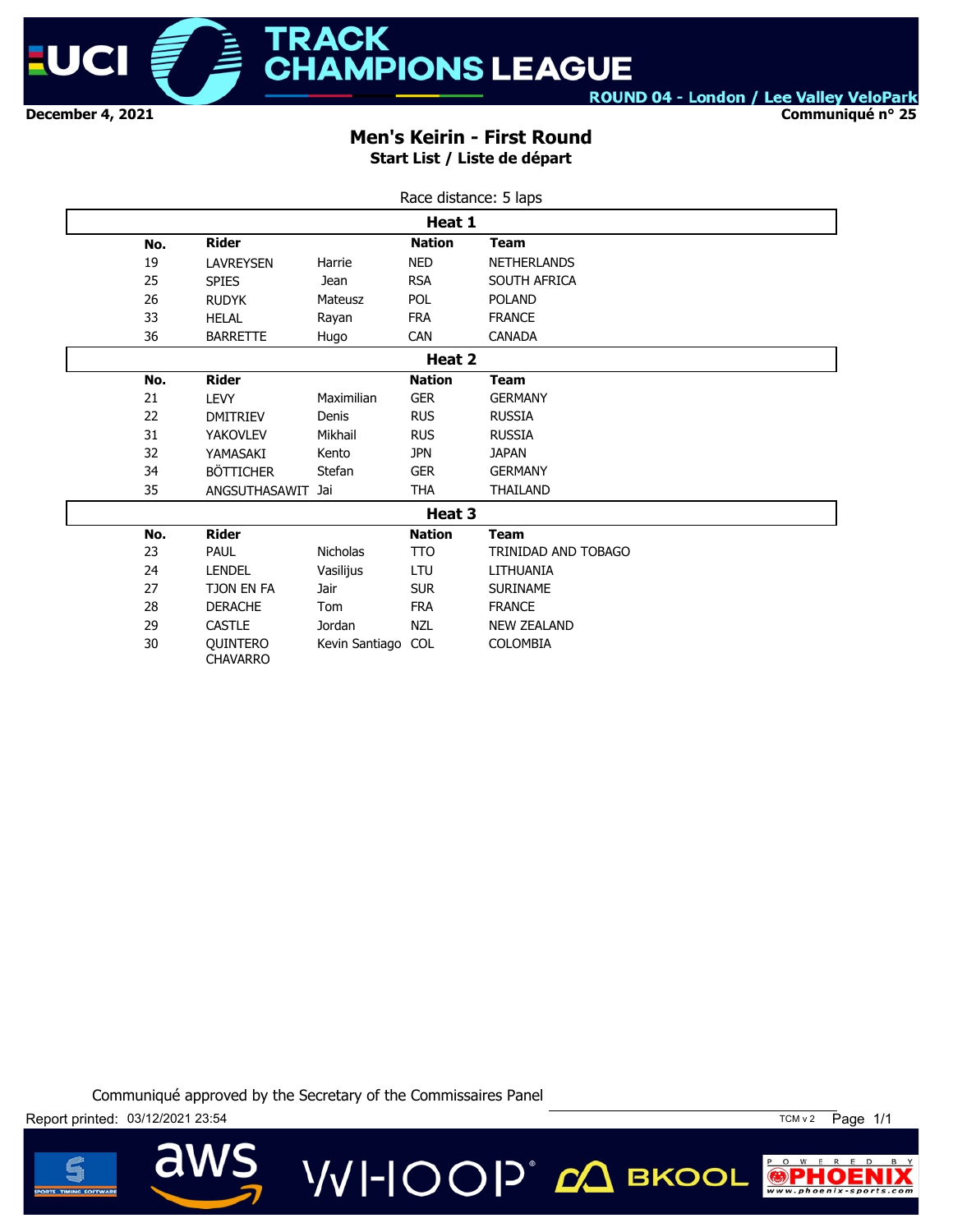

**Communiqué n° 26**

#### **Men's Keirin - First Round Results / Résultats**

|        | Rank | No. | <b>Rider</b>                   | <b>Nation</b> | <b>Team</b>        | Time / Diff |                                |
|--------|------|-----|--------------------------------|---------------|--------------------|-------------|--------------------------------|
| Heat 1 |      |     |                                |               |                    |             |                                |
|        | 1    | 19  | <b>LAVREYSEN Harrie</b>        | <b>NED</b>    | <b>NETHERLANDS</b> |             | Time: 10.456 Speed: 68.856km/h |
|        | 2    | 26  | <b>RUDYK Mateusz</b>           | <b>POL</b>    | <b>POLAND</b>      | $+0.065$    |                                |
|        | 3    | 36  | <b>BARRETTE Hugo</b>           | <b>CAN</b>    | <b>CANADA</b>      | $+0.117$    |                                |
|        | 4    | 33  | <b>HELAL Rayan</b>             | <b>FRA</b>    | <b>FRANCE</b>      | $+0.142$    |                                |
|        | 5    | 25  | SPIES Jean                     | <b>RSA</b>    | SOUTH AFRICA       | $+0.845$    |                                |
| Heat 2 |      |     |                                |               |                    |             |                                |
|        |      | 34  | BÖTTICHER Stefan               | <b>GER</b>    | <b>GERMANY</b>     |             | Time: 10.172 Speed: 70.776km/h |
|        | 2    | 21  | <b>LEVY Maximilian</b>         | <b>GER</b>    | <b>GERMANY</b>     | $+0.048$    |                                |
|        | 3    | 35  | ANGSUTHASAWIT Jai              | THA           | <b>THAILAND</b>    | $+0.094$    |                                |
|        | 4    | 22  | <b>DMITRIEV Denis</b>          | <b>RUS</b>    | <b>RUSSIA</b>      | $+0.211$    |                                |
|        | 5    | 31  | YAKOVLEV Mikhail               | <b>RUS</b>    | <b>RUSSIA</b>      | $+0.225$    |                                |
|        | 6    | 32  | YAMASAKI Kento                 | <b>JPN</b>    | JAPAN              | $+0.312$    |                                |
| Heat 3 |      |     |                                |               |                    |             |                                |
|        |      | 30  | QUINTERO CHAVARRO Kevin Santia | COL           | <b>COLOMBIA</b>    |             | Time: 10.172 Speed: 70.776km/h |
|        | 2    | 27  | TJON EN FA Jair                | <b>SUR</b>    | <b>SURINAME</b>    | $+0.135$    |                                |
|        | 3    | 23  | <b>PAUL Nicholas</b>           | TTO.          | TRINIDAD AND TOBAG | $+0.247$    |                                |
|        | 4    | 24  | <b>LENDEL Vasilijus</b>        | LTU           | LITHUANIA          | $+0.364$    |                                |
|        | 5    | 28  | <b>DERACHE Tom</b>             | <b>FRA</b>    | <b>FRANCE</b>      | $+0.410$    |                                |
|        | 6    | 29  | CASTLE Jordan                  | <b>NZL</b>    | <b>NEW ZEALAND</b> | $+0.437$    |                                |

Communiqué approved by the Secretary of the Commissaires Panel



 $\overline{\mathbf{d}}$ 



P O W E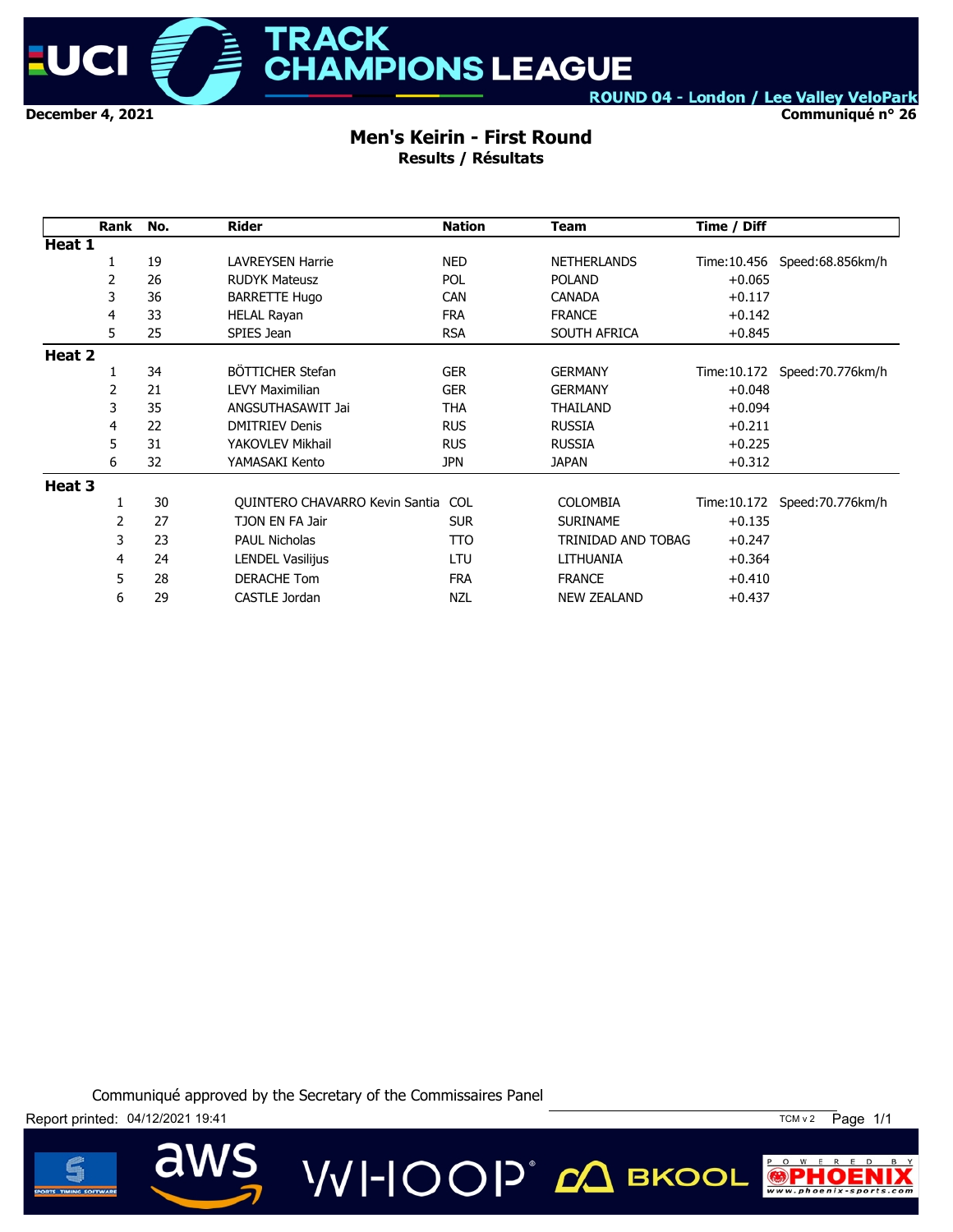

**Communiqué n° 27**

### **Men's Keirin - Final Start List / Liste de départ**

| Race distance: 5 laps |
|-----------------------|
|-----------------------|

|     | Heat 1                             |                    |               |                    |  |  |
|-----|------------------------------------|--------------------|---------------|--------------------|--|--|
| No. | <b>Rider</b>                       |                    | <b>Nation</b> | Team               |  |  |
| 19  | LAVREYSEN                          | Harrie             | <b>NED</b>    | <b>NETHERLANDS</b> |  |  |
| 21  | LEVY                               | Maximilian         | <b>GER</b>    | <b>GERMANY</b>     |  |  |
| 26  | <b>RUDYK</b>                       | Mateusz            | <b>POL</b>    | <b>POLAND</b>      |  |  |
| 27  | <b>TJON EN FA</b>                  | Jair               | <b>SUR</b>    | <b>SURINAME</b>    |  |  |
| 30  | <b>OUINTERO</b><br><b>CHAVARRO</b> | Kevin Santiago COL |               | <b>COLOMBIA</b>    |  |  |
| 34  | <b>BÖTTICHER</b>                   | Stefan             | <b>GER</b>    | <b>GERMANY</b>     |  |  |





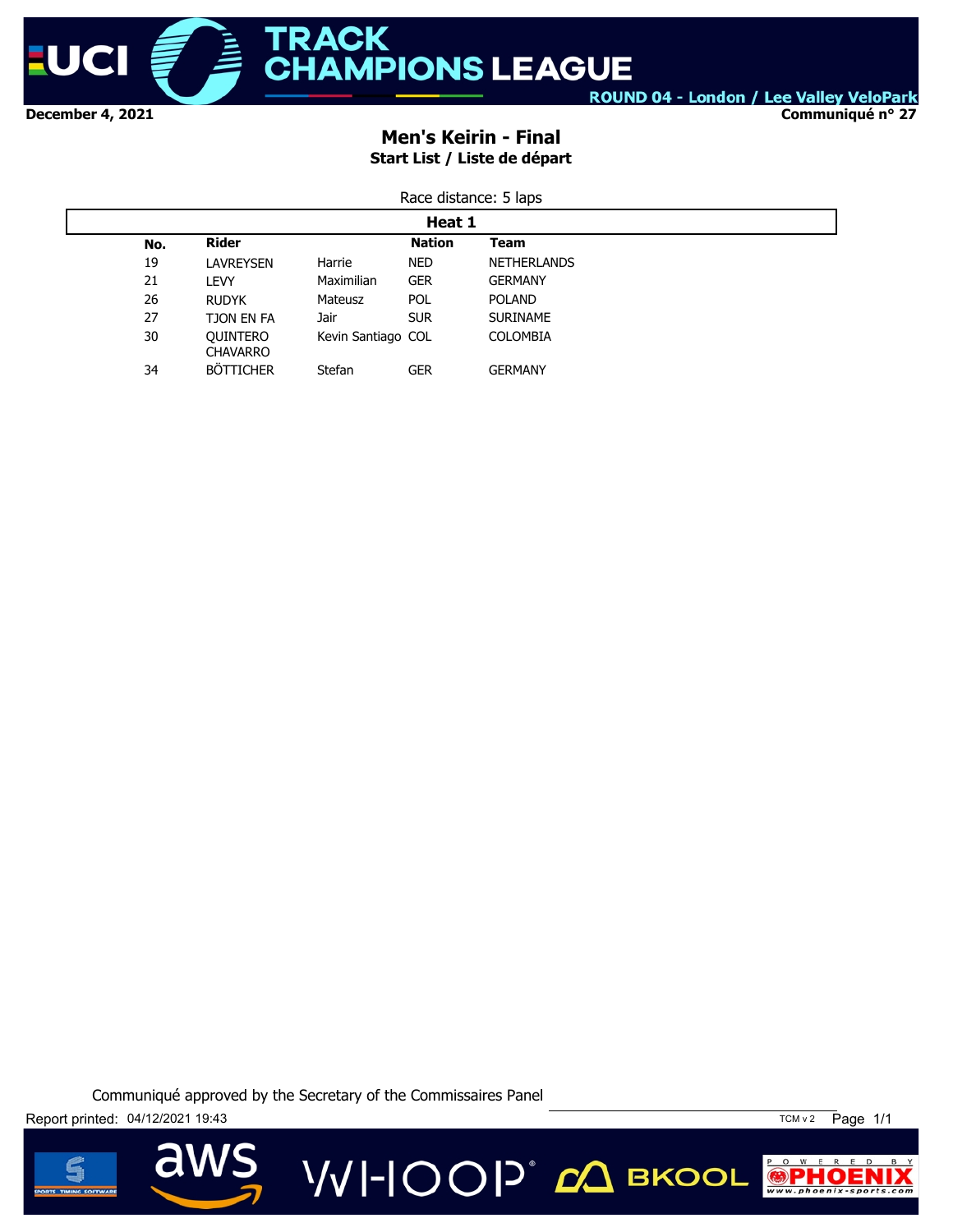

**Communiqué n° 28**

#### **Men's Keirin - Final Results / Résultats**

|        | Rank | No. | Rider                                     | <b>Nation</b> | Team               | Time / Diff |                             |
|--------|------|-----|-------------------------------------------|---------------|--------------------|-------------|-----------------------------|
| Heat 1 |      |     |                                           |               |                    |             |                             |
|        |      | 34  | BÖTTICHER Stefan                          | <b>GER</b>    | <b>GERMANY</b>     |             | Time:10.122 Speed:71.13km/h |
|        | 2    | 19  | LAVREYSEN Harrie                          | <b>NED</b>    | <b>NETHERLANDS</b> | $+0.004$    |                             |
|        |      | 30  | <b>OUINTERO CHAVARRO Kevin Santia COL</b> |               | <b>COLOMBIA</b>    | $+0.097$    |                             |
|        | 4    | 27  | TJON EN FA Jair                           | <b>SUR</b>    | <b>SURINAME</b>    | $+0.331$    |                             |
|        |      | 26  | <b>RUDYK Mateusz</b>                      | <b>POL</b>    | <b>POLAND</b>      | $+0.564$    |                             |
|        |      | 21  | LEVY Maximilian                           | GER           | <b>GERMANY</b>     | $+0.62$     |                             |

Communiqué approved by the Secretary of the Commissaires Panel



 $\overline{\mathbf{d}}$ 



 $P$  O W E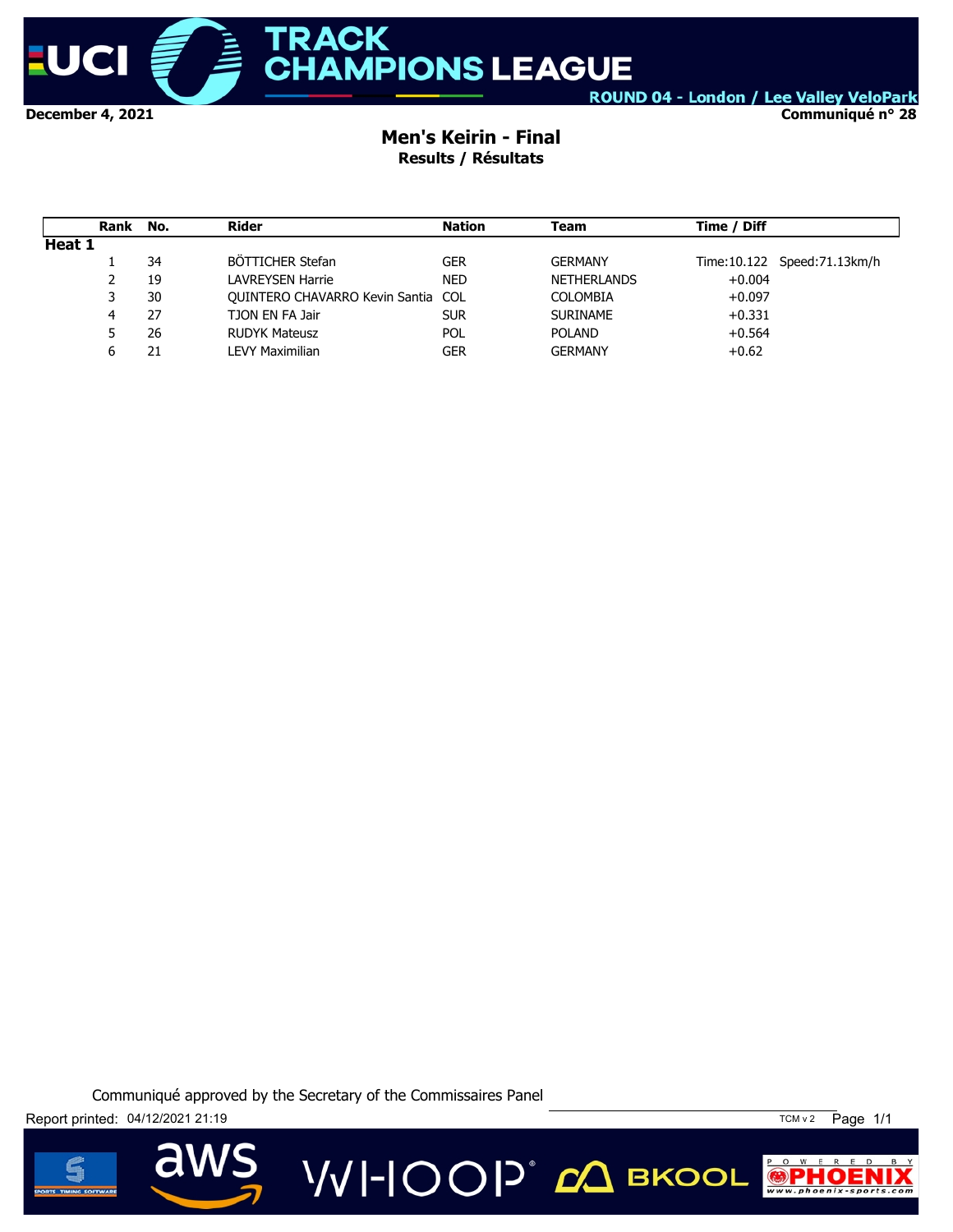

**Communiqué n° 29**

#### **Men's Scratch Start List / Liste de départ**

|     | <b>Starting on the Railing</b> |                                 |                      |  |  |  |  |  |
|-----|--------------------------------|---------------------------------|----------------------|--|--|--|--|--|
| No. | <b>Rider</b>                   | <b>Nation</b>                   | <b>Team</b>          |  |  |  |  |  |
| 56  | <b>MORA Sebastian</b>          | <b>ESP</b>                      | <b>SPAIN</b>         |  |  |  |  |  |
| 57  | <b>STRONG Corbin</b>           | <b>NZL</b>                      | <b>NEW ZEALAND</b>   |  |  |  |  |  |
| 59  | <b>O'BRIEN Kelland</b>         | <b>AUS</b>                      | <b>AUSTRALIA</b>     |  |  |  |  |  |
| 69  | <b>GATE Aaron</b>              | <b>NZL</b>                      | <b>NEW ZEALAND</b>   |  |  |  |  |  |
| 63  | w BANASZEK Alan                | POL                             | <b>POLAND</b>        |  |  |  |  |  |
| 68  | <b>IMHOF Claudio</b>           | <b>SUI</b>                      | SWITZERLAND          |  |  |  |  |  |
| 71  | <b>MARTORELL HAGA Erik</b>     | <b>ESP</b>                      | <b>SPAIN</b>         |  |  |  |  |  |
| 55  | <b>CLANCY Ed</b>               | <b>GBR</b>                      | <b>GREAT BRITAIN</b> |  |  |  |  |  |
| 58  | <b>CHALEL Yacine</b>           | <b>ALG</b>                      | <b>ALGERIA</b>       |  |  |  |  |  |
|     |                                | <b>Starting on the Blueband</b> |                      |  |  |  |  |  |
| No. | <b>Rider</b>                   | <b>Nation</b>                   | <b>Team</b>          |  |  |  |  |  |
| 65  | <b>HOOVER Gavin</b>            | <b>USA</b>                      | <b>USA</b>           |  |  |  |  |  |
| 61  | <b>BRITTON Rhys</b>            | <b>GBR</b>                      | <b>GREAT BRITAIN</b> |  |  |  |  |  |
| 70  | LEITAO Iuri                    | <b>POR</b>                      | <b>PORTUGAL</b>      |  |  |  |  |  |
| 67  | KUBOKI Kazushige               | <b>JPN</b>                      | <b>JAPAN</b>         |  |  |  |  |  |
| 66  | <b>SCARTEZZINI Michele</b>     | <b>ITA</b>                      | <b>ITALY</b>         |  |  |  |  |  |
| 62  | <b>EEFTING Roy</b>             | <b>NED</b>                      | <b>NETHERLANDS</b>   |  |  |  |  |  |
| 64  | <b>CHARLTON Josh</b>           | <b>GBR</b>                      | <b>GREAT BRITAIN</b> |  |  |  |  |  |
| 72  | <b>TENE Rotem</b>              | <b>ISR</b>                      | <b>ISRAEL</b>        |  |  |  |  |  |
| 60  | <b>TIDBALL William</b>         | <b>GBR</b>                      | <b>GREAT BRITAIN</b> |  |  |  |  |  |

Legend: w= Warning

a

Communiqué approved by the Secretary of the Commissaires Panel

Report printed: 04/12/2021 11:53 **Way of the Secret TIMING SOFTWARE** WWW.veloresults.com TCM v4 Page 1/1



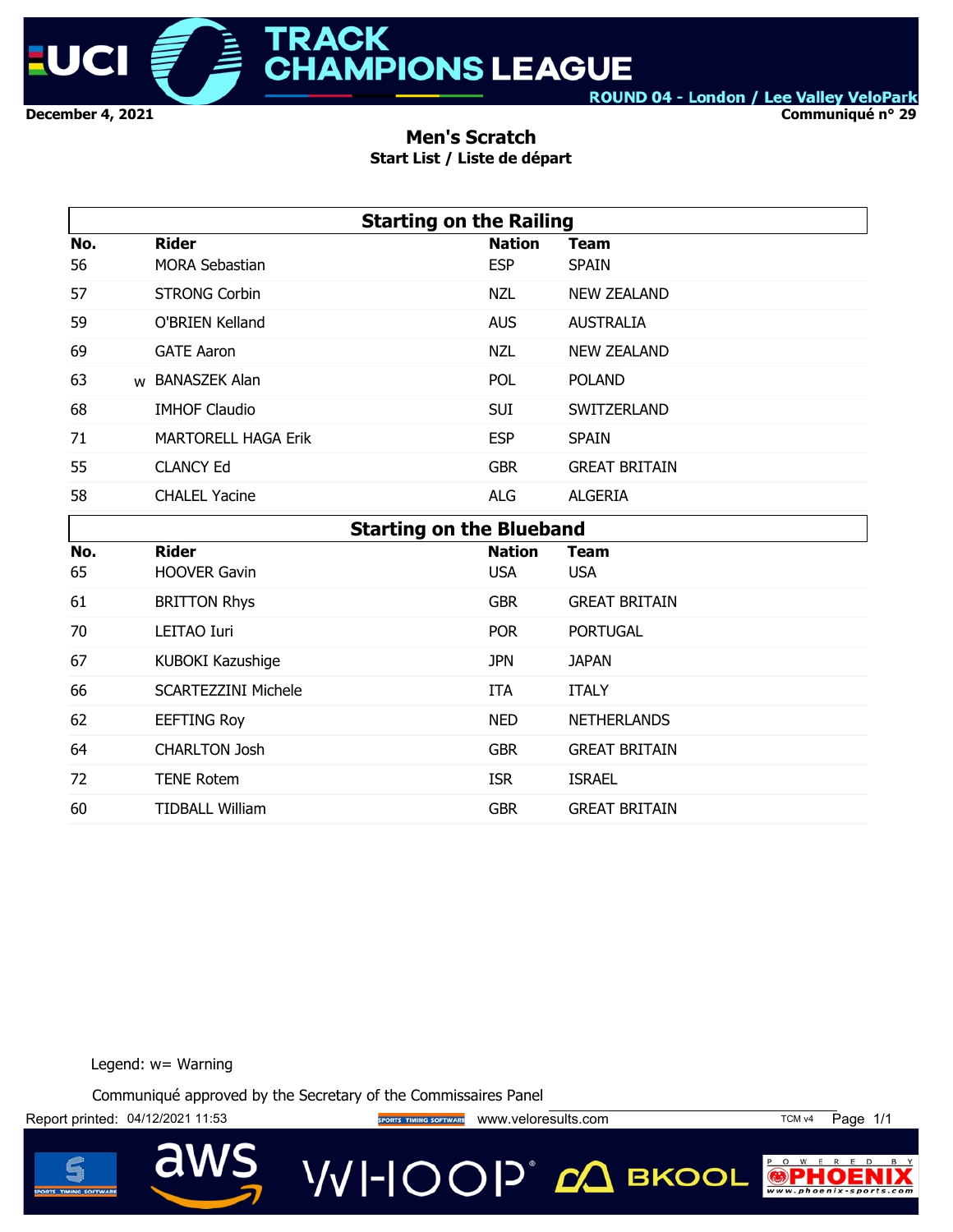

**MPIONS LEAGUE** 

ROUND 04 - London / Lee Valley VeloPark

**Communiqué n° 30**

#### **Men's Scratch Results / Résultats**

Race distance: 5 km (20 laps)

Elapsed time: 05:16 **Average speed: Speed: 56.917 km/h** 

| <b>Rank Bib</b> |    | <b>Name</b> |                    | <b>Nation</b> | <b>Team</b>          | <b>Laps Down</b> |
|-----------------|----|-------------|--------------------|---------------|----------------------|------------------|
| 1               | 62 | Roy         | <b>EEFTING</b>     | <b>NED</b>    | <b>NETHERLANDS</b>   |                  |
| 2               | 57 | Corbin      | <b>STRONG</b>      | <b>NZL</b>    | <b>NEW ZEALAND</b>   |                  |
| 3               | 60 | William     | <b>TIDBALL</b>     | <b>GBR</b>    | <b>GREAT BRITAIN</b> |                  |
| 4               | 69 | Aaron       | <b>GATE</b>        | <b>NZL</b>    | <b>NEW ZEALAND</b>   |                  |
| 5               | 66 | Michele     | <b>SCARTEZZINI</b> | <b>ITA</b>    | <b>ITALY</b>         |                  |
| 6               | 65 | Gavin       | <b>HOOVER</b>      | <b>USA</b>    | <b>USA</b>           |                  |
| 7               | 61 | Rhys        | <b>BRITTON</b>     | <b>GBR</b>    | <b>GREAT BRITAIN</b> |                  |
| 8               | 70 | Iuri        | <b>LEITAO</b>      | <b>POR</b>    | <b>PORTUGAL</b>      |                  |
| 9               | 59 | Kelland     | O'BRIEN            | <b>AUS</b>    | <b>AUSTRALIA</b>     |                  |
| 10              | 68 | Claudio     | <b>IMHOF</b>       | SUI           | SWITZERLAND          |                  |
| 11              | 55 | Ed          | <b>CLANCY</b>      | <b>GBR</b>    | <b>GREAT BRITAIN</b> |                  |
| 12              | 72 | Rotem       | <b>TENE</b>        | <b>ISR</b>    | <b>ISRAEL</b>        |                  |
| 13              | 71 | Erik        | MARTORELL HAGA     | <b>ESP</b>    | <b>SPAIN</b>         |                  |
| 14              | 56 | Sebastian   | <b>MORA</b>        | <b>ESP</b>    | <b>SPAIN</b>         | <b>REL</b>       |
| 15              | 63 | Alan        | <b>BANASZEK</b>    | POL.          | <b>POLAND</b>        | <b>DNF</b>       |
| 15              | 67 | Kazushige   | <b>KUBOKI</b>      | <b>JPN</b>    | <b>JAPAN</b>         | <b>DNF</b>       |
|                 | 58 | Yacine      | <b>CHALEL</b>      | <b>ALG</b>    | <b>ALGERIA</b>       | <b>DNF</b>       |
|                 | 64 | Josh        | <b>CHARLTON</b>    | <b>GBR</b>    | <b>GREAT BRITAIN</b> | <b>DNF</b>       |

Relegation to rider 56 MORA Sebastian for causing the crash of his opponent.

Communiqué approved by the Secretary of the Commissaires Panel

Report printed: 04/12/2021 20:03 www.veloresults.com TCM v4 Page 1/1

VVI-IOOP® сД вкооц

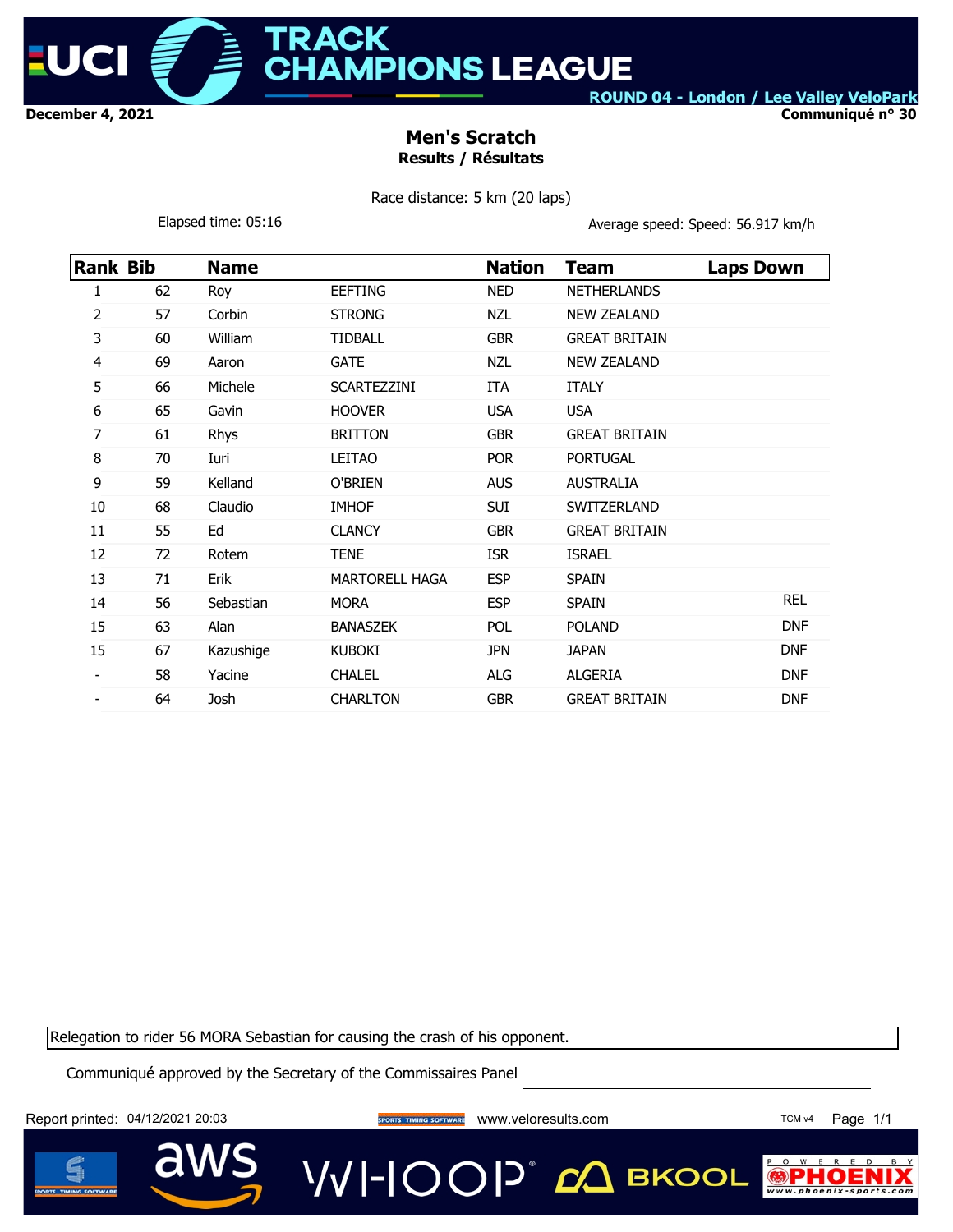

**Communiqué n° 31**

### **Men's Elimination**

**Start List / Liste de départ**

|     | <b>Starting on the Railing</b>  |               |                      |  |  |  |  |  |  |
|-----|---------------------------------|---------------|----------------------|--|--|--|--|--|--|
| No. | <b>Rider</b>                    | <b>Nation</b> | <b>Team</b>          |  |  |  |  |  |  |
| 56  | <b>MORA Sebastian</b>           | <b>ESP</b>    | <b>SPAIN</b>         |  |  |  |  |  |  |
| 57  | <b>STRONG Corbin</b>            | <b>NZL</b>    | <b>NEW ZEALAND</b>   |  |  |  |  |  |  |
| 59  | <b>O'BRIEN Kelland</b>          | <b>AUS</b>    | <b>AUSTRALIA</b>     |  |  |  |  |  |  |
| 69  | <b>GATE Aaron</b>               | <b>NZL</b>    | <b>NEW ZEALAND</b>   |  |  |  |  |  |  |
| 63  | w BANASZEK Alan                 | <b>POL</b>    | <b>POLAND</b>        |  |  |  |  |  |  |
| 68  | <b>IMHOF Claudio</b>            | <b>SUI</b>    | SWITZERLAND          |  |  |  |  |  |  |
| 71  | <b>MARTORELL HAGA Erik</b>      | <b>ESP</b>    | <b>SPAIN</b>         |  |  |  |  |  |  |
| 55  | <b>CLANCY Ed</b>                | <b>GBR</b>    | <b>GREAT BRITAIN</b> |  |  |  |  |  |  |
| 58  | <b>CHALEL Yacine</b>            | <b>ALG</b>    | <b>ALGERIA</b>       |  |  |  |  |  |  |
|     | <b>Starting on the Blueband</b> |               |                      |  |  |  |  |  |  |
| No. | <b>Rider</b>                    | <b>Nation</b> | <b>Team</b>          |  |  |  |  |  |  |
| 65  | <b>HOOVER Gavin</b>             | <b>USA</b>    | <b>USA</b>           |  |  |  |  |  |  |
| 61  | <b>BRITTON Rhys</b>             | <b>GBR</b>    | <b>GREAT BRITAIN</b> |  |  |  |  |  |  |
| 70  | <b>LEITAO Iuri</b>              | <b>POR</b>    | <b>PORTUGAL</b>      |  |  |  |  |  |  |
| 67  | KUBOKI Kazushige                | <b>JPN</b>    | <b>JAPAN</b>         |  |  |  |  |  |  |
| 66  | <b>SCARTEZZINI Michele</b>      | <b>ITA</b>    | <b>ITALY</b>         |  |  |  |  |  |  |
| 62  | <b>EEFTING Roy</b>              | <b>NED</b>    | <b>NETHERLANDS</b>   |  |  |  |  |  |  |
| 64  | <b>CHARLTON Josh</b>            | <b>GBR</b>    | <b>GREAT BRITAIN</b> |  |  |  |  |  |  |
| 72  | <b>TENE Rotem</b>               | <b>ISR</b>    | <b>ISRAEL</b>        |  |  |  |  |  |  |

Legend: w= Warning

Communiqué approved by the Secretary of the Commissaires Panel

60 TIDBALL William GBR GREAT BRITAIN

Report printed: 04/12/2021 11:53 **Way of the Secret DEAL SPORTS TIMING SOFTWARE** WWW.Veloresults.com TCM v4 Page 1/1



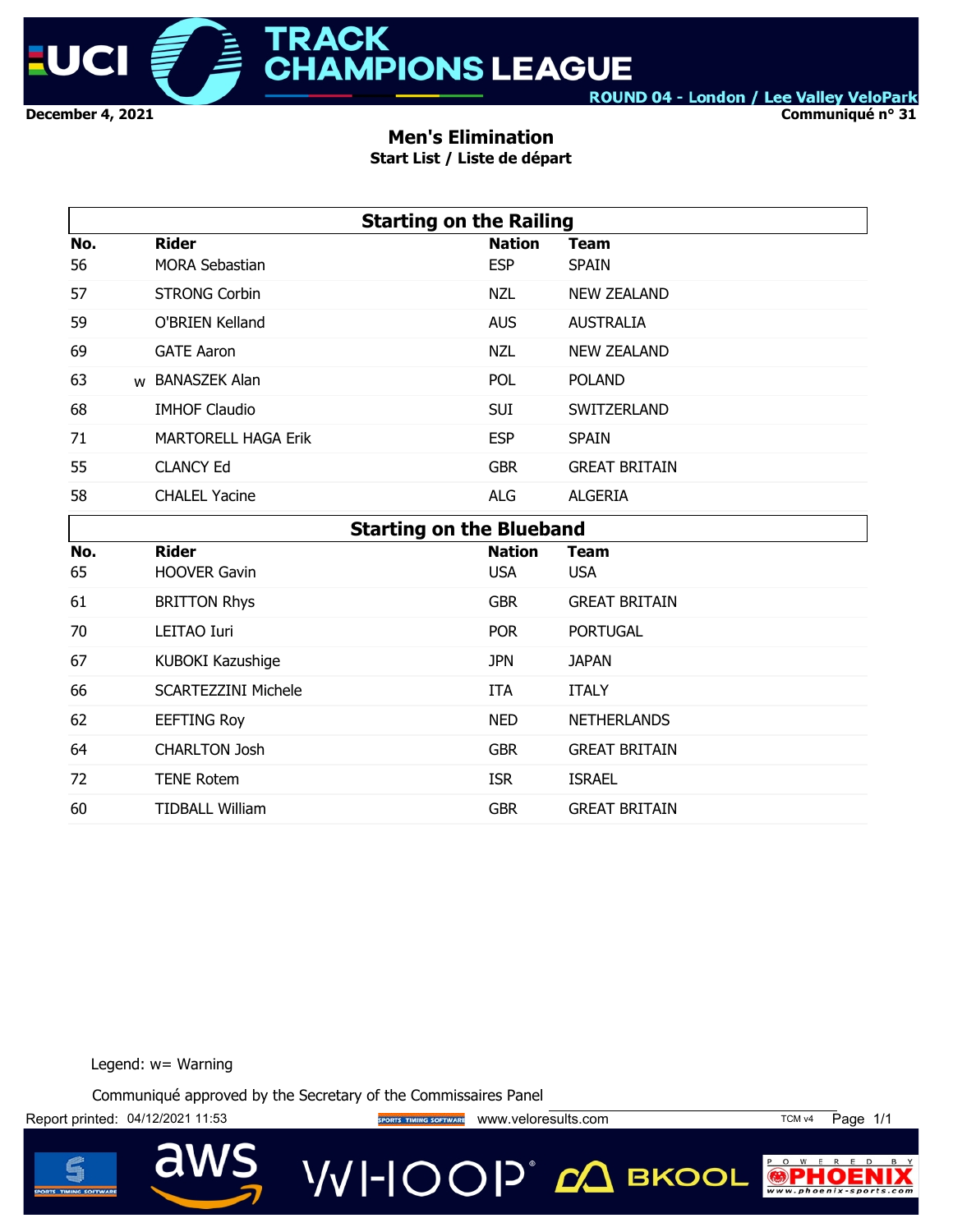

**RACK HAMPIONS LEAGUE** 

ROUND 04 - London / Lee Valley VeloPark

**Communiqué n° 32**

### **Men's Elimination Results / Résultats**

Race distance: 9 km (36 laps)

| <b>Rank Bib</b> |    | <b>Name</b>             |                       | <b>Nation</b> | Team                 | <b>Laps Down</b> |
|-----------------|----|-------------------------|-----------------------|---------------|----------------------|------------------|
| 1               | 70 | LEITAO Iuri             | LEITAO                | <b>POR</b>    | <b>PORTUGAL</b>      |                  |
| 2               | 69 | <b>GATE Aaron</b>       | <b>GATE</b>           | <b>NZL</b>    | <b>NEW ZEALAND</b>   |                  |
| 3               | 62 | <b>EEFTING Roy</b>      | <b>EEFTING</b>        | <b>NED</b>    | <b>NETHERLANDS</b>   |                  |
| 4               | 65 | <b>HOOVER Gavin</b>     | <b>HOOVER</b>         | <b>USA</b>    | <b>USA</b>           |                  |
| 5               | 56 | <b>MORA Sebastian</b>   | <b>MORA</b>           | <b>ESP</b>    | <b>SPAIN</b>         |                  |
| 6               | 59 | O'BRIEN Kelland         | O'BRIEN               | <b>AUS</b>    | AUSTRALIA            |                  |
| 7               | 60 | <b>TIDBALL William</b>  | <b>TIDBALL</b>        | <b>GBR</b>    | <b>GREAT BRITAIN</b> |                  |
| 8               | 57 | <b>STRONG Corbin</b>    | <b>STRONG</b>         | NZL           | <b>NEW ZEALAND</b>   |                  |
| 9               | 63 | <b>BANASZEK Alan</b>    | <b>BANASZEK</b>       | <b>POL</b>    | <b>POLAND</b>        |                  |
| 10              | 61 | <b>BRITTON Rhys</b>     | <b>BRITTON</b>        | <b>GBR</b>    | <b>GREAT BRITAIN</b> |                  |
| 11              | 58 | <b>CHALEL Yacine</b>    | <b>CHALEL</b>         | ALG           | ALGERIA              |                  |
| 12              | 66 | SCARTEZZINI Mic         | SCARTEZZINI           | ITA           | <b>ITALY</b>         |                  |
| 13              | 71 | MARTORELL HAG           | <b>MARTORELL HAGA</b> | <b>ESP</b>    | <b>SPAIN</b>         |                  |
| 14              | 55 | <b>CLANCY Ed</b>        | <b>CLANCY</b>         | <b>GBR</b>    | <b>GREAT BRITAIN</b> |                  |
| 15              | 67 | KUBOKI Kazushige KUBOKI |                       | <b>JPN</b>    | <b>JAPAN</b>         |                  |
| 16              | 64 | <b>CHARLTON Josh</b>    | <b>CHARLTON</b>       | <b>GBR</b>    | <b>GREAT BRITAIN</b> |                  |
| 17              | 72 | <b>TENE Rotem</b>       | <b>TENE</b>           | <b>ISR</b>    | <b>ISRAEL</b>        |                  |
| 18              | 68 | <b>IMHOF Claudio</b>    | <b>IMHOF</b>          | <b>SUI</b>    | SWITZERLAND          |                  |

Communiqué approved by the Secretary of the Commissaires Panel

Report printed: 04/12/2021 21:12 **Way of the Secret Temples Scribers Timuling Scribers Way Well and View Occupy** 

VVI-IOOP® ДВКООL



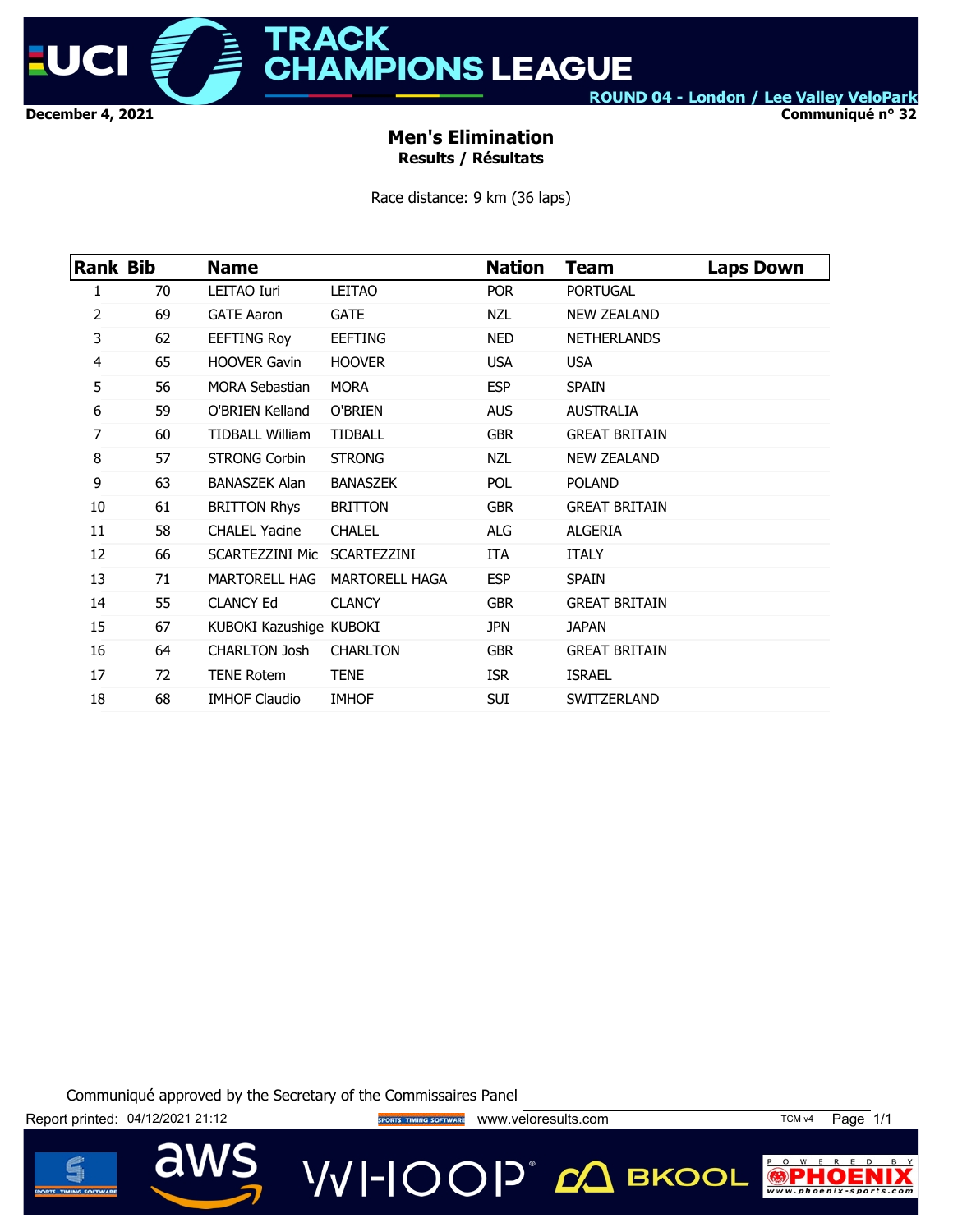

**Communiqué n° 33**

### **Women's Scratch Start List / Liste de départ**

| Race distance: 5 km (20 laps) |  |  |
|-------------------------------|--|--|
|                               |  |  |

|     | <b>Starting on the Railing</b>  |               |                      |  |  |  |  |  |
|-----|---------------------------------|---------------|----------------------|--|--|--|--|--|
| No. | <b>Rider</b>                    | <b>Nation</b> | Team                 |  |  |  |  |  |
| 37  | w ARCHIBALD Katie               | <b>GBR</b>    | <b>GREAT BRITAIN</b> |  |  |  |  |  |
| 38  | <b>WILD Kirsten</b>             | NED           | <b>NETHERLANDS</b>   |  |  |  |  |  |
| 40  | <b>STENBERG Anita Yvonne</b>    | <b>NOR</b>    | <b>NORWAY</b>        |  |  |  |  |  |
| 49  | <b>ZANARDI Silvia</b>           | <b>ITA</b>    | <b>ITALY</b>         |  |  |  |  |  |
| 51  | <b>MARTINS Maria</b>            | <b>POR</b>    | <b>PORTUGAL</b>      |  |  |  |  |  |
| 43  | TSERAKH Hanna                   | <b>BLR</b>    | <b>BELARUS</b>       |  |  |  |  |  |
| 45  | <b>ANDRES Michelle</b>          | <b>SUI</b>    | SWITZERLAND          |  |  |  |  |  |
| 54  | <b>RYAN Kendall</b>             | <b>USA</b>    | <b>USA</b>           |  |  |  |  |  |
| 47  | <b>KHATUNTSEVA Gulnaz</b>       | <b>RUS</b>    | <b>RUSSIA</b>        |  |  |  |  |  |
|     | <b>Starting on the Blueband</b> |               |                      |  |  |  |  |  |
| No. | <b>Rider</b>                    | <b>Nation</b> | <b>Team</b>          |  |  |  |  |  |
| 41  | <b>EDMONDSON Annette</b>        | <b>AUS</b>    | <b>AUSTRALIA</b>     |  |  |  |  |  |
| 42  | <b>COLES-LYSTER Maggie</b>      | <b>CAN</b>    | <b>CANADA</b>        |  |  |  |  |  |

Legend:  $W =$  Warning

Communiqué approved by the Secretary of the Commissaires Panel

52 BALEISYTE Olivija LTU LITHUANIA

39 KAJIHARA Yumi JPN JAPAN

48 KAY Emily **IRL IRELAND** 44 CALVO Tania **ESP** SPAIN 50 KARASIEWICZ Karolina POL POLAND 53 LARRARTE Eukene **ESP** SPAIN

46 BACIKOVA Alzbeta SVK SLOVAKIA

Report printed: 04/12/2021 11:59 **Website The SPORTS TIMING SOFTWARE** WWW.Veloresults.com TCM v4 Page 1/1

VVI-IOOP® с вкооц



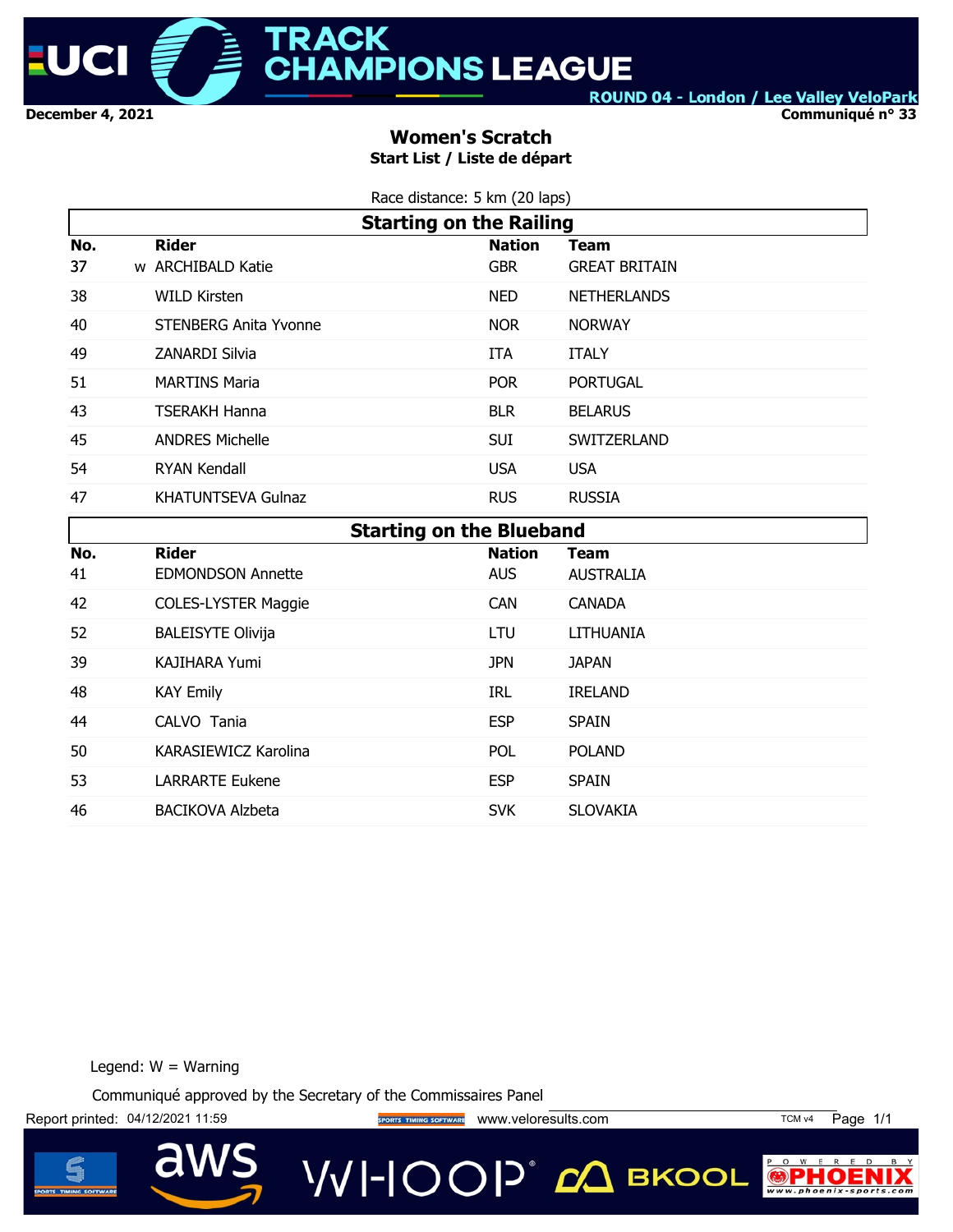

**ACK AMPIONS LEAGUE** 

ROUND 04 - London / Lee Valley VeloPark

**Communiqué n° 34**

### **Women's Scratch Results / Résultats**

Race distance: 5 km (20 laps)

Elapsed time: 05:55 **Average speed: Speed: 50.608 km/h** 

| Rank Bib |    | <b>Name</b>  |                     | <b>Nation</b> | Team                 | <b>Laps Down</b> |
|----------|----|--------------|---------------------|---------------|----------------------|------------------|
| 1        | 39 | Yumi         | <b>KAJIHARA</b>     | <b>JPN</b>    | <b>JAPAN</b>         |                  |
| 2        | 37 | Katie        | <b>ARCHIBALD</b>    | <b>GBR</b>    | <b>GREAT BRITAIN</b> |                  |
| 3        | 42 | Maggie       | <b>COLES-LYSTER</b> | <b>CAN</b>    | <b>CANADA</b>        |                  |
| 4        | 41 | Annette      | <b>EDMONDSON</b>    | <b>AUS</b>    | <b>AUSTRALIA</b>     |                  |
| 5        | 38 | Kirsten      | WILD                | <b>NED</b>    | <b>NETHERLANDS</b>   |                  |
| 6        | 51 | Maria        | <b>MARTINS</b>      | <b>POR</b>    | <b>PORTUGAL</b>      |                  |
| 7        | 40 | Anita Yvonne | <b>STENBERG</b>     | <b>NOR</b>    | <b>NORWAY</b>        |                  |
| 8        | 48 | Emily        | <b>KAY</b>          | IRL           | <b>IRELAND</b>       |                  |
| 9        | 43 | Hanna        | <b>TSERAKH</b>      | <b>BLR</b>    | <b>BELARUS</b>       |                  |
| 10       | 44 | Tania        | <b>CALVO</b>        | <b>ESP</b>    | <b>SPAIN</b>         |                  |
| 11       | 52 | Olivija      | <b>BALEISYTE</b>    | LTU           | LITHUANIA            |                  |
| 12       | 47 | Gulnaz       | <b>KHATUNTSEVA</b>  | <b>RUS</b>    | <b>RUSSIA</b>        |                  |
| 13       | 49 | Silvia       | ZANARDI             | ITA           | <b>ITALY</b>         |                  |
| 14       | 45 | Michelle     | <b>ANDRES</b>       | SUI           | SWITZERLAND          |                  |
| 15       | 50 | Karolina     | KARASIEWICZ         | <b>POL</b>    | <b>POLAND</b>        |                  |
| 16       | 54 | Kendall      | <b>RYAN</b>         | <b>USA</b>    | <b>USA</b>           |                  |
| 17       | 46 | Alzbeta      | <b>BACIKOVA</b>     | <b>SVK</b>    | <b>SLOVAKIA</b>      |                  |
| 18       | 53 | Eukene       | <b>LARRARTE</b>     | <b>ESP</b>    | <b>SPAIN</b>         |                  |

Communiqué approved by the Secretary of the Commissaires Panel

Report printed: 04/12/2021 20:27 **With SPORTS TIMING SOFTWARE** WWW.Veloresults.com TCM v4 Page 1/1

**VVI-IOOP** 20 BKOOL



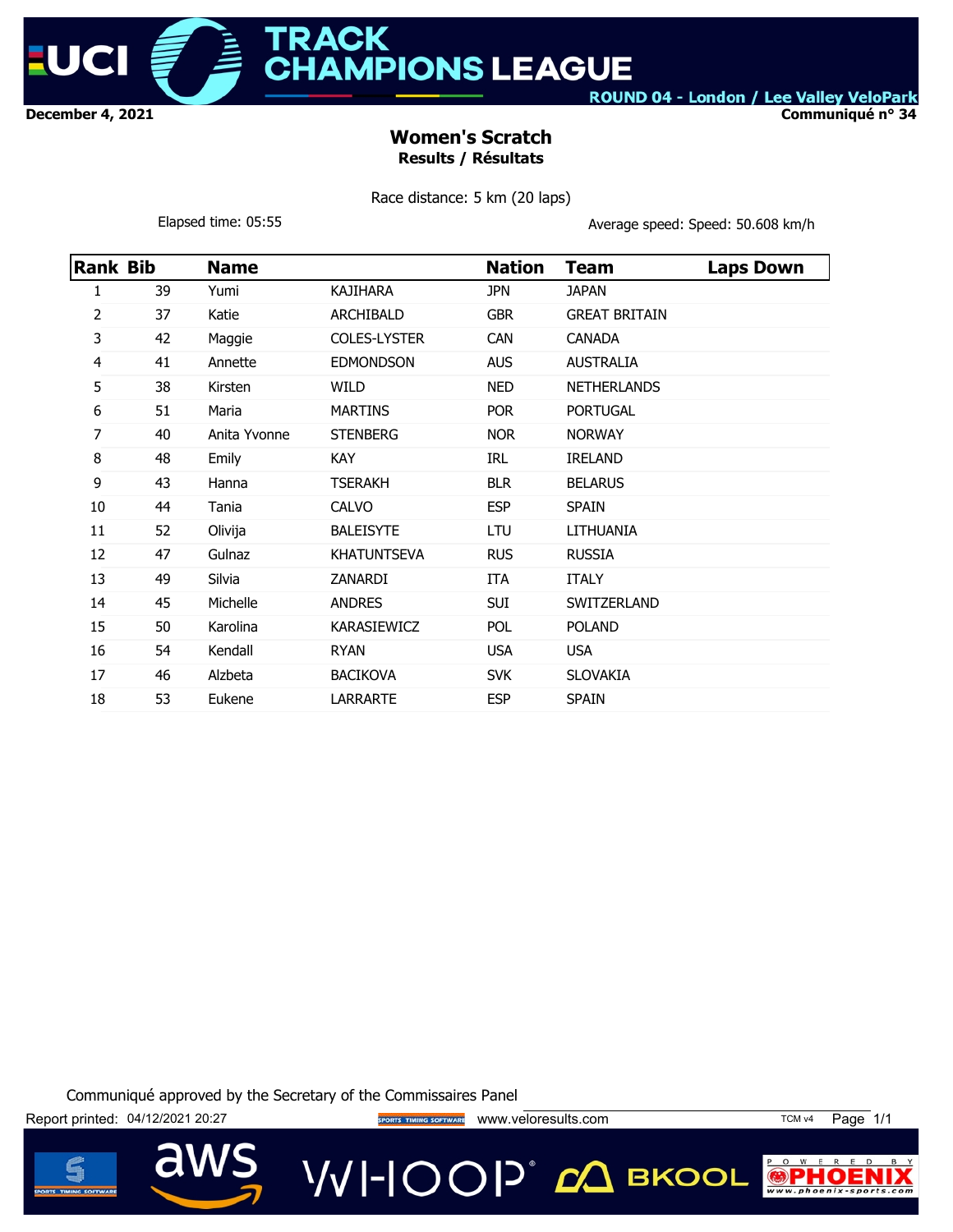

**Communiqué n° 35**

### **Women's Elimination**

**Start List / Liste de départ**

|     | <b>Starting on the Railing</b>  |               |                      |  |  |  |  |
|-----|---------------------------------|---------------|----------------------|--|--|--|--|
| No. | <b>Rider</b>                    | <b>Nation</b> | <b>Team</b>          |  |  |  |  |
| 37  | w ARCHIBALD Katie               | <b>GBR</b>    | <b>GREAT BRITAIN</b> |  |  |  |  |
| 38  | <b>WILD Kirsten</b>             | <b>NED</b>    | <b>NETHERLANDS</b>   |  |  |  |  |
| 40  | <b>STENBERG Anita Yvonne</b>    | <b>NOR</b>    | <b>NORWAY</b>        |  |  |  |  |
| 49  | <b>ZANARDI Silvia</b>           | <b>ITA</b>    | <b>ITALY</b>         |  |  |  |  |
| 51  | <b>MARTINS Maria</b>            | <b>POR</b>    | <b>PORTUGAL</b>      |  |  |  |  |
| 43  | <b>TSERAKH Hanna</b>            | <b>BLR</b>    | <b>BELARUS</b>       |  |  |  |  |
| 45  | <b>ANDRES Michelle</b>          | <b>SUI</b>    | SWITZERLAND          |  |  |  |  |
| 54  | <b>RYAN Kendall</b>             | <b>USA</b>    | <b>USA</b>           |  |  |  |  |
| 47  | <b>KHATUNTSEVA Gulnaz</b>       | <b>RUS</b>    | <b>RUSSIA</b>        |  |  |  |  |
|     | <b>Starting on the Blueband</b> |               |                      |  |  |  |  |
| No. | <b>Rider</b>                    | <b>Nation</b> | <b>Team</b>          |  |  |  |  |
| 41  | <b>EDMONDSON Annette</b>        | <b>AUS</b>    | <b>AUSTRALIA</b>     |  |  |  |  |
| 42  | <b>COLES-LYSTER Maggie</b>      | <b>CAN</b>    | <b>CANADA</b>        |  |  |  |  |
| 52  | <b>BALEISYTE Olivija</b>        | LTU           | <b>LITHUANIA</b>     |  |  |  |  |
| 39  | <b>KAJIHARA Yumi</b>            | <b>JPN</b>    | <b>JAPAN</b>         |  |  |  |  |
| 48  | <b>KAY Emily</b>                | <b>IRL</b>    | <b>IRELAND</b>       |  |  |  |  |
| 44  | CALVO Tania                     | <b>ESP</b>    | <b>SPAIN</b>         |  |  |  |  |
| 50  | KARASIEWICZ Karolina            | <b>POL</b>    | <b>POLAND</b>        |  |  |  |  |
| 53  | <b>LARRARTE Eukene</b>          | <b>ESP</b>    | <b>SPAIN</b>         |  |  |  |  |

Legend:  $w =$  Warning

Communiqué approved by the Secretary of the Commissaires Panel

46 BACIKOVA Alzbeta SVK SLOVAKIA

Report printed: 04/12/2021 12:04 **Website Schools TIMING SOFTWARE** WWW.veloresults.com TCM v4 Page 1/1



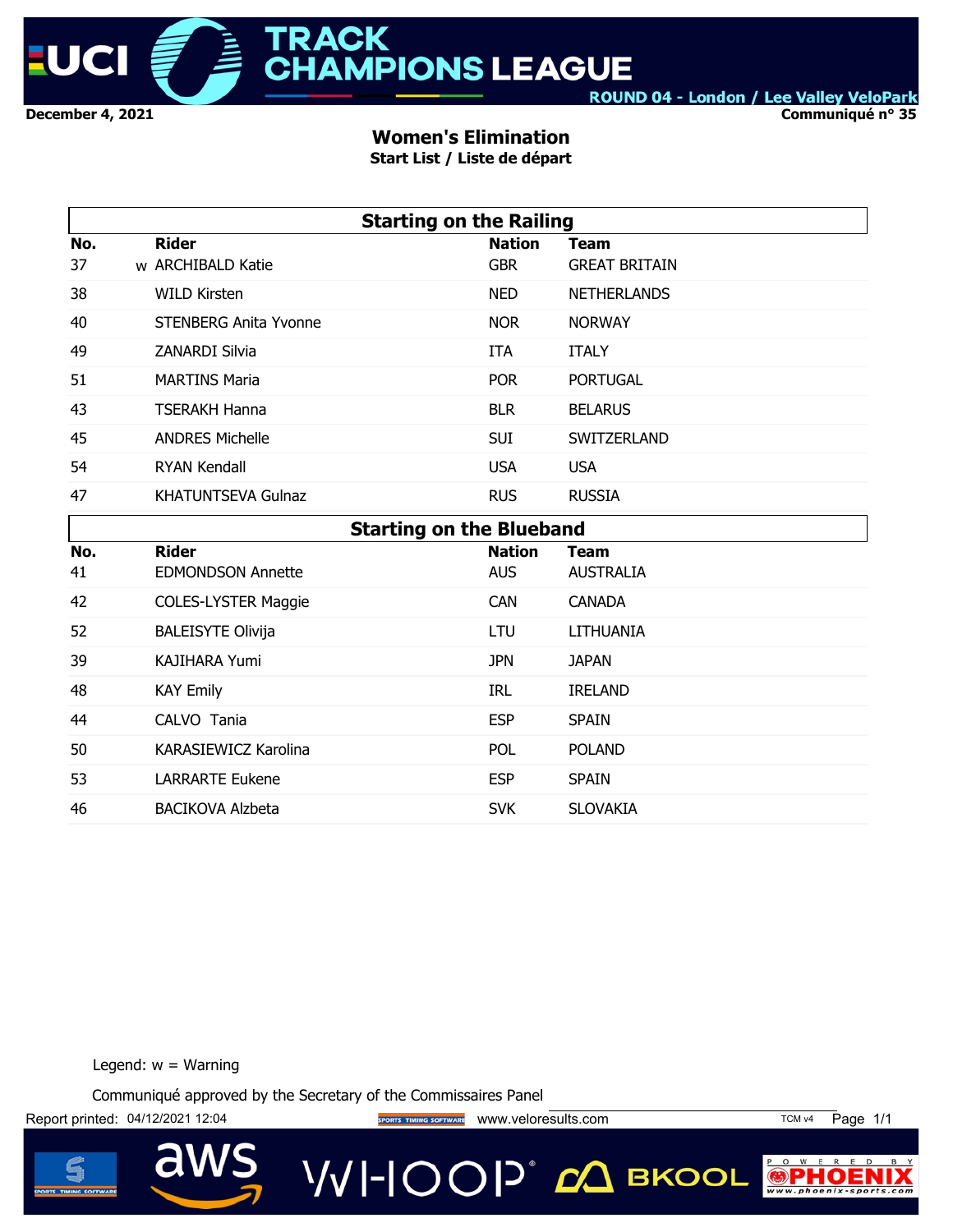

**Communiqué n° 36**

#### **Women's Elimination Results / Résultats**

| <b>ARCHIBALD Katie</b><br><b>GBR</b><br>37<br>ARCHIBALD<br><b>GREAT BRITAIN</b><br>1<br>2<br>38<br><b>WILD Kirsten</b><br>WILD<br><b>NED</b><br><b>NETHERLANDS</b><br>3<br>51<br><b>PORTUGAL</b><br><b>MARTINS Maria</b><br><b>MARTINS</b><br>POR<br>4<br>39<br>KAJIHARA Yumi<br>KAJIHARA<br><b>JPN</b><br><b>JAPAN</b><br>5<br>41<br><b>AUSTRALIA</b><br>EDMONDSON Ann EDMONDSON<br><b>AUS</b><br>6<br>48<br>KAY Emily<br>KAY.<br>IRL<br><b>IRELAND</b><br>7<br>42<br>COLES-LYSTER M<br><b>COLES-LYSTER</b><br><b>CAN</b><br><b>CANADA</b><br>8<br>45<br><b>ANDRES Michelle</b><br>ANDRES<br><b>SUI</b><br>SWITZERLAND<br>9<br>49<br>ZANARDI Silvia<br>ZANARDI<br><b>ITA</b><br><b>ITALY</b><br>52<br>10<br><b>BALEISYTE Olivija BALEISYTE</b><br>LTU<br>LITHUANIA<br>11<br>53<br><b>LARRARTE Eukene LARRARTE</b><br><b>ESP</b><br><b>SPAIN</b><br>12<br>43<br><b>TSERAKH Hanna</b><br><b>TSERAKH</b><br><b>BLR</b><br><b>BELARUS</b><br>13<br>46<br>BACIKOVA Alzbeta BACIKOVA<br><b>SVK</b><br><b>SLOVAKIA</b><br>14<br>47<br><b>RUSSIA</b><br>KHATUNTSEVA Gu KHATUNTSEVA<br><b>RUS</b><br>15<br><b>SPAIN</b><br>44<br>CALVO Tania<br><b>CALVO</b><br><b>ESP</b><br>54<br><b>RYAN Kendall</b><br><b>RYAN</b><br><b>USA</b><br><b>USA</b><br>16<br>17<br>40<br>STENBERG Anita Y STENBERG<br>NOR.<br><b>NORWAY</b><br>18<br>50<br>POL<br>KARASIEWICZ Kar KARASIEWICZ<br><b>POLAND</b> |  | <b>Rank Bib</b> | <b>Name</b> | <b>Nation</b> | Team | Laps Down |
|---------------------------------------------------------------------------------------------------------------------------------------------------------------------------------------------------------------------------------------------------------------------------------------------------------------------------------------------------------------------------------------------------------------------------------------------------------------------------------------------------------------------------------------------------------------------------------------------------------------------------------------------------------------------------------------------------------------------------------------------------------------------------------------------------------------------------------------------------------------------------------------------------------------------------------------------------------------------------------------------------------------------------------------------------------------------------------------------------------------------------------------------------------------------------------------------------------------------------------------------------------------------------------------------------------------------------------------------------------------------------------------|--|-----------------|-------------|---------------|------|-----------|
|                                                                                                                                                                                                                                                                                                                                                                                                                                                                                                                                                                                                                                                                                                                                                                                                                                                                                                                                                                                                                                                                                                                                                                                                                                                                                                                                                                                       |  |                 |             |               |      |           |
|                                                                                                                                                                                                                                                                                                                                                                                                                                                                                                                                                                                                                                                                                                                                                                                                                                                                                                                                                                                                                                                                                                                                                                                                                                                                                                                                                                                       |  |                 |             |               |      |           |
|                                                                                                                                                                                                                                                                                                                                                                                                                                                                                                                                                                                                                                                                                                                                                                                                                                                                                                                                                                                                                                                                                                                                                                                                                                                                                                                                                                                       |  |                 |             |               |      |           |
|                                                                                                                                                                                                                                                                                                                                                                                                                                                                                                                                                                                                                                                                                                                                                                                                                                                                                                                                                                                                                                                                                                                                                                                                                                                                                                                                                                                       |  |                 |             |               |      |           |
|                                                                                                                                                                                                                                                                                                                                                                                                                                                                                                                                                                                                                                                                                                                                                                                                                                                                                                                                                                                                                                                                                                                                                                                                                                                                                                                                                                                       |  |                 |             |               |      |           |
|                                                                                                                                                                                                                                                                                                                                                                                                                                                                                                                                                                                                                                                                                                                                                                                                                                                                                                                                                                                                                                                                                                                                                                                                                                                                                                                                                                                       |  |                 |             |               |      |           |
|                                                                                                                                                                                                                                                                                                                                                                                                                                                                                                                                                                                                                                                                                                                                                                                                                                                                                                                                                                                                                                                                                                                                                                                                                                                                                                                                                                                       |  |                 |             |               |      |           |
|                                                                                                                                                                                                                                                                                                                                                                                                                                                                                                                                                                                                                                                                                                                                                                                                                                                                                                                                                                                                                                                                                                                                                                                                                                                                                                                                                                                       |  |                 |             |               |      |           |
|                                                                                                                                                                                                                                                                                                                                                                                                                                                                                                                                                                                                                                                                                                                                                                                                                                                                                                                                                                                                                                                                                                                                                                                                                                                                                                                                                                                       |  |                 |             |               |      |           |
|                                                                                                                                                                                                                                                                                                                                                                                                                                                                                                                                                                                                                                                                                                                                                                                                                                                                                                                                                                                                                                                                                                                                                                                                                                                                                                                                                                                       |  |                 |             |               |      |           |
|                                                                                                                                                                                                                                                                                                                                                                                                                                                                                                                                                                                                                                                                                                                                                                                                                                                                                                                                                                                                                                                                                                                                                                                                                                                                                                                                                                                       |  |                 |             |               |      |           |
|                                                                                                                                                                                                                                                                                                                                                                                                                                                                                                                                                                                                                                                                                                                                                                                                                                                                                                                                                                                                                                                                                                                                                                                                                                                                                                                                                                                       |  |                 |             |               |      |           |
|                                                                                                                                                                                                                                                                                                                                                                                                                                                                                                                                                                                                                                                                                                                                                                                                                                                                                                                                                                                                                                                                                                                                                                                                                                                                                                                                                                                       |  |                 |             |               |      |           |
|                                                                                                                                                                                                                                                                                                                                                                                                                                                                                                                                                                                                                                                                                                                                                                                                                                                                                                                                                                                                                                                                                                                                                                                                                                                                                                                                                                                       |  |                 |             |               |      |           |
|                                                                                                                                                                                                                                                                                                                                                                                                                                                                                                                                                                                                                                                                                                                                                                                                                                                                                                                                                                                                                                                                                                                                                                                                                                                                                                                                                                                       |  |                 |             |               |      |           |
|                                                                                                                                                                                                                                                                                                                                                                                                                                                                                                                                                                                                                                                                                                                                                                                                                                                                                                                                                                                                                                                                                                                                                                                                                                                                                                                                                                                       |  |                 |             |               |      |           |
|                                                                                                                                                                                                                                                                                                                                                                                                                                                                                                                                                                                                                                                                                                                                                                                                                                                                                                                                                                                                                                                                                                                                                                                                                                                                                                                                                                                       |  |                 |             |               |      |           |
|                                                                                                                                                                                                                                                                                                                                                                                                                                                                                                                                                                                                                                                                                                                                                                                                                                                                                                                                                                                                                                                                                                                                                                                                                                                                                                                                                                                       |  |                 |             |               |      |           |

Communiqué approved by the Secretary of the Commissaires Panel



Report printed: 04/12/2021 21:56 **www.usiperty.com Manufactures and Control** www.veloresults.com TCM v4 Page 1/1

**VVI-IOOP** CA BKOOL

P O W E